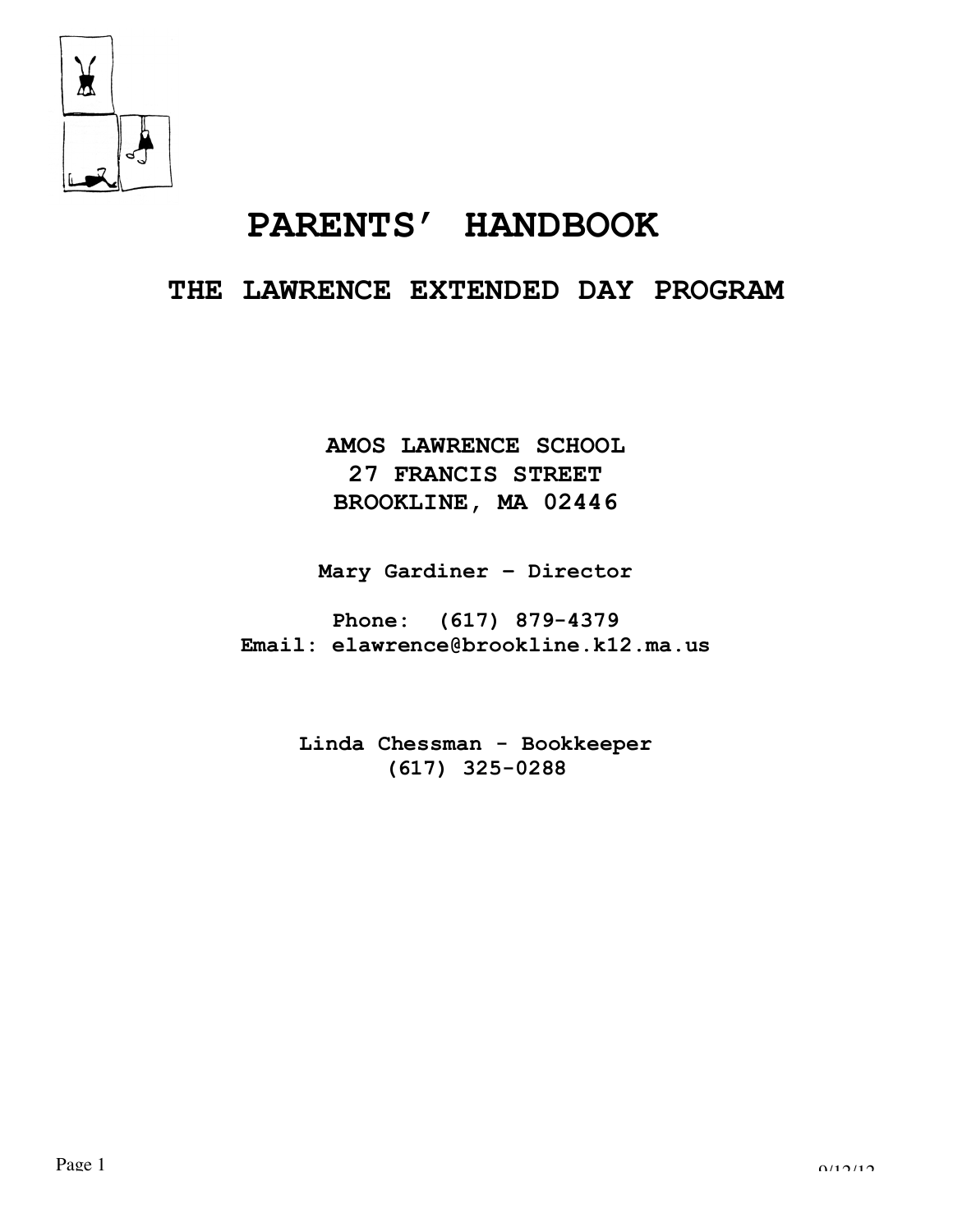# **TABLE OF CONTENTS**

# **WHO WE ARE Page 5**

- o Handbook purpose
- o What we are
- o Affirmative action statement
- o Relationship to town and school community
- o Vision
- o Mission
- o Values
- o Curriculum philosophy
- o Program staff
- o Board of Directors

# **HOW TO REGISTER Page 11**

- o Admissions
- o Enrollment
- o Waiting list
- o Deposit
- o Participation policies
- o Enrollment concerns

# **HOW TO PAY Page 13**

- o Tuition
- o Scholarships/financial assistance
- o Employer identification for tax purposes
- o Billing/payments
- o Late tuition payments
- o Returned checks
- o Late pick up fees
- o Billing concerns

# **HOW TO REQUEST A CONTRACT CHANGE & ASSOCIATED FEES Page 16**

- Schedule changes
- **Permanent withdrawals**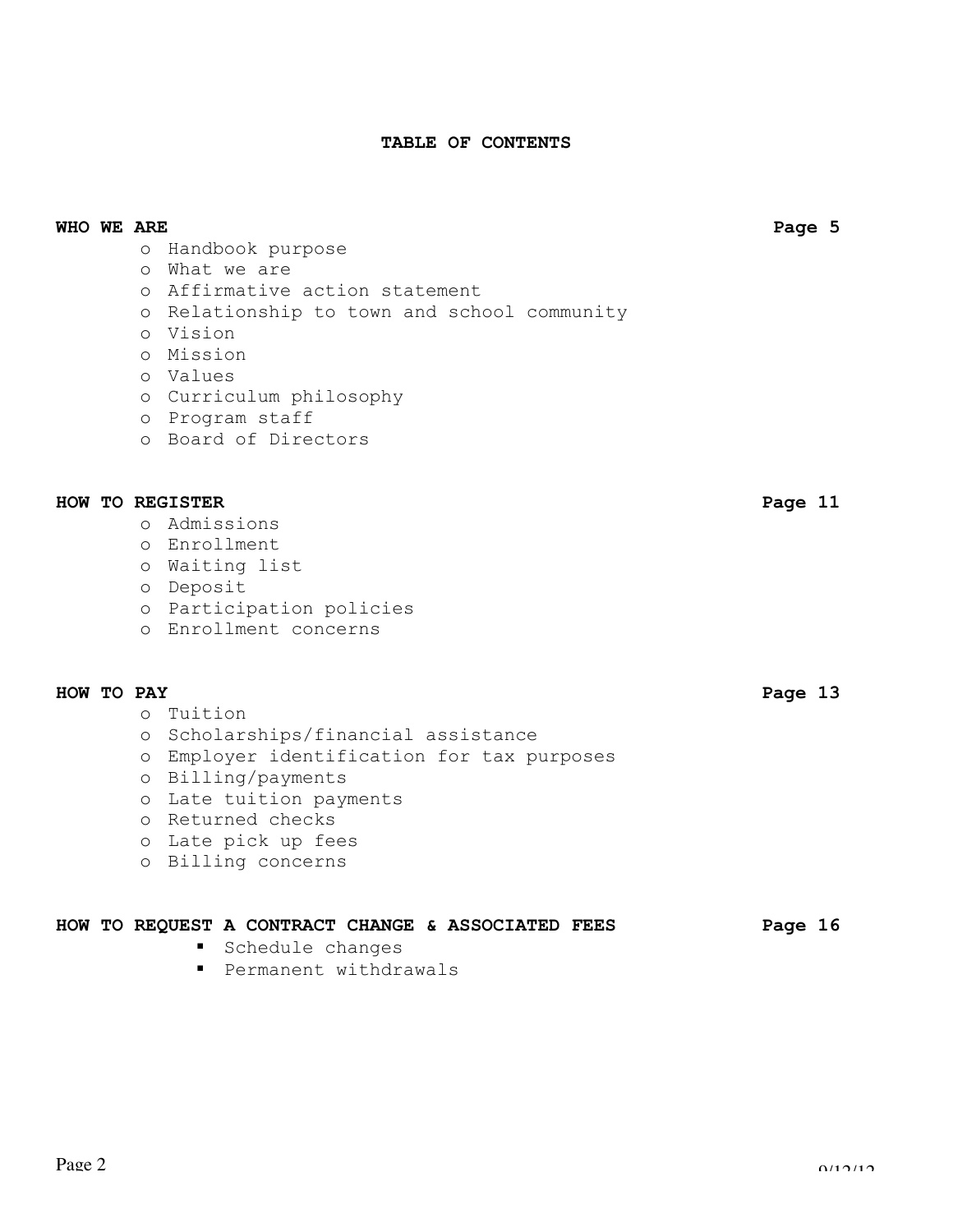**TABLE OF CONTENTS – continued**

# WHAT TO EXPECT **Page 17**

# **Program Schedule**

- <sup>o</sup> Hours of operation
- <sup>o</sup> Calendar
- <sup>o</sup> No LEDP days
- <sup>o</sup> Early dismissal/release days
- <sup>o</sup> Holiday/vacation care
- <sup>o</sup> Emergency care
- <sup>o</sup> Bad weather delays/closings

# **Program Design Page 19**

- <sup>o</sup> Age appropriate design by class
- <sup>o</sup> LEDP core space
- <sup>o</sup> Typical daily schedule
- <sup>o</sup> Balance of structured & unstructured time
- (including quiet areas)
- <sup>o</sup> Homework
- <sup>o</sup> Snacks
- <sup>o</sup> Field trips
- <sup>o</sup> Special LEDP activities & social service fundraisers
- <sup>o</sup> Celebrations

# **Parent Expectations According to Page 26**

- <sup>o</sup> COMMUNICATION **Page 26**
	- Orientation meeting
	- Annual meeting
	- Primary teacher contact
	- Notices/email/e-newsletters
	- Emails/calls to LEDP
	- Community bulletin board
	- Progress reports & parent/teacher conferences
	- Support service referral plans
	- Parent concerns/grievances
	- Annual parent surveys
	- Donation of time & resources

- 
-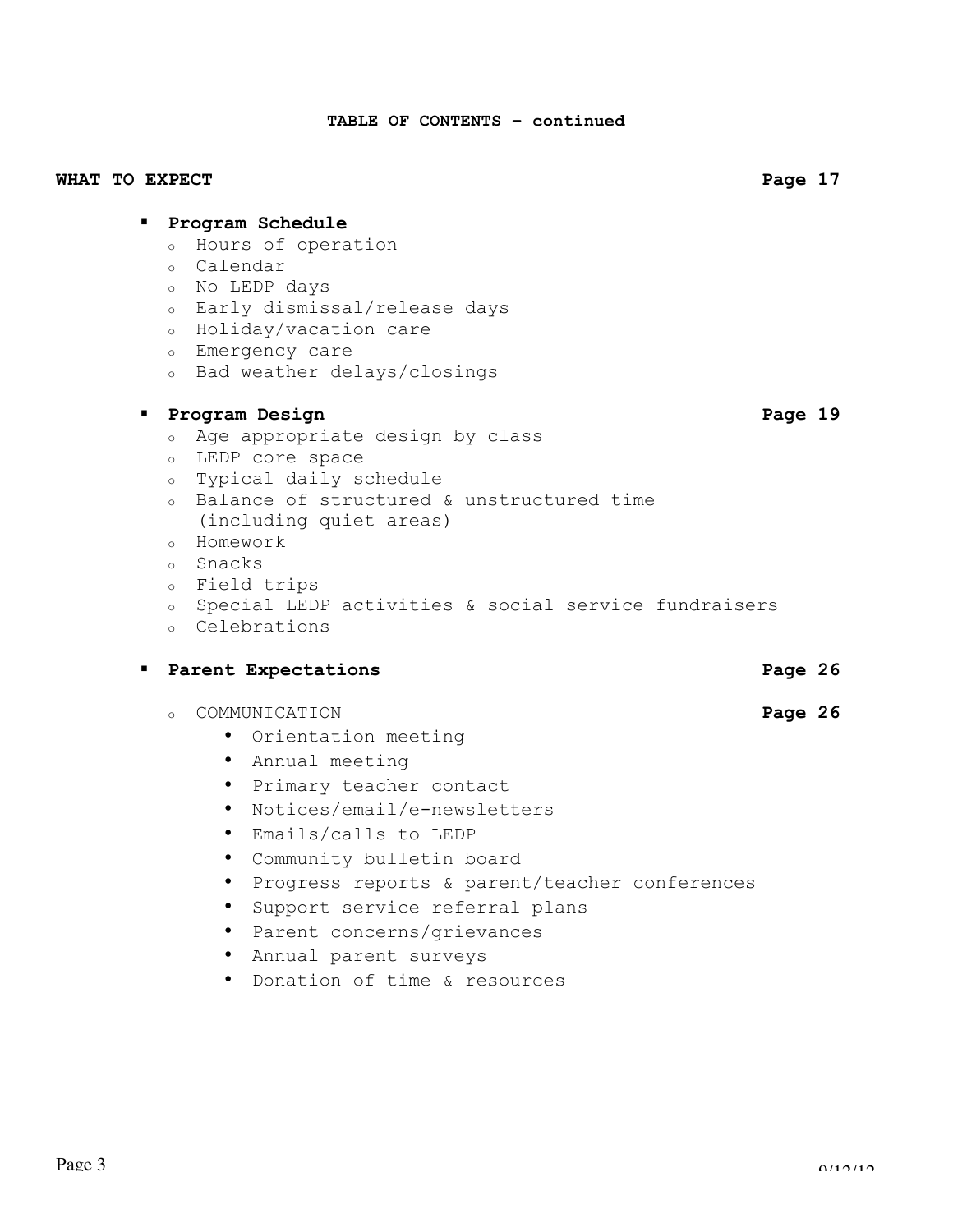|                        | <b>SAFETY</b>                                           | Page 32 |  |
|------------------------|---------------------------------------------------------|---------|--|
|                        | • Health & safety                                       |         |  |
|                        | · Playground safety                                     |         |  |
|                        | • First aid                                             |         |  |
|                        | · Allergies                                             |         |  |
|                        | Medication<br>$\bullet$                                 |         |  |
|                        | Toileting<br>$\bullet$                                  |         |  |
|                        | Illnesses<br>$\bullet$                                  |         |  |
|                        | • Accidents & medical emergency care                    |         |  |
|                        | • Emergency/disaster evacuation plan                    |         |  |
|                        | • Prevention of child abuse and neglect                 |         |  |
|                        | <b>ATTENDANCE</b>                                       | Page 36 |  |
|                        | Sign in & out<br>$\bullet$                              |         |  |
|                        | • Coordination with after school activities             |         |  |
|                        | • Pick up                                               |         |  |
|                        | Late fees                                               |         |  |
|                        | • Absences                                              |         |  |
|                        | PROGRAM EXPECTATIONS                                    | Page 38 |  |
|                        | PARENT RESPONSIBILITIES                                 | Page 38 |  |
|                        | What to provide for your child for full<br>$\bullet$    |         |  |
|                        | participation- weather related clothing/gear            |         |  |
|                        | What not to allow child to bring to LEDP -<br>$\bullet$ |         |  |
|                        | personal items & toys                                   |         |  |
|                        | • Family transitions communication                      |         |  |
|                        | Summary of responsibilities                             |         |  |
|                        | CHILD RESPONSIBILITIES                                  | Page 41 |  |
|                        | Behavior expectations                                   |         |  |
|                        | Respect rules                                           |         |  |
|                        | Consequences of Disrespect                              |         |  |
|                        |                                                         |         |  |
| <b>ACKNOWLEDGEMENT</b> |                                                         | Page 45 |  |
|                        |                                                         |         |  |
|                        |                                                         |         |  |
| <b>INDEX</b>           |                                                         | Page 46 |  |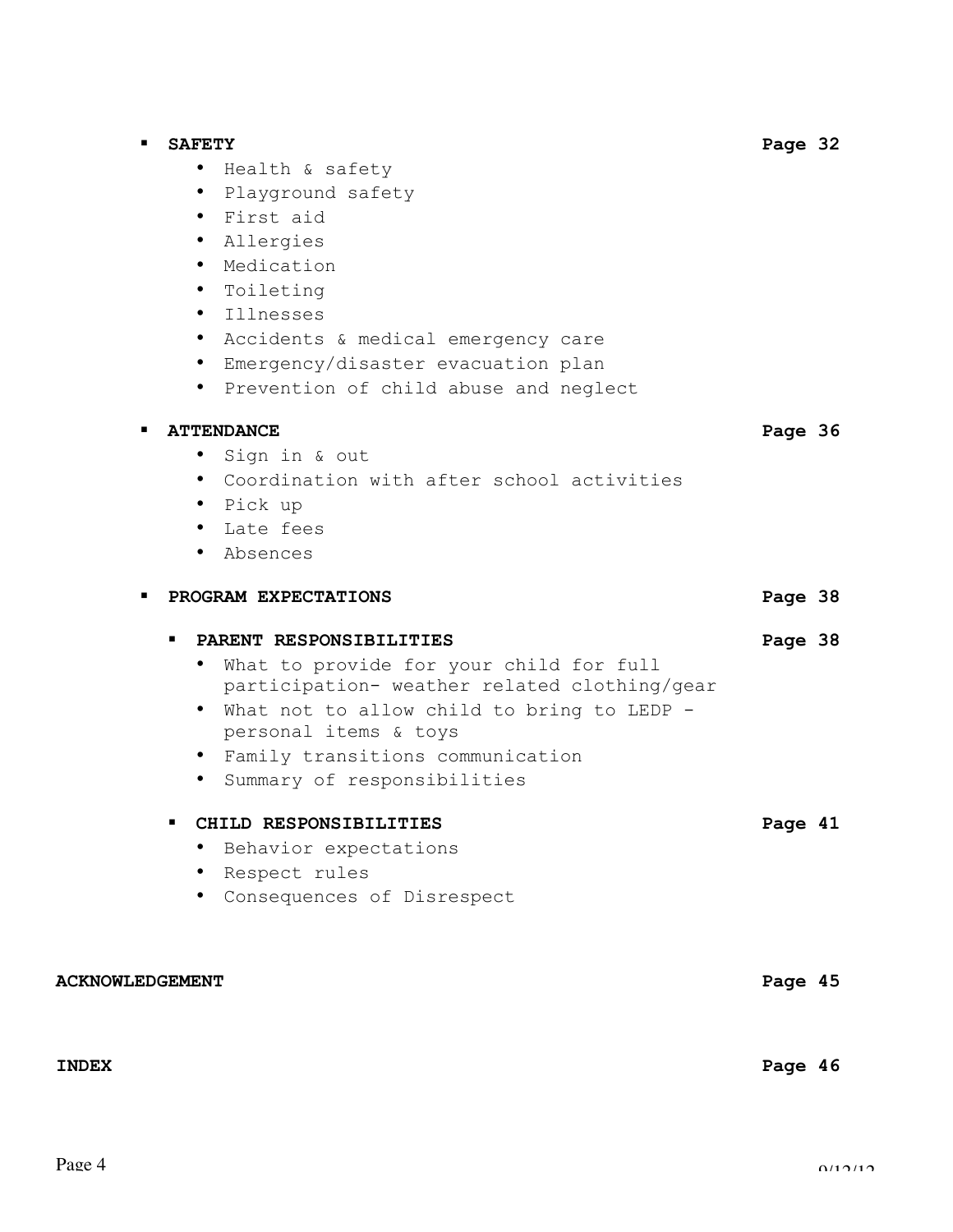# **WHO WE ARE**

# **HANDBOOK PURPOSE**

This Handbook contains information that families with children in LEDP must understand in order to participate responsibly. **Please keep it as a reference.** If you have any questions, please contact the Director. **At the end of the handbook** there is a confirmation statement that acknowledges your receipt and understanding of the information contained within**. Please sign the acknowledgement statement and return it to the LEDP office.**

#### **WHAT WE ARE - Lawrence Extended Day Program, Inc.**

Founded in 1974, the Lawrence Extended Day Program (LEDP or the Program) is a private, non-profit, parent-run after school program serving Kindergarten through fifth grade children who attend the Lawrence School, a public elementary school in Brookline, Massachusetts, under the auspices of the Office of Superintendent of Schools. The Massachusetts Department of Early Education and Care (D.E.C.C.) license LEDP.

#### **AFFIRMATIVE ACTION STATEMENT**

LEDP prohibits discrimination against any child, director, employee, application for employment, parent, guardian, or any other person because of race, color, religious creed, marital status, sexual preference, cultural heritage, political beliefs, national origin, age, sex, or existence of handicap or disability.

# **RELATIONSHIP TO TOWN & SCHOOL COMMUNITY**

LEDP is one of a group of Extended Day after school programs operating independently within each Brookline elementary school with the support and approval of the Brookline School Committee. Each is a completely independent nonprofit entity, but is similar in concept to the other after school programs and in relation to their host schools and the Town of Brookline. The Town and School Committee provide free space and services under a general commitment to community use of school facilities and a specific policy of support for Extended Day Programs. School officials and School Committee members are not involved with the administration of our program. However, LEDP qualifies as a "school sponsored activity", so our children are covered by the "school time" accident insurance plan offered by the School Department each fall. In return, the program must conform to guidelines issued by the School Committee regarding the respective responsibilities of the parties involved, the use and maintenance of space and School Department's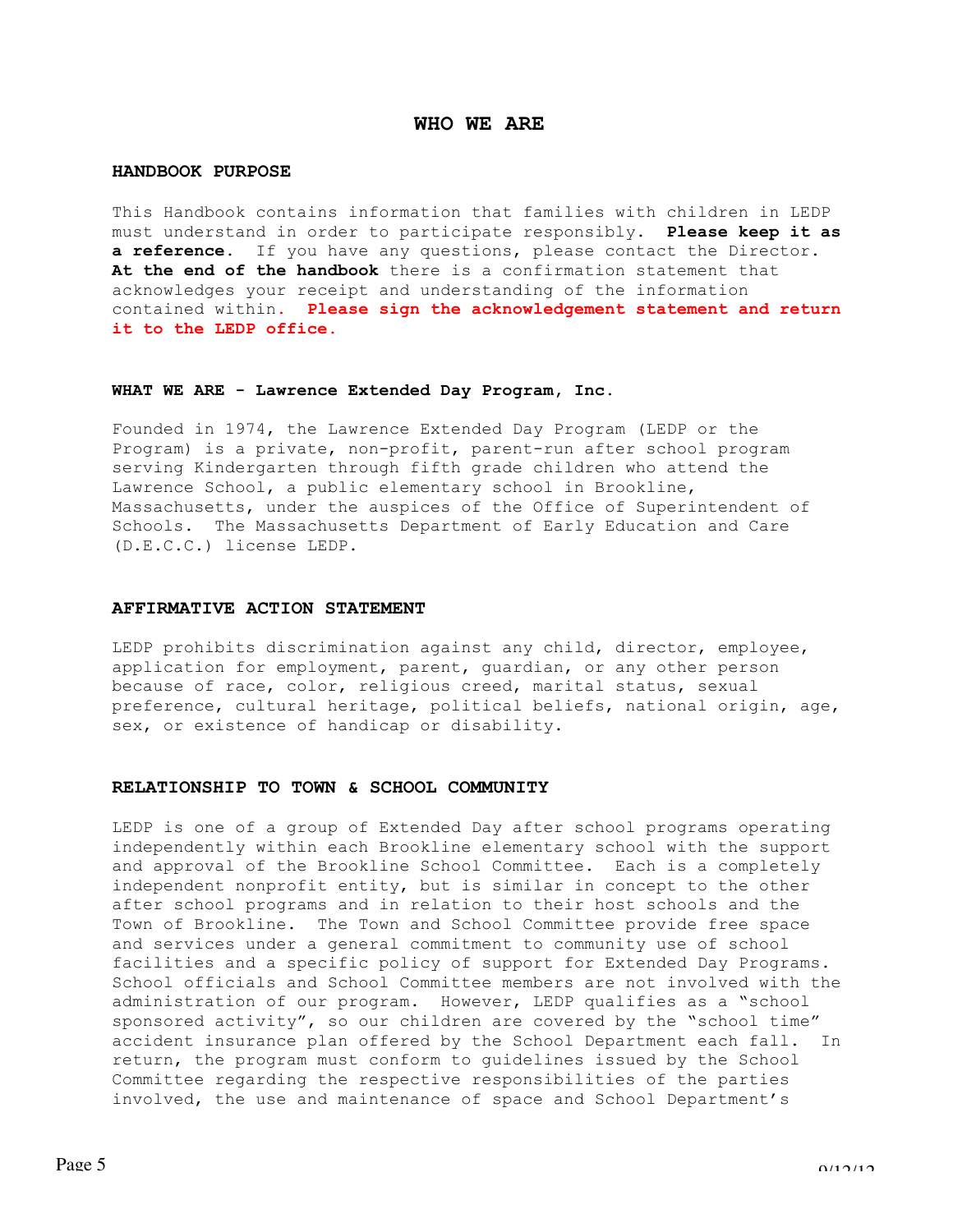equipment, health rules, insurance, and use of schools during vacations and holidays.

WORTHY OF NOTE: Started over 30 years ago, Brookline's extended day programs were the first *in-school* after-school programs offered in the United States.

# **VISION**

The Lawrence Extended Day Program is dedicated to stimulating our children's intellectual curiosity by exposing them to new ideas and a broader worldview; and by nurturing their character development through a broadening of their sense of community via opportunities to develop into community service leaders.

#### **MISSION**

For the working families of Lawrence School, LEDP strives to provide a kids-focused, innovative, high quality after school program run by highly qualified and talented professionals who align programming with the in-school curriculum and a socially conscious service philosophy.

Critical to LEDP's success are:

**Best location** – LEDP is housed at Lawrence School allowing for a safe and smooth transition to after school programming and a strong collaboration with the greater Lawrence School community.

**Best people** – Parent-run board identifies, hires, guides and supports a Director capable of leading and managing LEDP to achieve its vision, mission and goals. The Director, under the oversight of the Board, identifies, hires, trains, nurtures and retains a broad range of talented after-school teachers who value and role model intellectual curiosity and service leadership. To tap expertise beyond the walls of LEDP, the Director actively accesses local museums, social service organizations, parks and open spaces, and arts community.

**Best program** – LEDP staff create age-appropriate innovative, enriching and engaging program designs, activities and field trips. A combination of structured, unstructured and homework support activities are offered in a safe, respectful and nurturing environment. LEDP's performance is measured annually through surveys of parents, teachers and kids; feedback is used to enhance the services offered.

**Best structure** – The Director, under the oversight of the Board, fosters a flexible, fluid and collaborative working climate both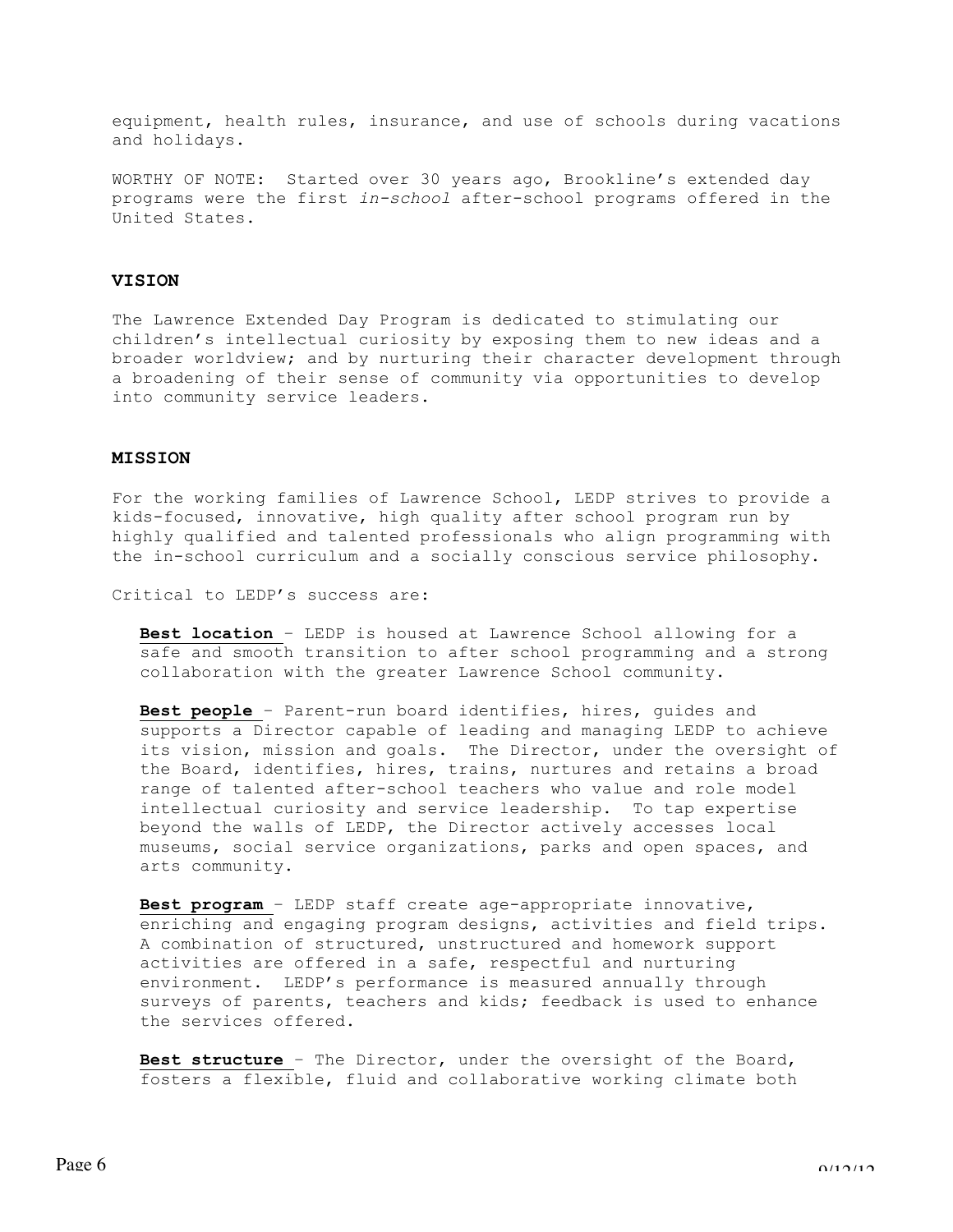within and beyond the borders of LEDP to maximize limited funds, space, staff and resources for the benefits of our children.

# **VALUES – Socially Conscious Character Development**

LEDP provides the opportunity for all children to participate in developmentally appropriate activities and play in a warm, helpful, respectful and safe atmosphere. One of our main goals is learning through play. Children learn respect, cooperation, conflict resolution and social skills through creative play. The Program's curriculum nurtures each child's capacity for social interaction, intellectual curiosity, and emotional/physical growth; as well as offers the opportunity to learn skills of interest. LEDP staff seeks to individualize the curriculum accordingly. An individualized program ensures successful esteem building experiences for all children.

Underlying each child's experience at LEDP is an emphasis on cooperation, sportsmanship, and respect. The program aims to increase the child's awareness of the rights of individuals and communities. LEDP values the differences and similarities among children and families. It also promotes developing knowledge and respect for all people. Community service is a big part of the curriculum at LEDP and children learn from a young age to give back to their community and help others who are less fortunate. Students are encouraged to help people both inside and outside their school community. For example, the older children read to and play with the younger children; and LEDP often organizes events to help out in the larger Brookline community (e.g., organizing and carrying out a playground clean up or participating in fundraisers to benefit an organization). Through these activities, our children are taught what it means to be a good citizen in a community, in our classroom and in the world.

We offer children meaningful choices and the opportunity to direct many of their own activities within a structure established by the staff. The staff also facilitates involving children in the planning of their activities, establishing rules, and maintaining the materials and space. The Program encourages children to make decisions and accept responsibility for their actions. As children grow older, they are given more responsibility to hone their leadership skills.

# **CURRICULUM PHILOSOPHY - Social Responsibility**

While LEDP is offers our children educational support, quiet relaxation and fun social interaction with adults and peers, its special emphasis on social responsibility is a long standing hallmark of the program.

Many opportunities for learning and enjoyment exist in the community surrounding LEDP. The Program strives to take advantage of these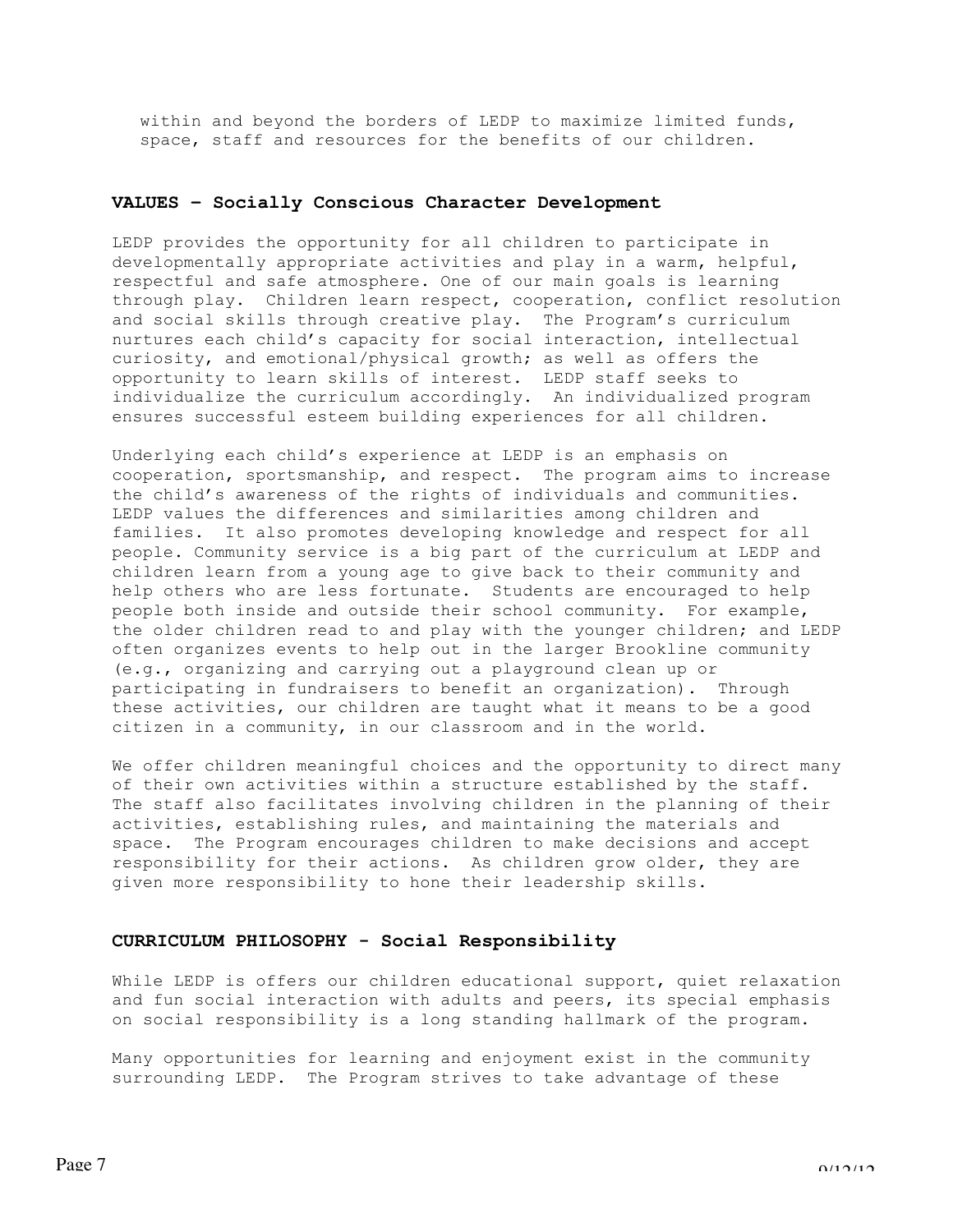resources through field trips, and inviting guests and families to become involved in the curriculum.

Our philosophy is to foster a sense of community and what it means to be a good citizen in your community. Being a good citizen entails being respectful and taking care of others, helping to keep your environment clean and safe, and doing your part to help out. Part of being a good citizen is working on having good conflict resolution skills and making an effort towards a peaceable environment. Many of the LEDP staff have participated in workshops in conflict resolution skills and peacemaking by an organization called Educators for Social Responsibility (ESR). Part of the mission of ESR is to " help educators work with young people to develop the social skills, emotional competencies, and qualities of character they need to succeed in school and become contributing members of their communities" (Educators for Social Responsibility, 2006. Available: http://www.esrnational.org/home.htm).

Developmentally Appropriate Learning Goals for a Tolerant Community

- o Everyone is worthy. o Everyone is lovable and capable. o Everyone is equal. o Everyone deserves respect. o Everyone is important. o Everyone has feelings. o People are similar. o People are different. o Some physical attributes stay the same. o Some physical attributes change. o It is important to try new experiences. o We can learn about the daily life of people we know. o Culture comes from parents and family. o There are different kinds of families. o Families live in different ways. Many different people live in our community. o Some things are pretend and some things are real. o Some things are fair and some things are unfair. o People have different points of view. Social Skills o noticing and labeling feelings ο showing pride in oneself o being a friend ο being part of a group o decision making ο problem-solving o working together/cooperation ο protecting oneself o avoiding name-calling ο resolving conflicts o helping others Cognitive Skills o observing ο describing o matching ο comparing o gathering information ο suggesting alternatives
	-
	-
	-
	-
	-
	-
	-
	-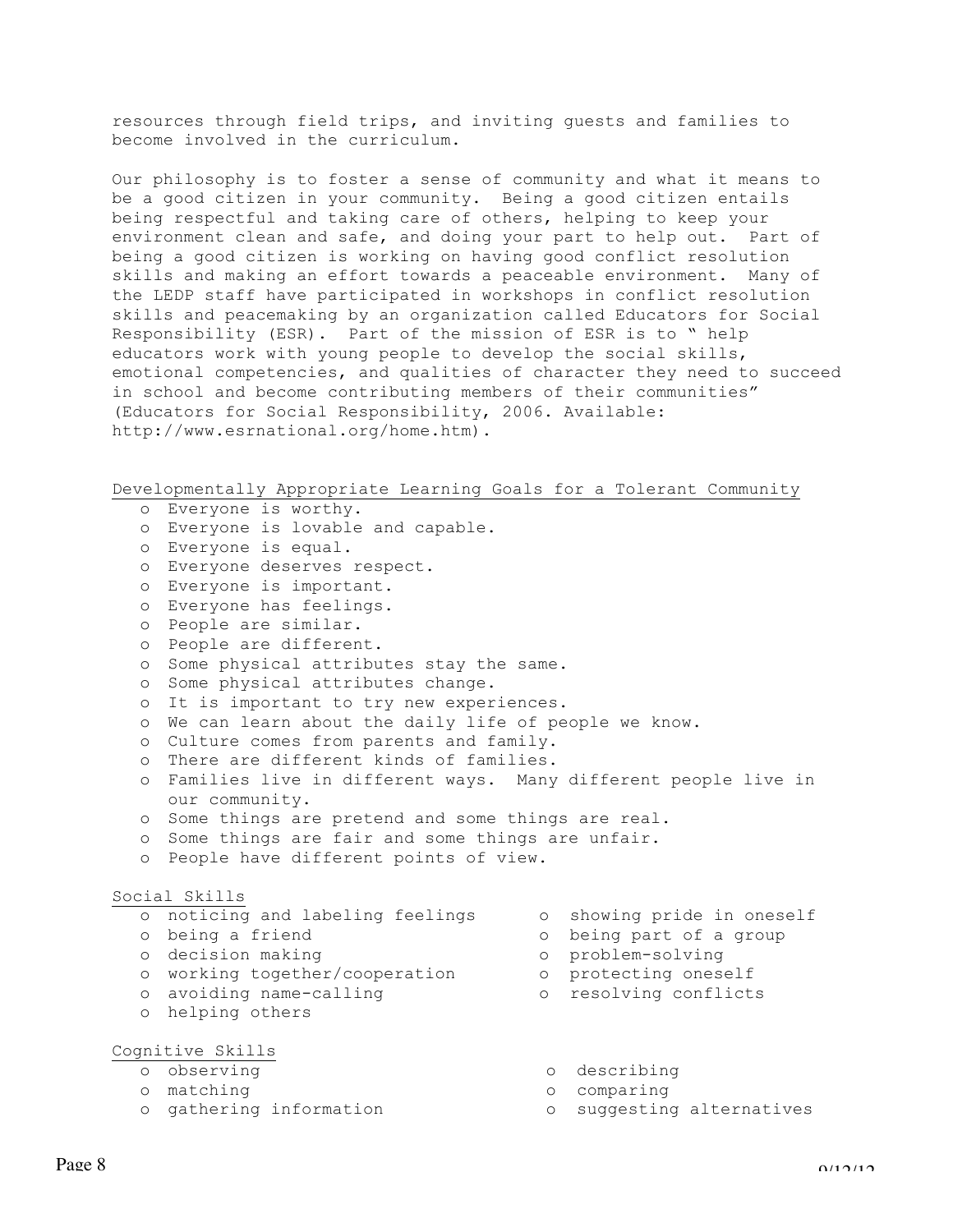| classifyino |  |  |  |  |
|-------------|--|--|--|--|
|             |  |  |  |  |

o naming o classification of classification of classification of classification of classification of classification of classification of classification of classification of classification of classification of classificatio

o predicting ο explaining

o problem-solving

# **PROGRAM STAFF**

LEDP is currently led by a Director and three lead teacher/coordinators. Our staff is supported by students from local colleges, work study students from Brookline High School, substitute teachers and sixth, seventh, and eighth grade Lawrence School volunteers – most of whom are LEDP alums.

**Director -** Reporting to the Board of Directors, the Director is responsible for all aspects of leading and managing LEDP to achieve its vision, mission and annual objectives. This includes strategy and program development, staff management and development, administration, communications and relationship management, and financial oversight and planning.

**Lead Teacher/Coordinators** – LEDP currently has three Lead Teachers/Coordinators each of whom reports to the Director and has responsibility for overseeing one of our 3 teaching teams.

**Teacher –** All teachers supervise the children, plan and implement curriculum, and maintain the space.

LEDPS's staff has primary responsibility for the care of the children. They organize the environment, plan and carry out various activities, and work with individual children and families. The staff promote an atmosphere in which children feel safe and are encouraged to develop socially, emotionally and cognitively.

Biographies of the staff are distributed at the beginning of the year.

# **BOARD OF DIRECTORS**

LEDP's Board of Directors of the Corporation is an entirely parent/guardian run volunteer board which meets approximately once a month to discuss any overall concerns and reviews and establishes corporate policies. Extra meetings may be called when warranted. LEDP is financed through tuition and fundraising. Members of the Corporation are parent(s) or guardian(s) of a child currently enrolled in LEDP (K-6) The Director also attends the board meetings to: 1) recommend changes in policy and advocate for teachers; 2) keep the Board appraised of progress, concerns and issues, etc.; and 3) bring information discussed in board meetings back to the staff.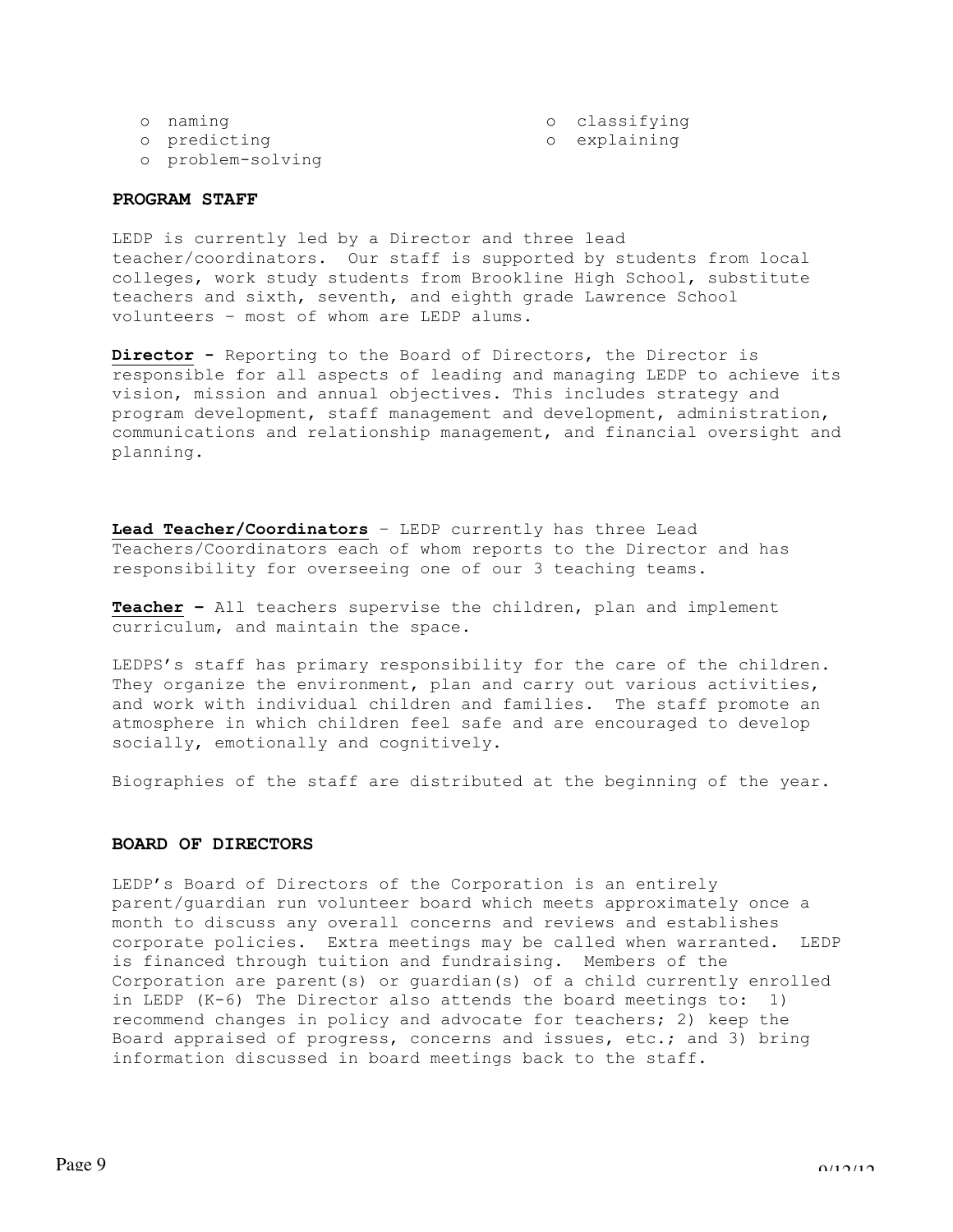Structure of the Board of Directors of the corporation and Active Committees:

# **Officers: Committees include:**

Treasurer Finance Website

Clerk Personnel

President **Scholarship** Parent Outreach Vice-President Fundraising Community Outreach

We are eager for parents to learn about serving on the Board or joining a committee. For information, please contact the Director or Board President.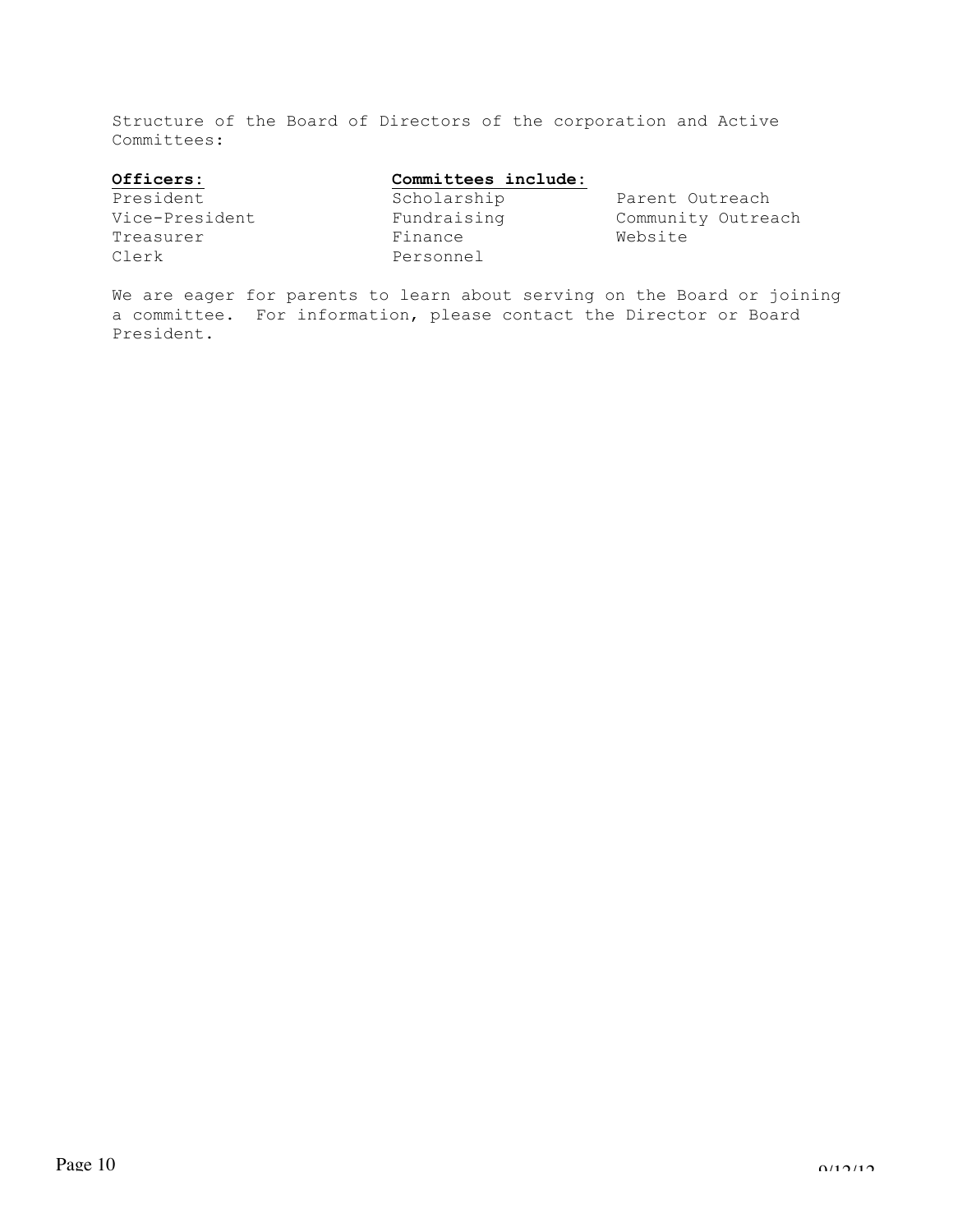# **HOW TO REGISTER**

# **ADMISSION**

Preference is given to families whose children attended LEDP in the previous year and whose accounts are paid in full Students may attend LEDP through sixth grade.

Attendance of at least two days per week is required. Enrollment is given to children attending the Lawrence School or children who live within the Lawrence School area but attend another Brookline Public School due to special circumstances.

Children are accepted on a first come first serve basis with a preference given to working parents, those who of necessity are students in schools or in employment training programs, and those who are referred by the Lawrence School's Pupil Support or the Principal

# **ENROLLMENT PROCEDURES**

All children must be registered in the Lawrence School before they can be registered in LEDP.

**Enrollment for K-6th grade students who have previously been a part of LEDP** is conducted EVERY YEAR in March. Open enrollment for new families grades 1-5 is held EVERY YEAR in April.

**Kindergarten enrollment** is conducted at the same time Lawrence School registration occurs. Open registration is continued until maximum enrollment is met. If the Kindergarten program is over enrolled, a lottery is held. Parents are notified of enrollment status immediately after.

# **WAITING LIST**

LEDP maintains a waiting list for those applicants for whom no space is available in the program. The waiting list is also used for children in the program who have requested more days than were initially available. Applicants on this list have priority over new applicants at the same grade level. Siblings of children already enrolled in the program, do have a priority over a new family. **If your child is on the waiting list, we encourage you to contact us periodically to inquire on your status, and if you no longer need a space in the program, please let us know.**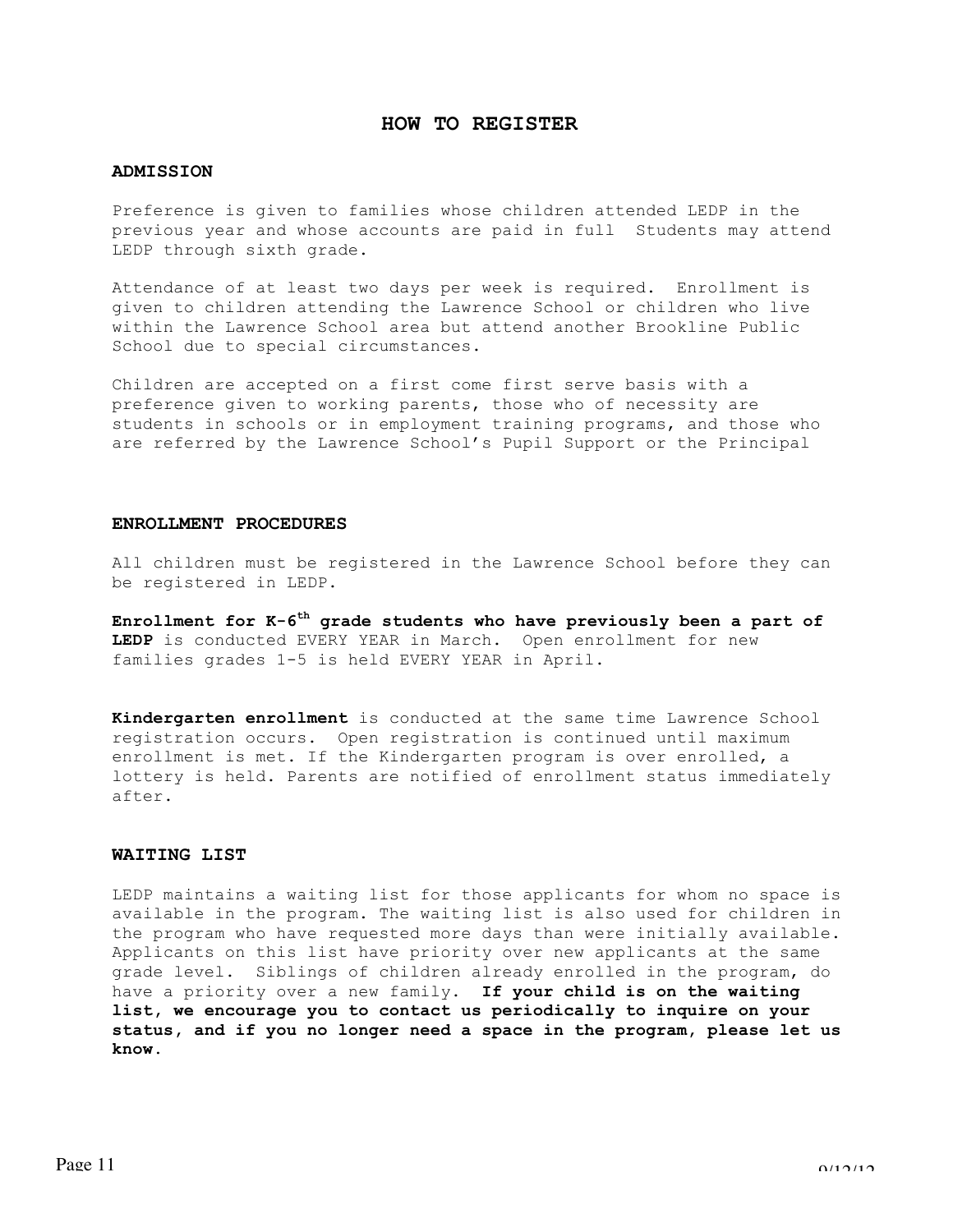# **DEPOSIT**

Original Deposit Fee: There is a non-refundable \$50.00 Capital Improvement fee as well as a \$50 registration fee for each child payable at time of application for enrollment.

#### **PARTICIPATION POLICIES AND ENROLLMENT FORMS**

There are several important forms that each parent must fill out before his/her child enters LEDP. The Confidential Intake form covers general data such as home address, telephone number, emergency number, name of the family physician, etc. The Field Trip Permission Form allows the child to participate in activities outside of the Lawrence School property.

Families of children in the program must provide us with Health Insurance information and ensure that emergency medical care costs are covered.

Families must follow medical procedures as outlined in the Health and Illness Policies section.

Please let the staff know about any changes at home that might effect your child's interaction with other children or staff (new siblings, divorce, etc.) While your child is at LEDP, parents must respect the LEDP guidelines for interacting with children.

# **ENROLLMENT CONCERNS**

Enrollment issues or questions should be directed to the Director. Please call the LEDP office at (617) 879-4379.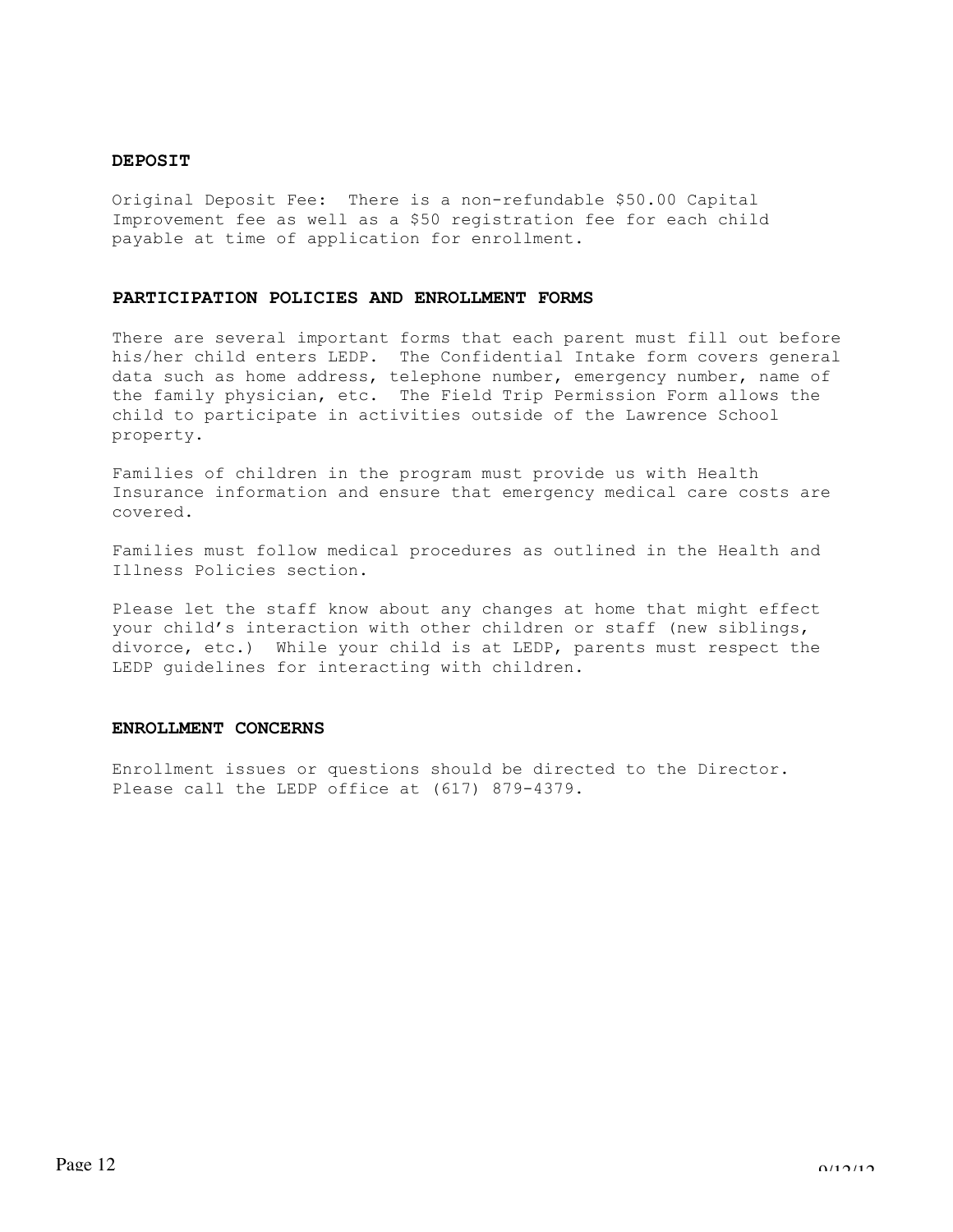# **HOW TO PAY**

# **TUITION**

The Board of Directors monitors LEDP's program and financial performance each year and votes on tuition changes each spring prior to enrollment.

# **SCHOLARSHIPS/FINANCIAL ASSISTANCE – Scholarships & Vouchers**

#### **Scholarship**

Limited scholarships are available for the school year and are awarded strictly based on need. The total amount of scholarship money available is determined by the annual budget. Financial assistance forms are available from the LEDP office.

A completed scholarship application form must be submitted to the Director with the required documentation. *This information is held in strict confidence.* A small subcommittee of LEDP's Board reviews the required materials and certifies financial eligibility. Assistance is given on an annual basis and deducted monthly from the cost of tuition. **FAMILIES MUST REAPPLY EACH YEAR.**

Additional details are found in the scholarship application package.

#### **EMPLOYER IDENTIFICATION NUMBER**

LEDP'S Employer Identification Number for Tax Filing: 04-257-5615

# **BILLING/PAYMENTS – Monthly Installments**

Tuition for the month of September (the first month of LEDP) is due the first week in September of the school year as well as your June payment. (As in the rental market, no June payment is due at the end of the year. After that, tuition is due monthly.) Thereafter, a coupon book for the coming school year is mailed to your home. **PLEASE NOTIFY LEDP OF ANY ADDRESS CHANGES SO YOU RECEIVE THIS COUPON BOOK IN A TIMELY MANNER.** Bills are **due on or before** the first of the month. The payments must be mailed to:

> **Linda Chessman LEDP Bookkeeper P.O. Box 244 Bedford, Ma. 01730**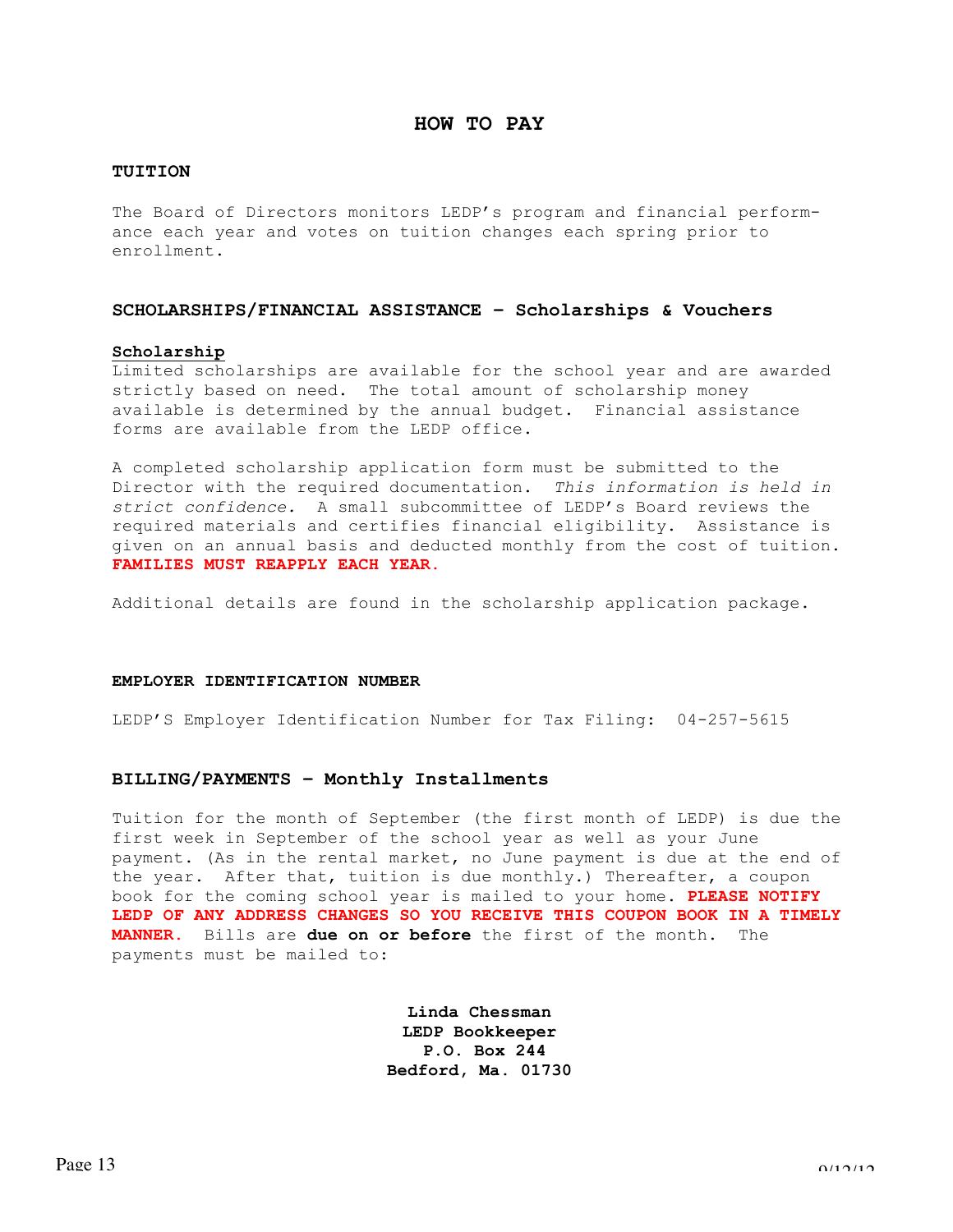# **LATE TUITION PAYMENT FEE**

A late payment charge of \$15.00 is assessed on all payments received after the fifth of the month. **There are no exceptions to this rule.** Tuition surcharges must be paid in their entirety with the late tuition. No family is allowed to carry any outstanding bill into the following month. Any family for whom payment is more than 30 days in arrears will be suspended from the program. If a tuition payment is late because of financial or other personal difficulties, the parent(s) or guardian(s) must contact LEDP's bookkeeper, Linda Chessman at (617) 325-0288 before that payment is due to negotiate a payment plan.

#### **RETURNED AND BOUNCED CHECKS**

Due to the extra administrative effort it causes, we charge a fee of \$20 for returned checks. Our bookkeeper will call you to see if the check can be redeposited or if it has to be replaced. If your check is returned for insufficient funds more than twice, we will insist on payment via money orders or certified checks from that point on.

# **LATE PICK UP FEES**

Late pick-ups are not only upsetting to your child but also an imposition on our staff, all of whom have family and other obligations. Therefore, we assess late fees as follows:

\$5.00 for the first ten minutes (6:01-6:10 pm) \$5.00 for each additional five minutes

The LEDP clock is used to determine the late fee. There is a Late Fee Chart hanging in the LEDP room. **This late pick-up charge is NOT OPTIONAL** and must be paid by cash or check (made out to the teacher on duty) at the time of the incident.

A log of late pick-ups is kept to track and identify patterns of tardiness.

To avoid undue upset of your child, we encourage you to have a number of people authorized to pick up your child(ren) at the end of the day so that one could be called in case you are going to be late. This does not affect the late fee, but may relieve your child's concern.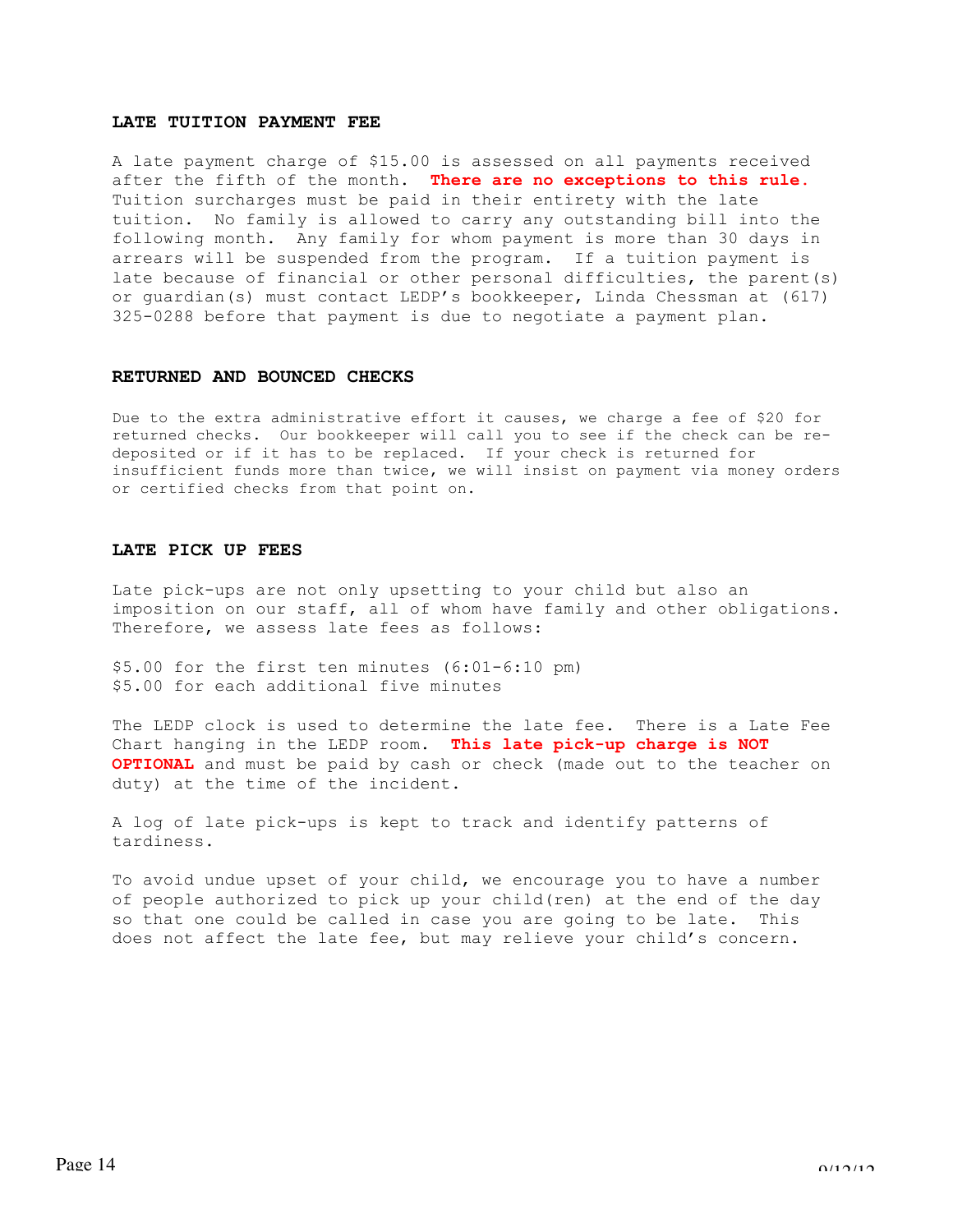# **BILLING CONCERNS**

Concerns addressing billing should go directly to our bookkeeper, Linda Chessman, at (617) 325-0288.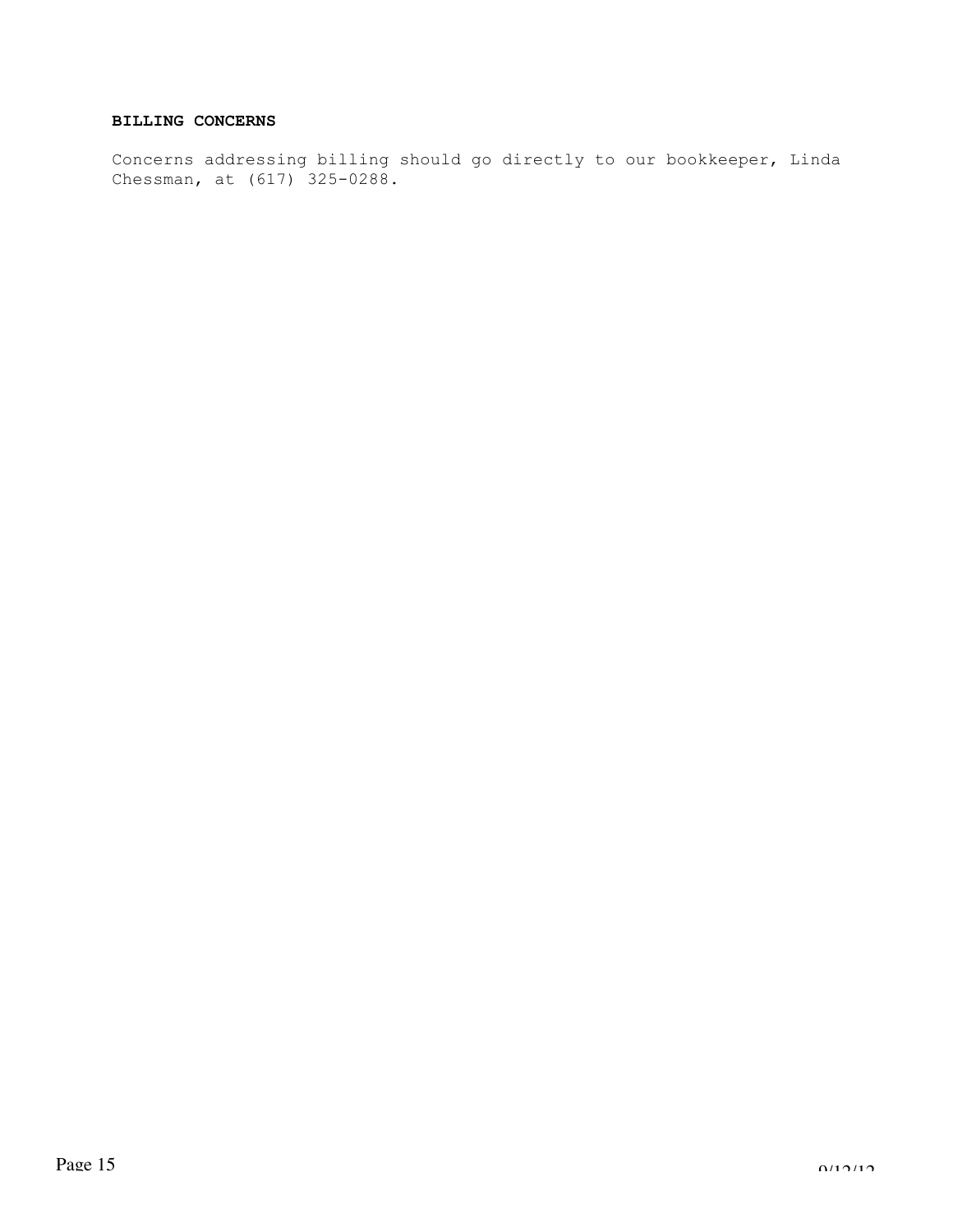# **HOW TO REQUEST A CONTRACT CHANGE & ASSOCIATED FEES**

Your child is enrolled in LEDP for the days specified by your contract. Notice of intent to terminate or otherwise amend the days and times of this enrollment contract must **be made in writing to the Director at least one month in advance**. The parent(s) or guardian(s) remain responsible for the tuition unless LEDP can fill the child's space. If LEDP *can fill* the slot created by the reduction in the number of days, families are not obligated to pay tuition for the relevant period. In this instance, there is only a \$100 change fee. If LEDP is *not able* to back fill the space, families are obligated for the payment until the end of the relevant semester: either January or June.

The year is divided into two semesters: June 1 through December 31 and January 1 through the end of the school year. Thus, if you reduce the number of days after June, you are obligated to pay the higher rate through December. Similarly, if you reduce the number of days after January, you are obligated to pay your full tuition through June.

Please understand that LEDP hires staff on a school year basis to provide an appropriate child/teacher ratio for each program group. Therefore, we must require that tuition is paid as agreed at the beginning of the year in order to fulfill our employment obligations.

# **SCHEDULE CHANGES**

If you need to add days to your child's enrollment schedule, LEDP attempts to accommodate you based on space availability on any day given state-mandated child/teacher ratios. If this is possible, the Director approves increases in days. Reduction in days follows the policy outlined above.

### **PERMANENT WITHDRAWALS**

If you need to permanently withdraw your child from LEDP, your June tuition payment will not be refunded and LEDP will follow the policy outlined above.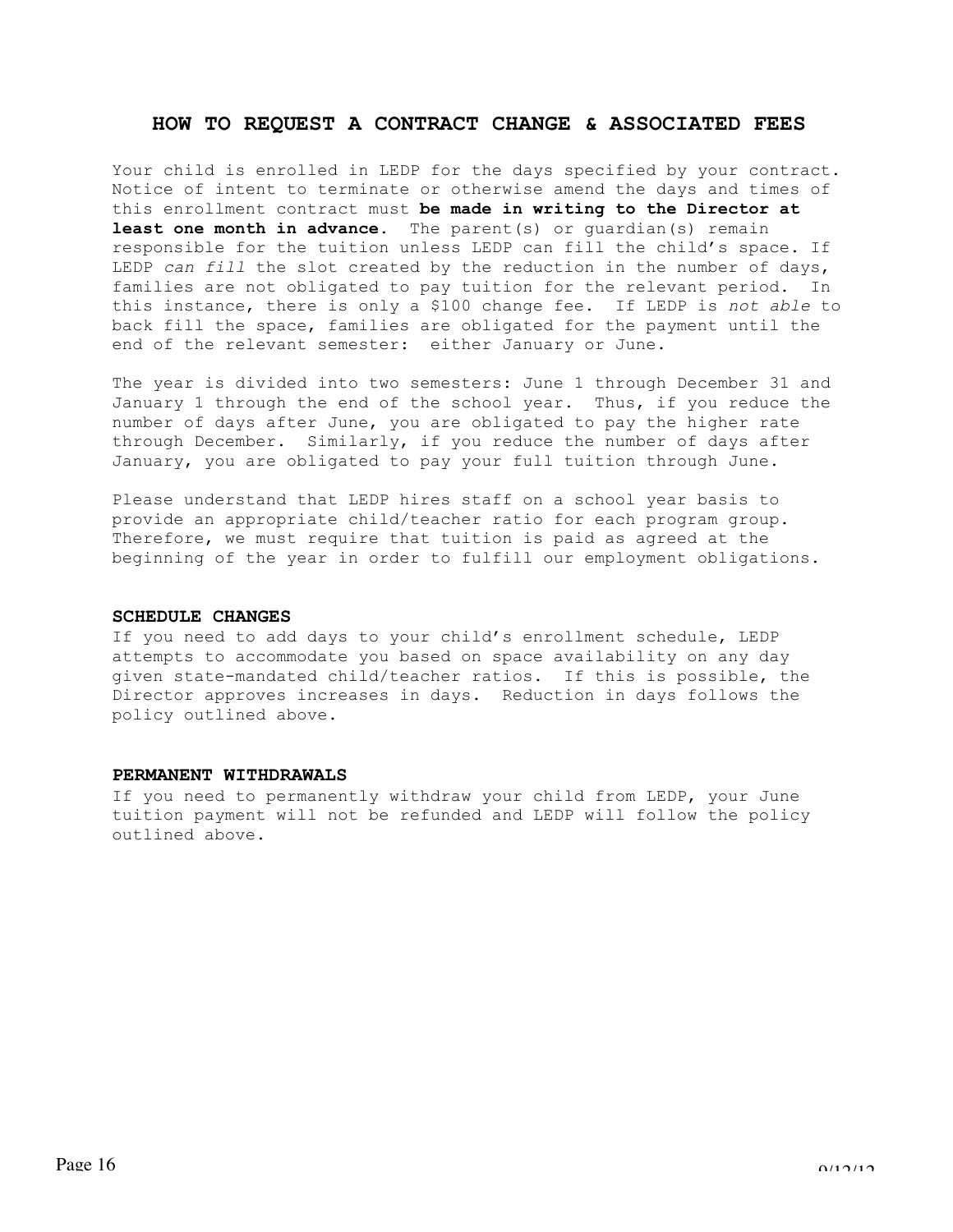# **WHAT TO EXPECT**

# **PROGRAM SCHEDULE**

### **HOURS OF OPERATION**

LEDP runs for K through sixth graders between 2:20 pm and 6:00 pm

# **CALENDAR**

LEDP is open on every day that school is in session - including early dismissal/release days – **EXCEPT the last day of school.**

On certain vacations and holidays, LEDP care is available. These include February and April vacation, Rosh Hashanah, Yom Kippur, and Good Friday. Enrollment for vacation, and holiday care is done separately and at an additional cost.

# **NO LEDP DAYS – Holidays, Vacations and Last Day of School**

LEDP operates on the Brookline Public Schools Calendar and is closed on weekends and the following holidays and vacations:

New Years Day Martin Luther King Day Washington's Birthday Patriot's Day Memorial Day Labor Day Columbus Day Veteran's Day Thanksgiving and the day following December school vacation Summer school vacation Town Wide Professional Development Day, which our teachers attend (varies year to year)

LEDP is also typically closed on the last day of school. We use that day to pack up our materials so that our space may be used for Brookline Recreation summer camps.

### **EARLY DISMISSAL/RELEASE DAYS**

On early dismissal days, the Extended Day Program begins at 12:00/12:30 pm.immediately after school ends.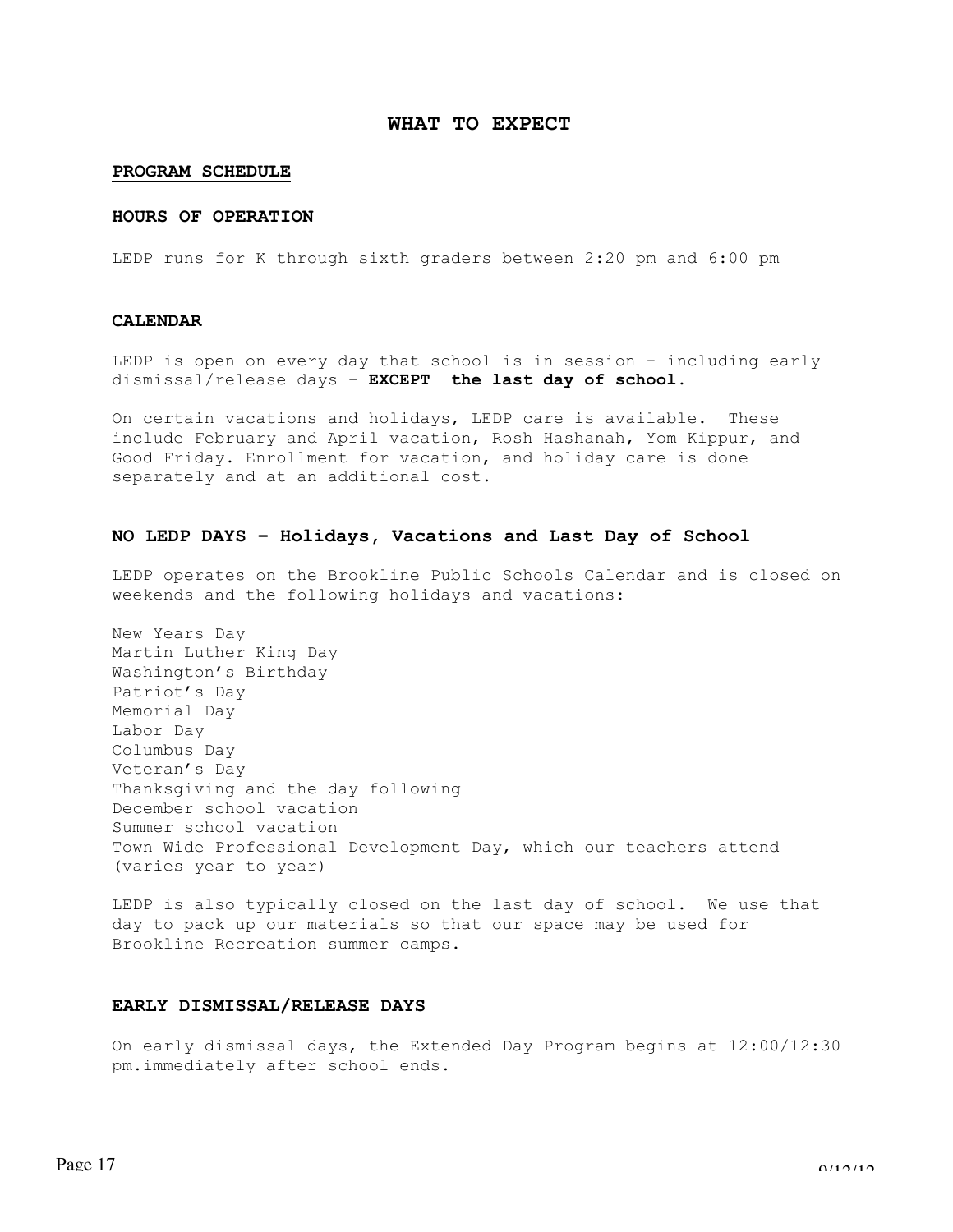There is no extra charge for the longer hours on early dismissal days. Your child can attend early release days for no extra fee if this is a day he/she normally attends LEDP. LEDP will close at 4:00p.m the day before Thanksgiving and Dec. 23, the day before Christmas Eve.

# **HOLIDAY/VACATION CARE**

Three weeks prior to a vacation or holiday during which care is provided (i.e., February and April vacation, Rosh Hashanah, Yom Kippur, and Good Friday), the Director sends all families an enrollment letter and form. Arrangements for care must **be finalized two weeks before** the holiday or vacation. The hours of vacation care are 8:30 am to 5:30 pm. The fees are stated in the enrollment contract. Vacation and holiday care is staffed by LEDP teachers and takes place at LEDP. Children need to bring a lunch and a drink. Often field trips are planned in which case families would be notified in advance of the field trip plans. Please note that late fees do apply for vacation and holiday care.

# **EMERGENCY BACK UP CARE**

If your child(ren) is/are not signed-up for LEDP on a given day, your child(ren) may not attend unless approved by the Director. The program is full most days and the state mandated student/teacher ratios must be adhered to. Thus, emergency care is offered to children enrolled in LEDP Monday -Friday on an as needed basis **ONLY if space permits**. The fee is \$25.00 and the Director or Asst. Director must approve attendance in charge at least 24 hours in advance.

# **BAD WEATHER –DELAYS/ CLOSINGS**

# Delays:

If the school administration delays the beginning of the school day, LEDP opens at the regular time: 2:20 for Kindergarten through sixth grade.

# Closing:

If hazardous weather conditions or a State of Emergency occur, LEDP will close at 4:00p.m. Our answering machine will be changed as well, and a blast email will be sent out to all families to ensure everyone receives the message. When families receive a phone call from the Superintendent regarding cancellation of afternoon activities, please note that LEDP will close at 4:00 on those days to ensure the safety of our students and families. If you cannot pick your child up by 4:00, we ask you to make arrangements for someone else to pick up your child and then inform the program. We want to ensure the safety of our students and teachers during inhospitable weather conditions.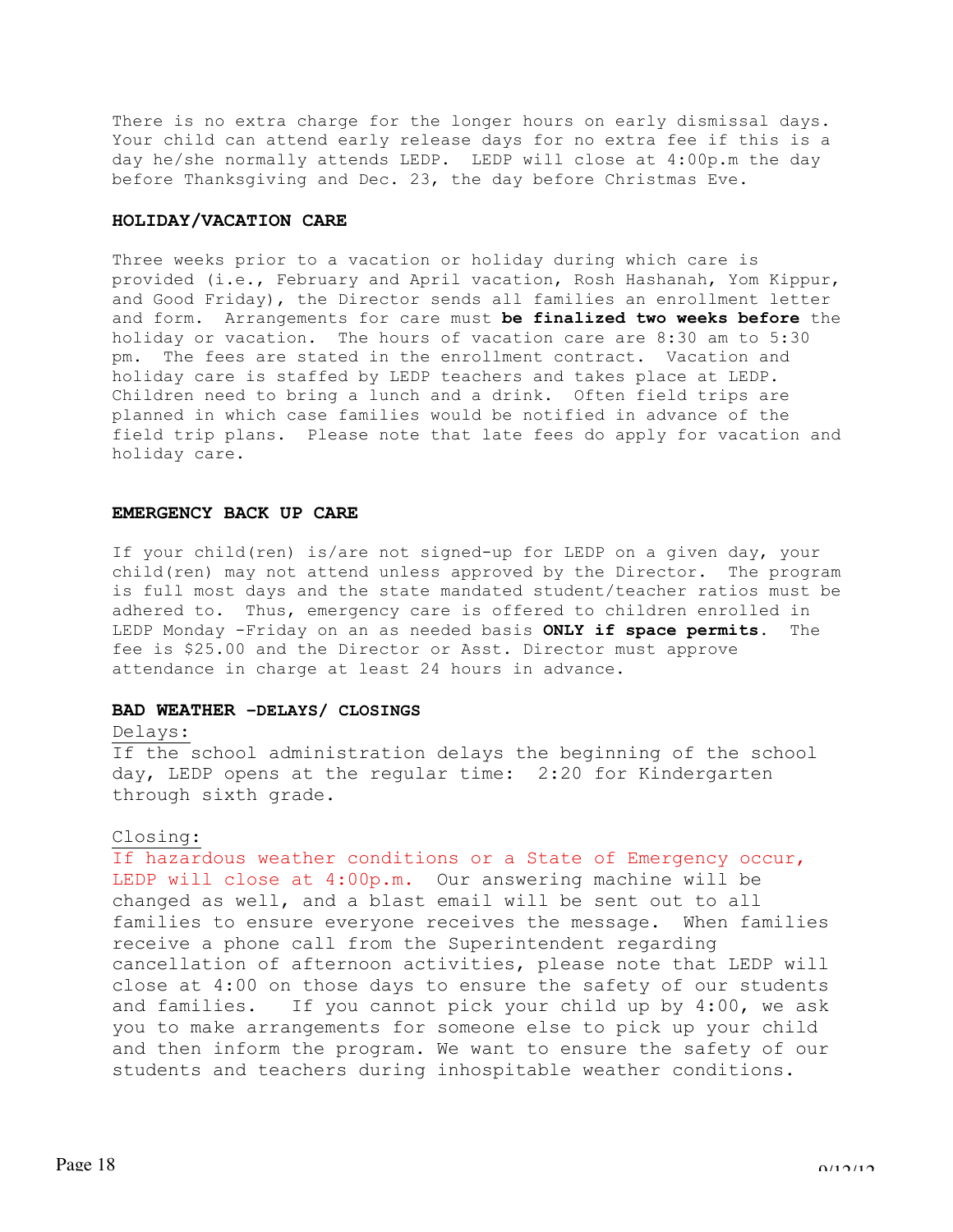# **PROGRAM DESIGN**

# **Kindergarten and First Grade**

The K-1 program design promotes skills that are essential for young children. LEDP believes that in order for children to be successful in other areas of their lives, they must possess strong social skills. Areas of the K-1 room, schedule, and teacher interactions are all geared to promote the development of such skills. Children are strongly encouraged to interact with their peers in a number of different settings. When conflicts arise, teachers act as facilitators in guiding the children to learn how to solve conflicts appropriately. Learning about the uniqueness of each child fosters children's selfesteem. The program supports the individuality of each child and helps them value their own unique talents and abilities.

#### **Second and Third Grade**

The 2-3 program design provides a caring, safe, cooperative and stimulating learning environment. LEDP believes in a child-centered curriculum, where the teacher acts as observer, guide, role model and questioner. A large part of the focus in 2-3 is on learning through creative play. Emphasis is put on children developing strong conflict resolution skills so that they may learn to solve conflicts on their own. Teachers step into a conflict if we are needed or if asked for help by a student, but we encourage students to solve problems fairly and respectfully by themselves if possible. Teachers assist them by offering advice and scripting conversation, letting the students try to work through to a fair solution. Our focus at this age is on fostering social and emotional growth, self confidence, respect for oneself and others, and how to be a good citizen in one's community.

Each day there is are variety of teacher-led as well as independent activities from which to choose from based on children's individual interests. There are chances to get one's energy out by being creative or playing, as well as time to rest and relax by reading quietly. We strive to teach the children in fun and meaningful ways, helping them to gain literacy, and skills in math, science and other areas through games, projects and hands-on learning experience. We work hard to recognize what each child needs.

Each day, we provide homework and reading support working with the special abilities and learning differences in each child. 2-3 teachers work in partnership with the classroom teachers to ensure each student receives the academic support he or she needs. We do our best to provide support to families and want families to feel comfortable talking with us so that their child may be successful and happy at LEDP.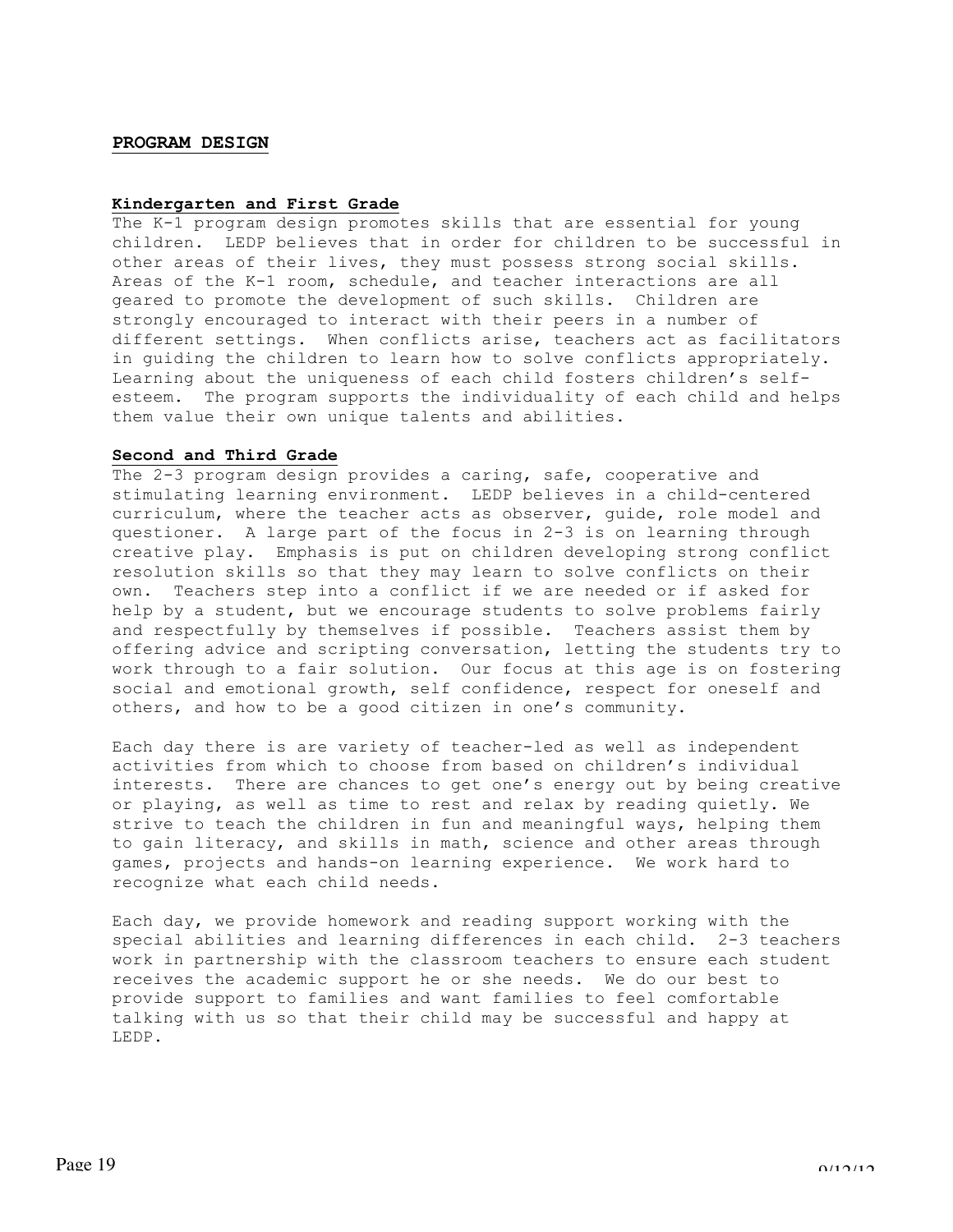# **Fourth /Fifth/Sixth Grade**

The 4/5/6 program design provides a unique opportunity for older children to create an environment in which they can relax and feel at home, develop friendships and social skills and engage in things that interest them. The children are included in program and activity planning to give them ownership and make it truly their own program.

Each day, the children choose from a variety of teacher-directed activities or work independently. We strive to provide this age group with opportunities that develop confidence, independence, leadership and respect for themselves and others.

We provide a quiet space and ample time for children to work on their homework. While we do not offer academic tutoring or in any way substitute for school day teachers, teachers can provide some amount of assistance and redirection when necessary.

We provide special experiences that are exclusive to the  $4/5/6$  program. We offer special times to just "hang" and many other group programs and events that lead to the development of conflict resolution, peacemaking skills, and independence. Community, environmental and multicultural activities are interwoven throughout the curriculum to foster an interest, concern and respect for people and their world while increasing the children's self-worth and self-reliance.

# **LEDP CORE SPACE**

For the most part, LEDP operates in the lower level/basement of the Lawrence School. In addition to our "classrooms" we have access to the cafeteria and two gymnasiums. Increasingly, with larger school enrollments, LEDP's space may be shared with teachers (e.g. music teachers) during school hours and reciprocally; we may be given access to classrooms after school to accommodate our space needs. Typically this upstairs space is used for older children during homework time as it creates minimal disruption to the classrooms we use. LEDP also makes use of the Lawrence playground and athletic field.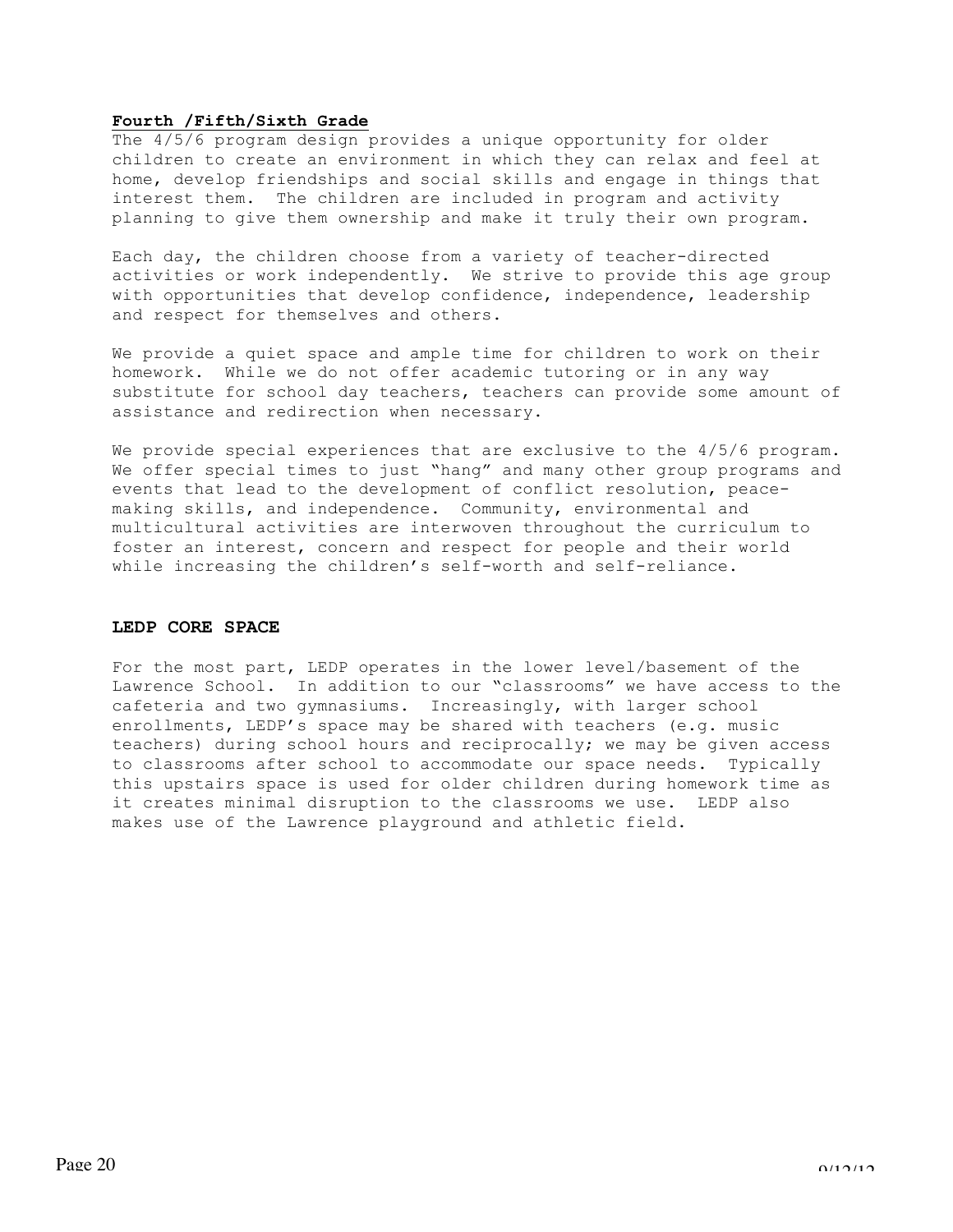# **TYPICAL DAILY SCHEDULES**

# **Kindergarten / First Grade**

| 2:20          | Kindergartners are escorted from their        |
|---------------|-----------------------------------------------|
|               | classrooms by an LEDP teacher to the K/1 room |
|               | and first graders check in there.             |
| $2:20-2:45$   | Meeting and choice time*                      |
| $2:50-3:40$   | Indoor free play                              |
| $3:40-4:00$   | Clean up- Use bathroom/wash hands             |
| $4:00-4:30$   | Group Story and Snack                         |
| $4:40-5:30$   | Outdoor free play                             |
| $5:30 - 5:55$ | Quiet Time in the room                        |
| $5:55-6:00$   | Clean up and Quiet reading                    |

# **Second / Third Grade**

| $2:20-2:45$ | Check in and homework in LEDP room               |
|-------------|--------------------------------------------------|
| $2:45-3:30$ | Choice time in LEDP room                         |
| $3:30-4:00$ | Clean up, snack and Group Meeting time           |
| $4:00-4:30$ | Reading time in designated classrooom (Sometimes |
|             | in the winter, we go outside first, and then     |
|             | complete our reading at $4:30/4:45$ )            |
| $4:30-5:45$ | Outside time/gym time                            |
| $5:45-6:00$ | Quiet activities in LEDP room and pick up        |

# **Fourth / Fifth/Six Grade**

| $2:20-4:00$                | Check-in in the designated classroom and homework<br>time                             |
|----------------------------|---------------------------------------------------------------------------------------|
|                            | (As kids finish homework, groups begin to go outside), or quiet<br>activities in room |
| $3:30-4:30$<br>$4:00-4:15$ | Outside/Snack                                                                         |
| $4:15 - 5:30$              | Meeting time<br>Activity time in LEDP room (or qym/outside)                           |
| $5:30-6:00$                | No mess activities and pick-up                                                        |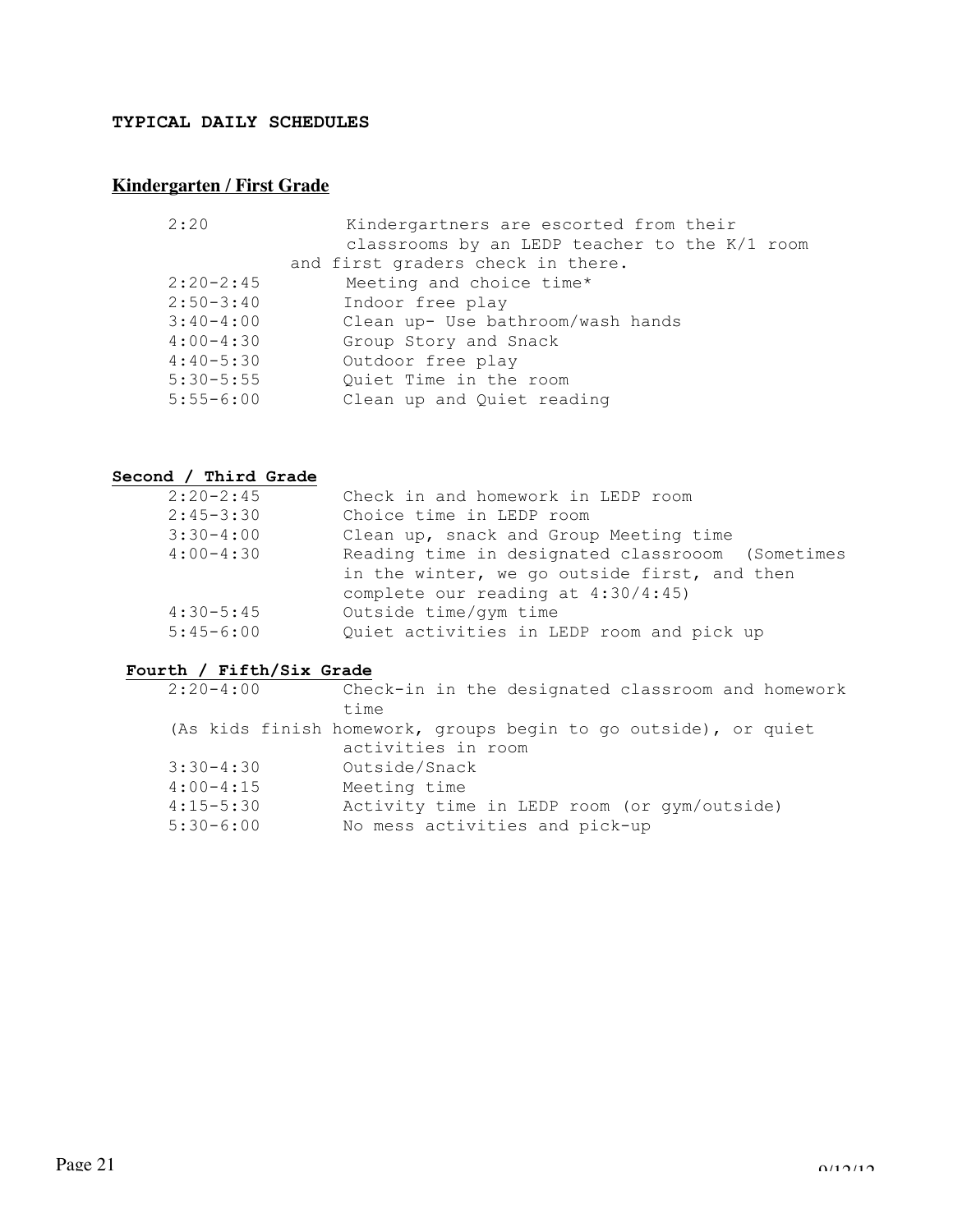# **BALANCE OF STRUCTURED & UNSTRUCTURED TIME**

Each day at LEDP, we offer structured activities, such as group meeting time or a kickball game, as well as unstructured choice times where children can decide what activities they want to do. Each group offers time during the day to simply rest and relax on couches or pillows, do quiet reading or homework, and sit back and enjoy a snack with friends.

# **HOMEWORK**

# **K-1 Homework Policy**

 $K/1$  has allotted homework time for  $1<sup>st</sup>$  graders and Kindergartners if needed. LEDP will supply all of the necessary homework supplies, and we encourage parents to look over their child's work at home.

If parents choose to sign-up their child for LSA activities, music lessons, any activities that coincide with the K/1 homework time, the teachers will find space for children to work on homework and have quiet time at the end of the day, however the K/1 team can not make special adjustments or accommodations to the entire group's schedule.

#### **2/3 Homework Policy**

All second and third grade students are required to make a good effort at completing all written homework at LEDP. We provide general materials and a quiet workspace for them to work. LEDP teachers help clarify directions, provide motivation, and check to see that concepts are understood and offer any other support the children may need. We expect the children to work neatly and try to complete their work in a timely manner.

At the request of classroom teachers, LEDP teachers do not correct a student's homework. This is so that you and the child's teacher can evaluate your child's strengths and weaknesses. We encourage parents to review homework nightly to check on their child's progress and we highly encourage parents to communicate with LEDP teachers about any problems or concerns that they have.

#### **4/5/6 Homework Policy**

All fourth, fifth and sixth graders are required to make a good effort at completing all written homework while in LEDP. LEDP provides a quiet atmosphere for homework time and LEDP teachers work closely with the classroom teachers to ensure that children are working to the best of their ability. We provide support and guidance to ensure the children understand their work, but the classroom teachers have asked the LEDP teachers not to correct homework as this allows your child's teacher to evaluate the assignments and your child's progress.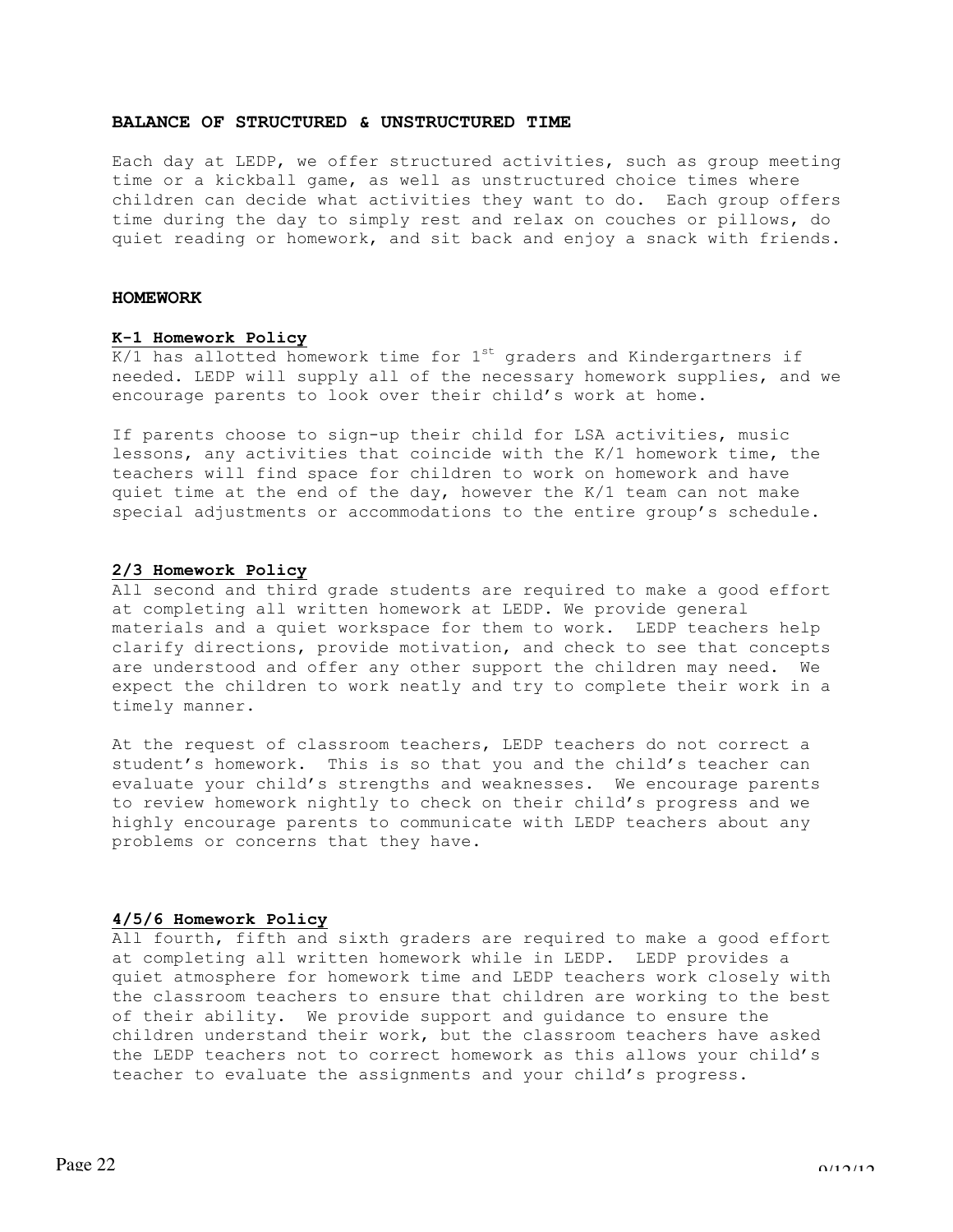LEDP provides open communication with parents regarding their child's homework. Parents are encouraged to review their child's assignments on a nightly basis and to communicate any changes or expectations they may have to the LEDP teachers.

# **SNACKS**

We serve a nutritious snack to all LEDP children each afternoon, as well as cooking as a group periodically. Cooking projects may include sugar and other food ingredients that are restricted from your child's diet. **If your child cannot have sugar in any form, or is allergic to specific fruits, wheat, gluten or other food ingredients, you must indicate this in your enrollment packet**. **If children choose, they may also eat any food remaining in their lunch bag.**

**We are a peanut free environment!**

# **PLEASE INFORM THE LEDP OFFICE OF ANY FOOD ALLERGIES OR DIET RESTRICTIONS. WE WILL MAKE ALL REASONABLE EFFORTS TO ACCOMMODATE YOUR CHILD'S NEEDS.**

# **FIELD TRIPS – Activities, Transportation & Permission**

LEDP is always expanding its field trip ideas. Many trips are walking excursions to interesting spots in the neighborhood of the Lawrence School**.** Common destinations are Murphy Park, Stop and Shop (to buy groceries for the St. Paul's Church Food Pantry), the Muddy River, Brookline High School swimming pool and the MDC skating rink at Cleveland Circle. We always inform parents where a group is going ahead of time. If the trip is outside of the Lawrence School neighborhood, we ask parents to sign a permission slip. If you have any interesting ideas for field trips, we always welcome new ideas.

#### **Transportation**

While most trips are by foot, longer trips are typically by Massachusetts's public transportation or, on occasion, school buses hired by the program. Children may not ride with staff members in personal cars. All drivers and all passengers shall be securely and individually fastened in safety belts while riding in a vehicle equipped with safety belts.

Any vehicle used by the Program for the transportation of children, and the operator thereof, must conform requirements of M.G.L. c. 90, Registry of Motor Vehicles (540 CMR 2.17.) In addition, the operator of any such vehicle shall be licensed in accordance with the laws of the State. No vehicle whether Program owned, leased or contracted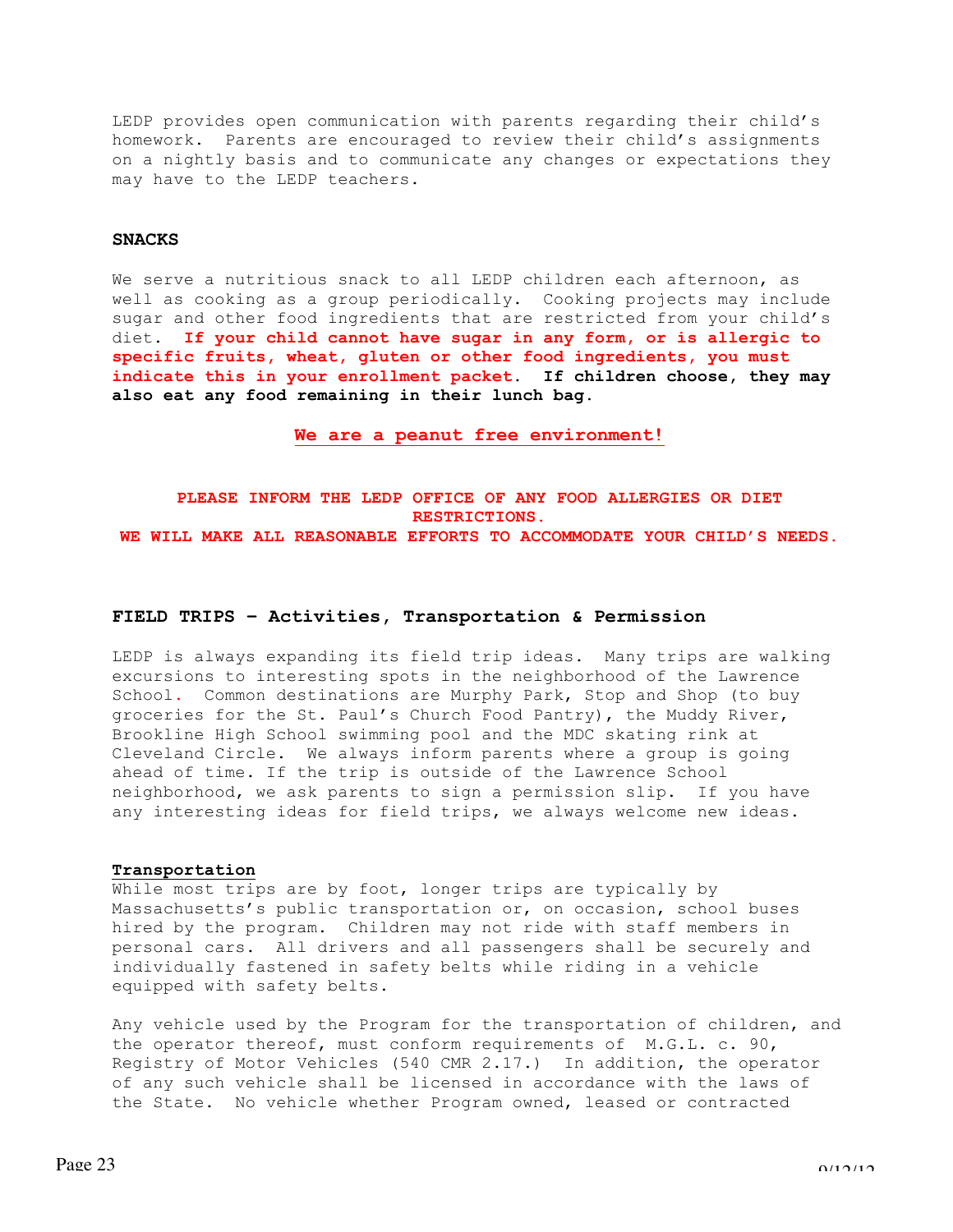shall be used to transport children unless the licensee can provide evidence of the minimum amounts of liability insurance. Parents are notified of trips requiring transportation in advance and the transportation plans will be described in the permission slip.

# **Field Trip Permission**

At all times, AND for all occasions, consent must be given in writing and filed in each child's folder before a child is allowed to go on a trip.

# **SPECIAL LEDP ACTIVITIES & SOCIAL SERVICE FUNDRAISERS**

Each year, LEDP offers program-wide parent events as well as events specific to each group. Parents will be notified through email and in person about upcoming events. We often organize various fundraisers for the children to partipate in that benefit nonprofit organizations of special interest to them. In the past, we have held walkathons, art galas, and set up lemonade stands. We welcome new ideas from parents to continue to diversify our community service work.

# **CELEBRATIONS – Birthdays & Rewards For Good Behavior**

#### **Birthdays**

Instead of food treats, we encourage families to instead donate a "Birthday Book" for the LEDP library. We place a permanent card at the front of the book stating the child's name and birthday. Many of our children have food allergies and we must be careful of food that comes into the classroom. Thanks for your understanding.

# **Rewards For Good Deeds**

While not a formal policy, our lead teachers often create incentives for their group to model good behavior and citizenship. Good deeds could be recognized with stickers, award certificates, or marbles in a marble jar. Often children nominate other children. Objectives may be set for earning a pizza, ice cream, a special event or some other special treat for the entire group when some number of accomplishments is obtained.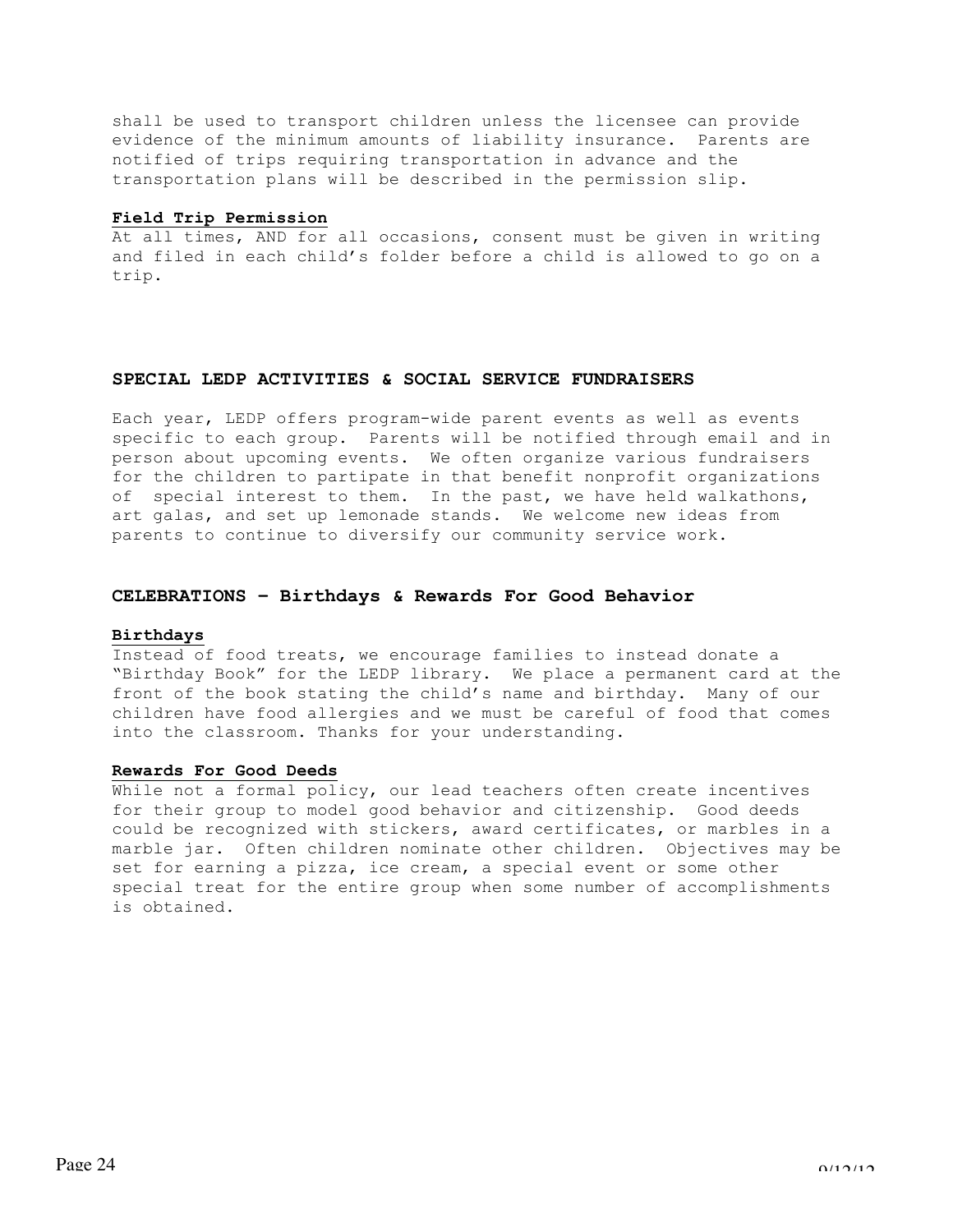# **PARENT EXPECTATIONS**

#### **COMMUNICATION**

# **PARENT EVENTS**

Parents will be invited to a number of events to learn more about their child's day at LEDP. In the first few weeks of school, there will be an informal event for each group that will allow students to show their families the LEDP space and talk about things they do everyday. Families can take this opportunity to ask questions of teachers or the Director regarding program philosophies, homework concerns, or scheduling. During the year there will be other events so that parents, children and teachers can get together to play, talk and share ideas.

# **ANNUAL MEETING**

The Board of Directors holds an annual meeting(typically in May) for parents each year. Parents are encouraged to come, ask questions, contribute thoughts and learn about ways to get more involved with LEDP.

# **PRIMARY TEACHER CONTACT**

The staff of LEDP value frequent and thoughtful communication with families. In order to facilitate this process, each teacher is assigned approximately 15 contact families.

Each designated teacher is the key communicator between LEDP and a family with regards to your child. Any concerns you have may be discussed with your contact teacher at any time, or with other members of the LEDP staff when at the Program. In addition, your primary teacher contact writes your child's annual progress report in the Spring. We encourage the scheduling of parent/teacher conferences to discuss the report.

When calling the program to reach your child's primary teacher contact, please call the LEDP office at (617) 879-4379.

#### **NOTICES/EMAIL/E-NEWSLETTERS**

LEDP communicates with every family via email. All notices are through email, including vacation care information and information about special events. When requested, please download forms and return to the program office**. If you do not use email, please let the teachers know and we will place a hard copy of the emails in your child's backpack.** If you find that you are not receiving email from the program, please let the Director know as soon as possible so that we may check our records and systems.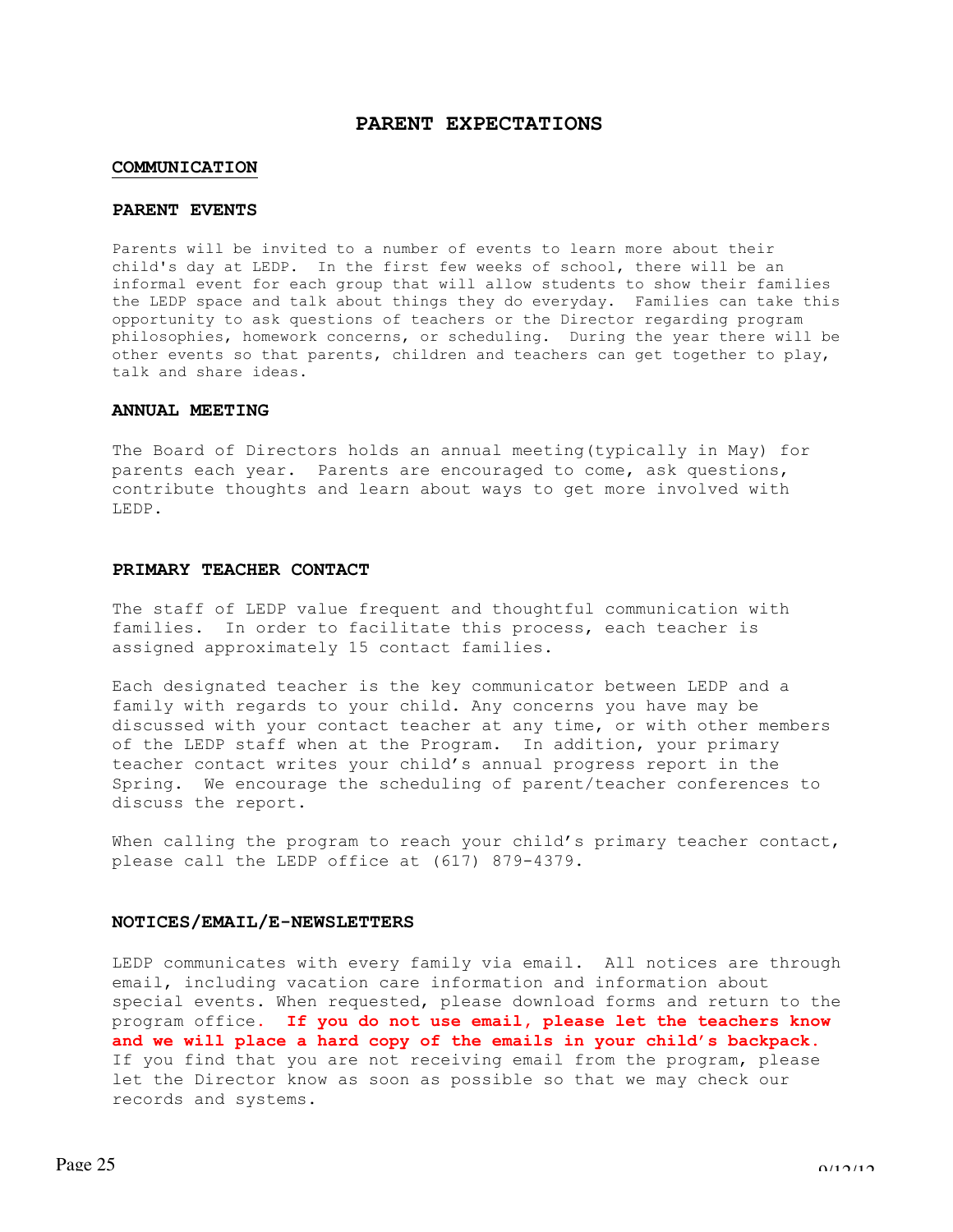Families in each group also receive a regular newsletter through email from your child's LEDP teachers familarizing you with recent group highlights so that you are informed as to what's happening within your child's program. Many times when you ask your child, "What happened at school today?" or "What did you do?", the typical answer is "Nothing". These e-newsletters help you to discuss these activities with your child.

# **EMAILS/CALLS TO LEDP**

When contacting the program for any reason, please email LEDP at elawrence@brookline.k12.ma.us or mary gardiner@brookline.k12.ma.us or call the LEDP office at (617) 879-4379**. If the matter is urgent, calling us will get a quicker response than emailing us** since we cannot always guarantee timely email given our computer system.

### **COMMUNITY BULLETIN BOARD**

LEDP has a communication bulletin board outside of the main LEDP room on which we post notices regarding special events, deadlines, and other information for families here. If you would like to post a recipe, question, or other information, please first bring it to the Director for review.

#### **PROGRESS REPORTS & PARENT/TEACHER CONFERENCES**

As previously stated, your child is assigned a primary teacher contact at the beginning of the school year. This teacher completes a written progress report on your child in the Spring and distributes it to the child's parent(s) or guardian(s). After you receive the written report, please feel free to schedule a follow-up conference with that teacher. Of course, teachers are available to meet throughout the year as concerns and issues arise. Please talk with your child's primary teacher contact to schedule meetings. We also encourage parents to feel free to talk to all of your child's teachers as needed. Keeping the lines of communication open between parents and teachers is important to us.

# **SUPPORT SERVICE REFERRAL PLANS - Behavior Management and Referral Services**

If a child exhibits inappropriate behavior or fails to respond to a teacher's direction, we will take the following steps:

1. A teacher gives the child one or two verbal warnings to behave as requested. In the instance of a dispute between two children, teachers model effective conflict resolution skills.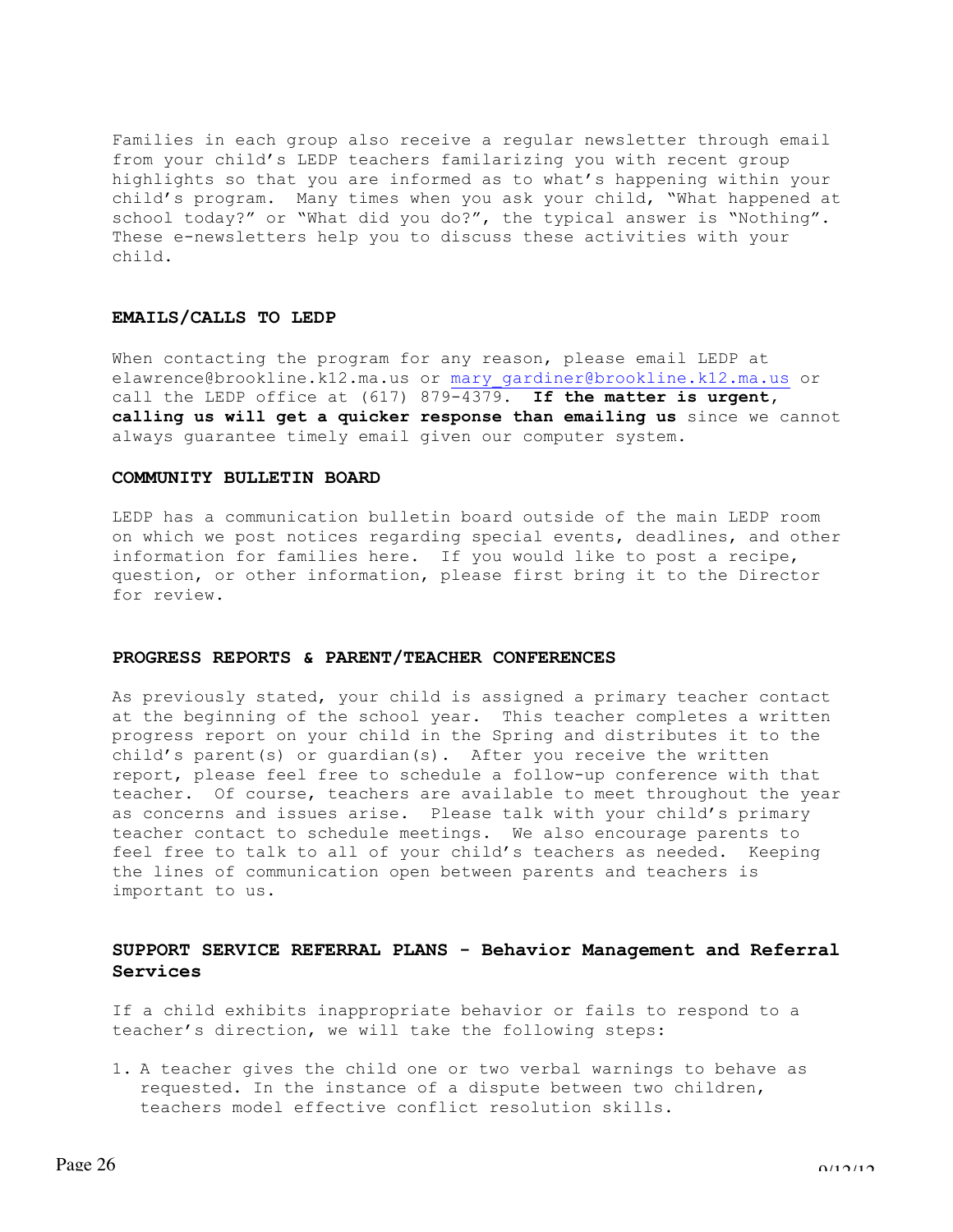2. If this fails, the teacher may ask the child to find a calming down area where he or she can think about his or her actions. When the child is ready to have a conversation about what happened, the teacher reinforces correct behavior by discussing the incident with the child and/or mediating a discussion among the children involved.

When the incident or behavior is serious, other steps may be warranted. Behavior, which is considered "serious", includes:

- Behavior that interferes with the daily routine of and/or other children's full participation in the program
- Behavior that requires constant adult supervision
- Threats of physical violence
- Behavior that inflicts physical or emotional harm on the child, other children or staff
- Deliberate destruction of school or program property
- Leaving LEDP spaces without teacher permission
- Repeated violations of LEDP rules and policies
- Inappropriate behaviors that spread to other children
- Sexual Harassment

Other steps may include intervention by the Director, a written incident report placed in the child's file with a copy to a parent, a phone call to a parent /guardian, a parent / Director conference, suspension, and finally, termination from the program.

Prior to instituting the final step, the Director attempts to refer the parent to the appropriate outside agency to assist the parent in dealing with the child's behavior.

It is expected that all adults in contact with LEDP staff, program families, administrators and board members act respectfully and appropriately at all times, especially during these challenging behavior management situations.

In the event of inappropriate conduct, the following procedure is instituted: the individuals involved are asked to attend a meeting with the Director and a member of the LEDP Board Executive Committee in a timely manner to address the immediate concerns.

Documentation of the event(s) and meeting is placed on file. The LEDP Board is made aware of the situation and, when warranted, consideration for suspension, termination, or decline to re-enroll the family is determined. The families are informed in writing of the decision. This decision is made to insure the safety and well being of the program families, staff, administrators and board members.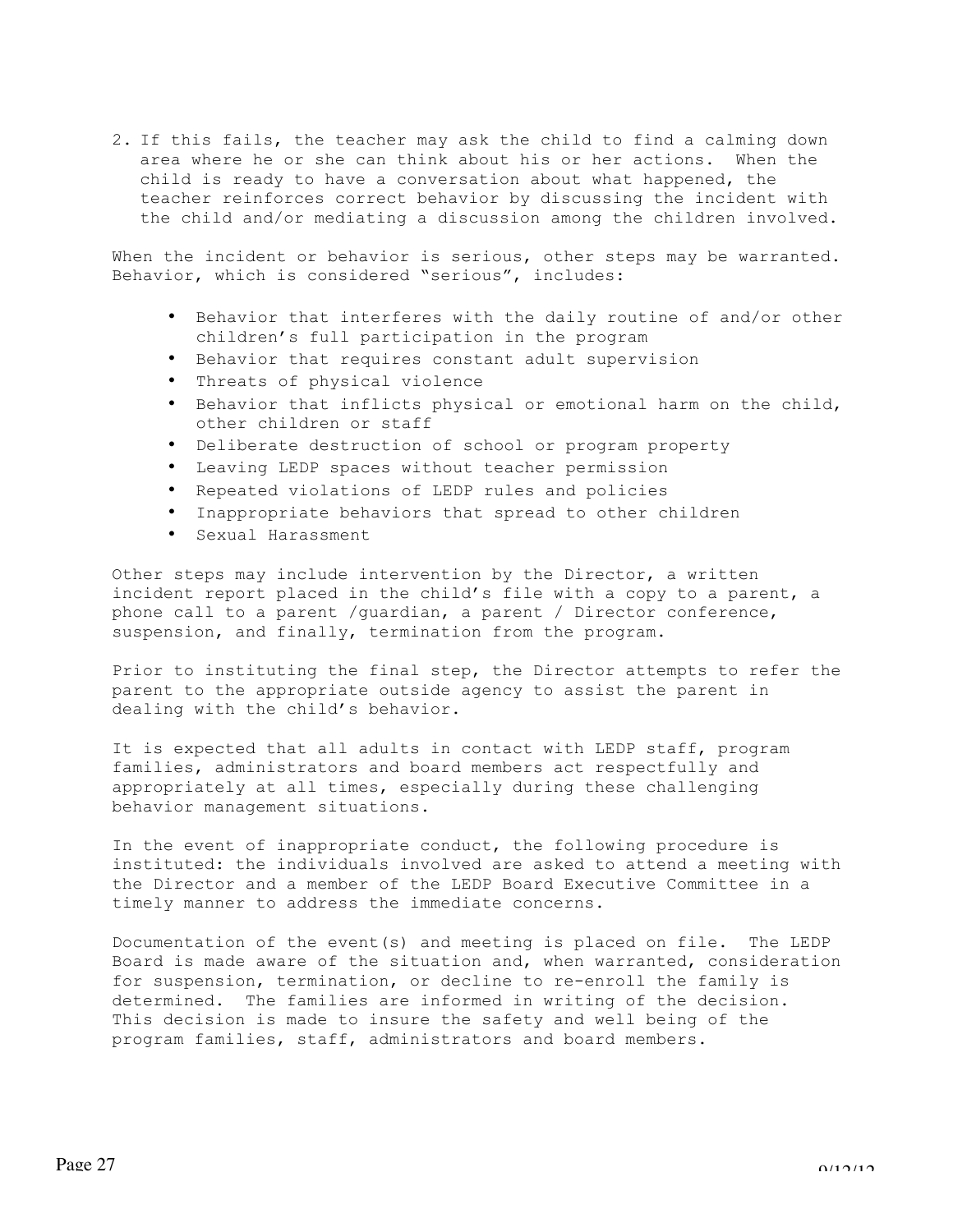# **Referral Plan for Families**

LEDP uses the support services of The Lawrence School, which include but are not limited to:

| Rick Rogers, Principal                  | $(617)$ 879-4304 |
|-----------------------------------------|------------------|
| Monica Crowley, Vice Principal          | $(617)$ 879-4305 |
| Usha Arthur, K-3 Sped.                  | $(617)$ 879-4338 |
| Lauren Nicoll, 4-6 Sped.                | $(617)$ 879-4349 |
| Holly Corcoran K-4 Guidance Counselor   | $(617)$ 879-4341 |
| Shaina Martinez, 4-8 Guidance Counselor | $(617)$ 879-4342 |
| Karen Miller, Nurse                     | $(617)$ 879-4304 |
| Robin Toback, Psychologist              | $(617)$ 879-4361 |
| Debbie Caru, Occupational Therapists    | $(617)$ 879-4362 |

We also use the following support services, in making referrals:

The Department of Children and Families when filing a 51A Report of Abuse or Neglect

| D.C.F. Main number          | (800) 792-5200   |
|-----------------------------|------------------|
| Children's Hospital         | $(617)$ 355-6000 |
| Brookline Health Department | (617) 730-2297   |
| Brookline Mental Health     | $(617)$ 277-8107 |
| Child Care Resource Center  | (617) 547-9861   |

# **Referral Plan Procedure**

After our ongoing observations of a child, or after severe or repeated incidents with a child, we may determine that a serious problem exists. The Director or contact teacher sets up a time to talk with the child's parents and classroom teacher to discuss the problem. If necessary, and with parental consent, the child's classroom teacher attends the arranged conference. At this conference the parent(s)/guardian(s) and the staff involved discuss the problem and review the available referral services. There is also a discussion of possible solutions and or changes that can be made on the part of the child, the family and or the program which may help alleviate the problem. We document all information within 48 hours. A copy is given to the parent(s)/guardian(s) and one is put into the child's file. The Program continues to monitor the child's progress through ongoing observations and a follow-up meeting may be arranged with the family to determine if there are any further steps, which should be taken in order to help the child progress. The Program also follows-up with school staff and other professionals involved, with parental consent.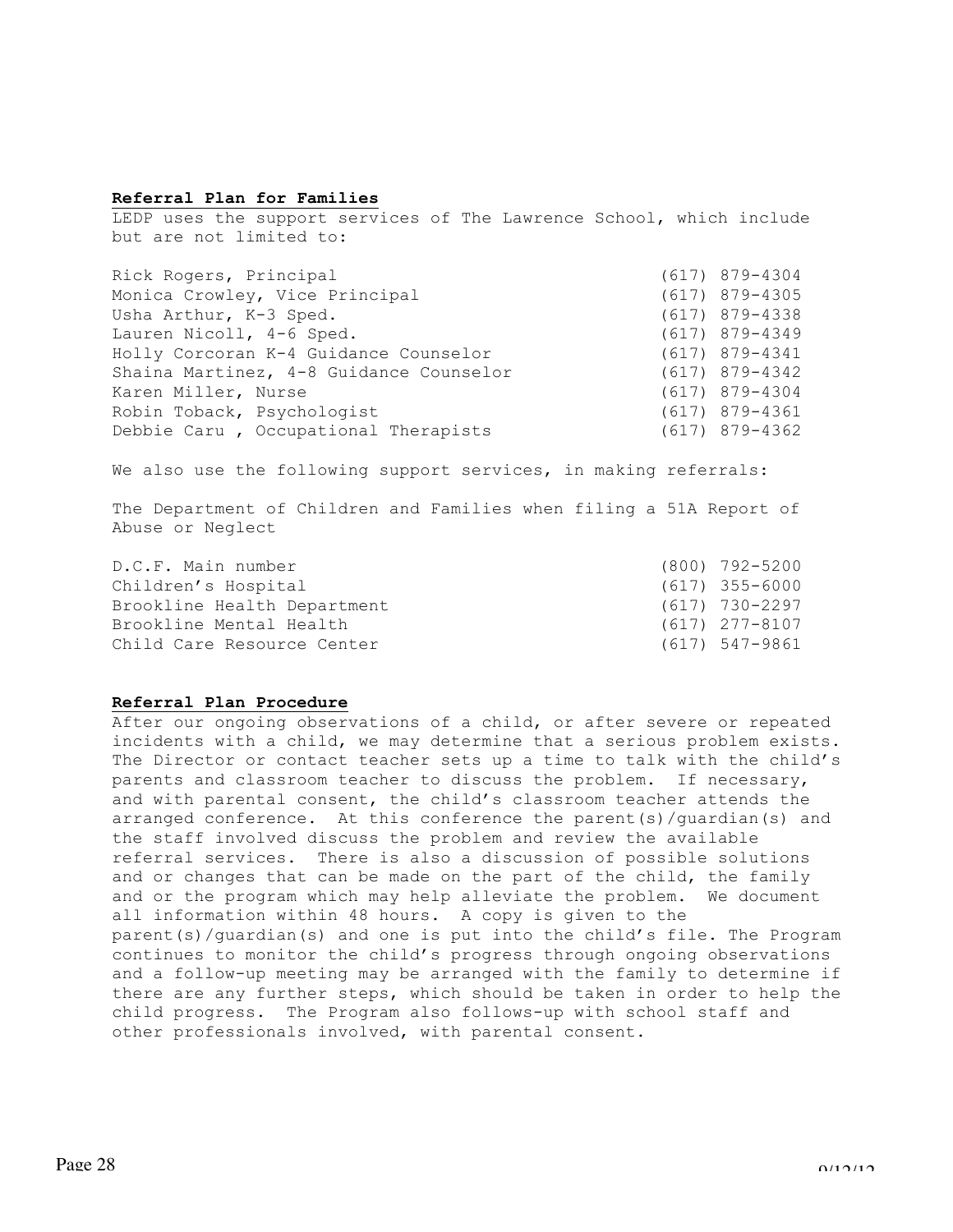# **PARENT CONCERNS/GRIEVANCES - Addressing Service Issues**

Should an issue arise, parents are encouraged to bring it to LEDP's attention as soon as is practical. We are committed to meeting the needs of both parents and children in the Program. We ask that you approach staff in a manner that supports their professionalism and maintains general safety and confidentiality. It is not always possible to discuss the problem "on the spot" when staff is involved in supervising the group of children. In order to maintain confidentiality at all times, LEDP teachers suggest the following procedures:

- A. Let your child's primary contact teacher know that you want to set up a time to talk. She/he will try to arrange to speak with you right away, by getting another staff member to cover for them. If this is not possible, they will set a time to meet with you or arrange a time to talk on the phone. During this meeting or phone conversation, we work together to brainstorm and problem-solve, maintaining a positive, mutually supportive relationship.
- B. If your concerns remain unresolved, you may make an appointment with the Director who will work with you as well to address your concern. The Director will consider all of the facts and circumstances involved and give an appropriate response within a reasonable period.
- C. If you remain unsatisfied with the situation, you may contact LEDP's President, Vice President, Treasurer or Secretary. They will review the grievance and make a final resolution.

#### **ANNUAL PARENT SURVEYS**

Each year LEDP surveys parents on several elements of the program to ensure program quality and service delivery. The survey is short, online, and important to ensuring we're aware of your thoughts on the program – both good and areas we could improve. Please answer this survey when it arrives. We value your input and will share the results and any changes that are planned based on parents' thoughts.

# **DONATION OF TIME & RESOURCES - INCLUDING PARENT INVOLVEMENT IN CLASSES, ACTIVITIES**

# **Donations**

We are a registered 501c3 so are therefore able to accept taxdeductible financial contributions and are happy to work with you to obtain matching gifts from your employer to double your contribution.

In addition to financial contributions, LEDP can always use in-kind donations such as scrounge material (e.g. shells, nuts and bolts,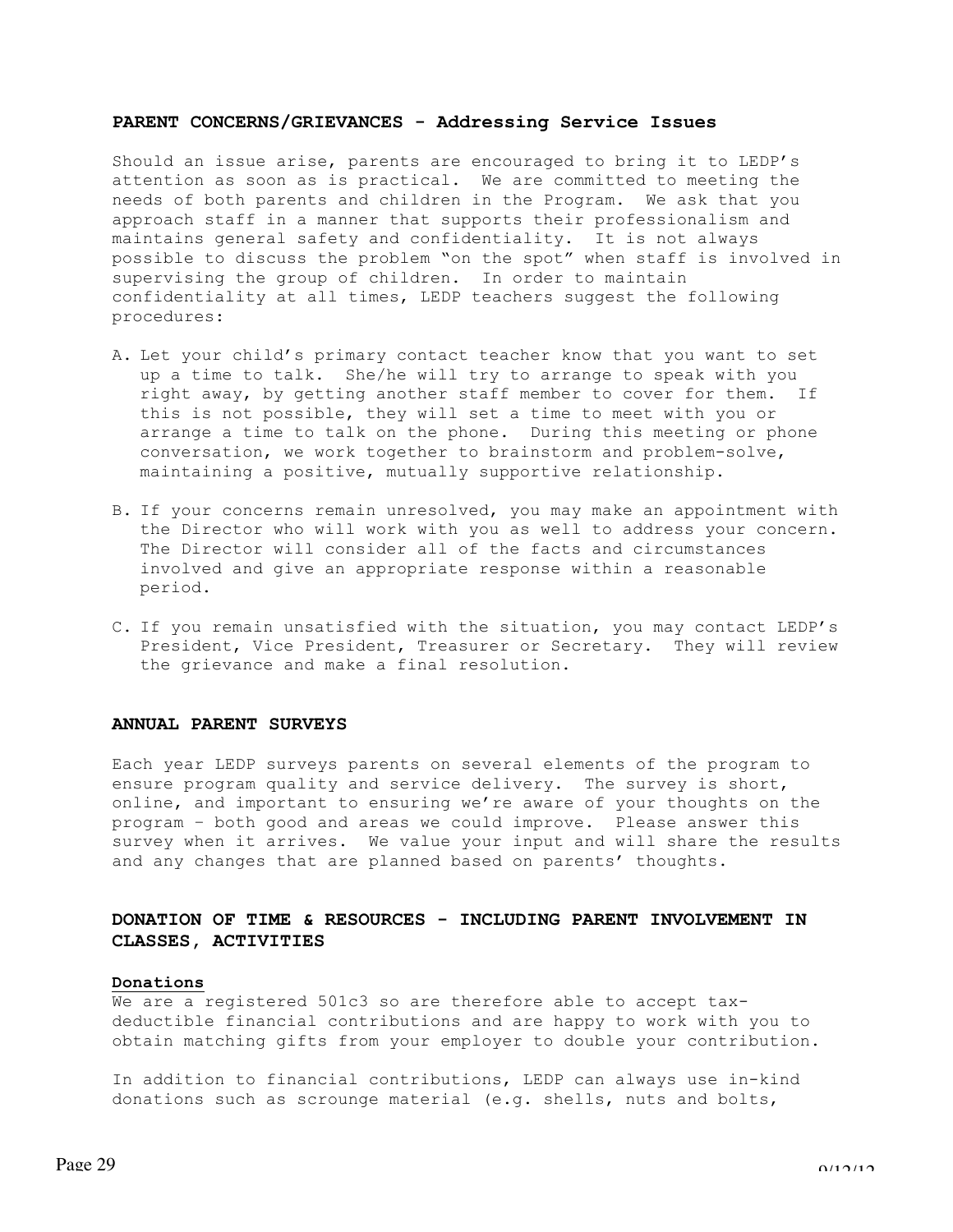newspaper, magazines, posters, burlap, boxes, scrap wood (without nails), costume jewelry, old telephones, paper towel / toilet paper rolls) computer paper, fabric, paper, games, Lego's, Hot Wheels, manipulatives and puzzles.

# **Parent Involvement**

Parents are always welcome to visit their children at LEDP and join their daily activities - we especially encourage parents to join us for special events. The Director or Coordinators are able to guide you in the participation of the children's activities.

The Board also welcomes new members when positions open as well as participation on its various committees.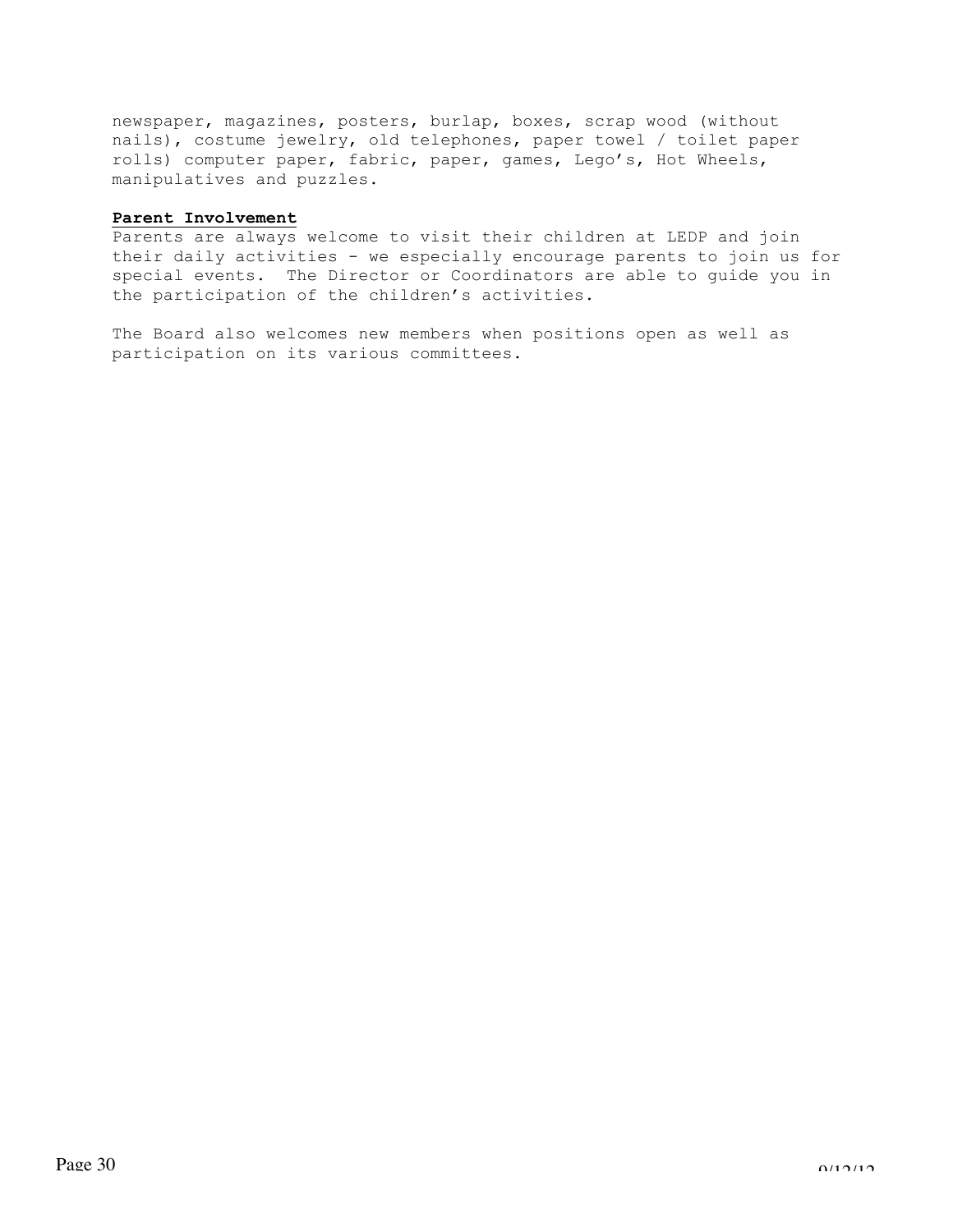#### **SAFETY**

#### **HEALTH & ILLNESS POLICY**

Before we can admit a child to the program, the parent(s)/quardian(s) must ensure that immunization and physical examination histories which comply with public school health regulations are on file with the school. A form for this purpose is part of the enrollment package.

# **PLAYGROUND SAFETY**

Your child's safety while in LEDP's care is of utmost importance – whether inside or out. Children are told LEDP's playground rules at the beginning of each year and the rules are reviewed periodically. Children must always stay within view of a teacher while outside and must ask to go inside to use the restroom, water fountain, etc. Pre-K children do not go inside unsupervised. With older children, we control the number of children that can go inside to the bathroom at one time and/or send a staff member with them. We work hard to ensure the safety of each child at all times while in LEDP.

# **FIRST AID**

All staff are required to be certified in Basic First Aid. In addition, at least one staff member who is certified in Cardiopulmonary resuscitation (CPR) is required to be on-site when the children are in the program. There is a First Aid Kit in each major activity area. When children are outside or taken off the premises, one staff person assumes responsibility for transporting a First Aid Kit and a cellular phone. Only teachers certified in First Aid apply First Aid.

If First Aid is administered to your child, you are given an injury report. Any injury that requires emergency care beyond first aid is reported to you immediately. An injury report for each incident is maintained in the child's file and in a central log located in the LEDP classroom.

### **MINOR INJUIRES**

When a child sustains minor injuries that result in observed or reported pain, swelling or discomfort, staff or the school nurse administer first aid immediately. The injury and staff response is documented. You are provided with a copy of this report. You are contacted immediately if there is any head injury. The child is not allowed to engage in physical activity following such an incident.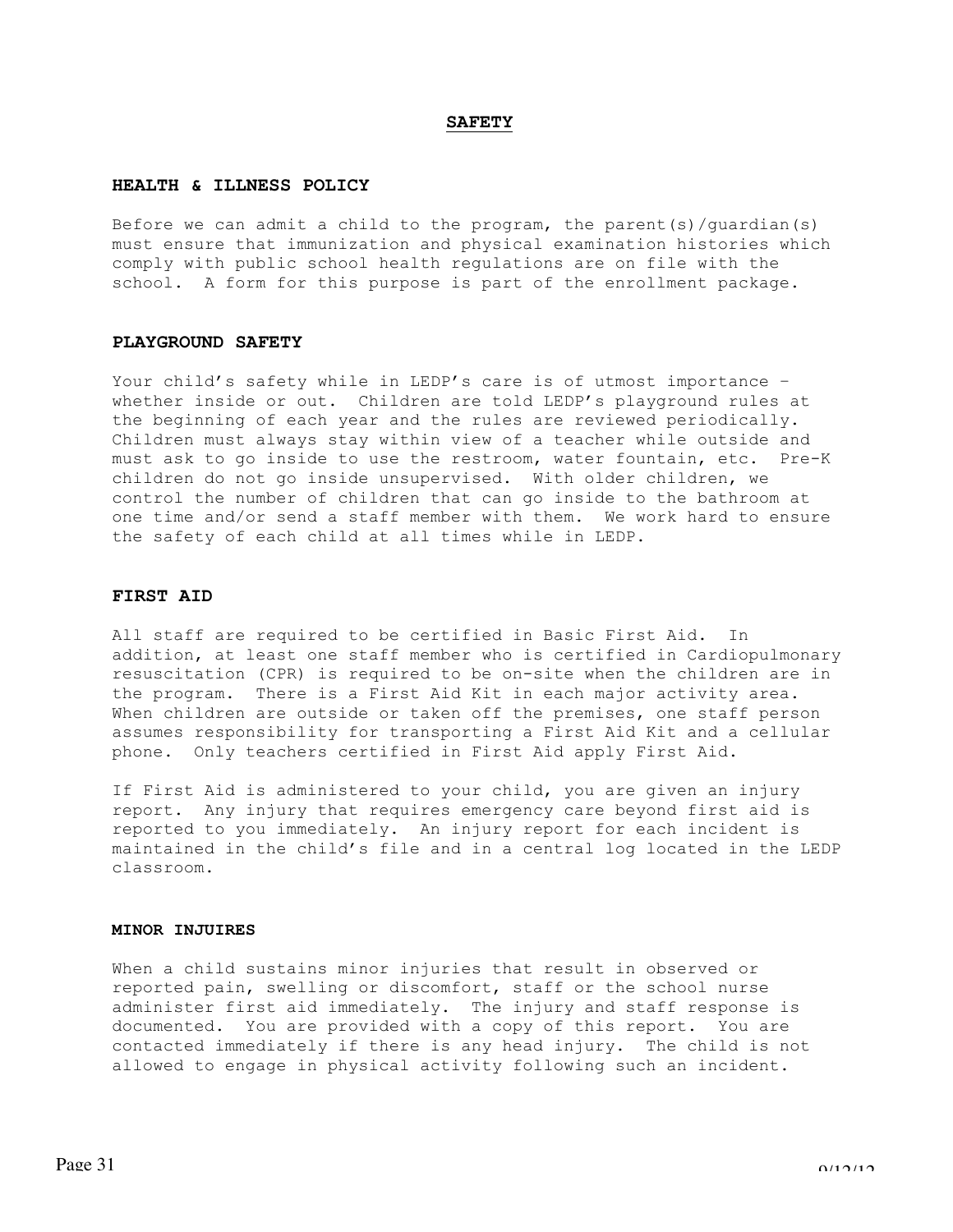# **ALLERGIES AND CHRONIC ILLNESSES/CONDITIONS**

At registration, parents are responsible for informing LEDP, in writing, about the presence of any allergies and/or chronic medical illnesses/conditions presented by their child. We will make every reasonable effort to accommodate your child's needs. Please keep LEDP informed, with as much advance warning as possible, if your child develops an allergy or chronic medical condition.

Allergy lists are posted in each room by the snack area.

# **Please remember that we are a peanut free environment!**

# **MEDICATION**

LEDP must comply with the D.E.C.C. guidelines for administering medication. Only prescription medications are administered. The medicine must be in its original container with directions from the physician. A MEDICATION CONSENT form must accompany it. Please ask the director for a copy.

When your child requires medication, please give the completed form and the medication directly to one of your child's teachers. If refrigeration is necessary, then please place it in the nurse's office and we will pick it up. Parents may come to LEDP to administer medication. No medication will be given unless these requirements are met.

# **TOILETING**

We observe the following guidelines in all our toileting procedures. All children are encouraged to request toileting whenever they feel the urge. However, no child shall be punished or verbally reprimanded for soiling, wetting or not using the toilet.

Kindergarteners at the beginning of the year are also escorted until they feel secure and comfortable going to the bathroom in pairs. When children are escorted by a teacher, the teacher respects the individual needs for privacy. Children and adults shall wash their hands with soap and running water after toileting and before snack and meals or handling food. Staff members also wash their hands after assisting children with toileting or toileting themselves. Individual disposal towels are used to dry hands.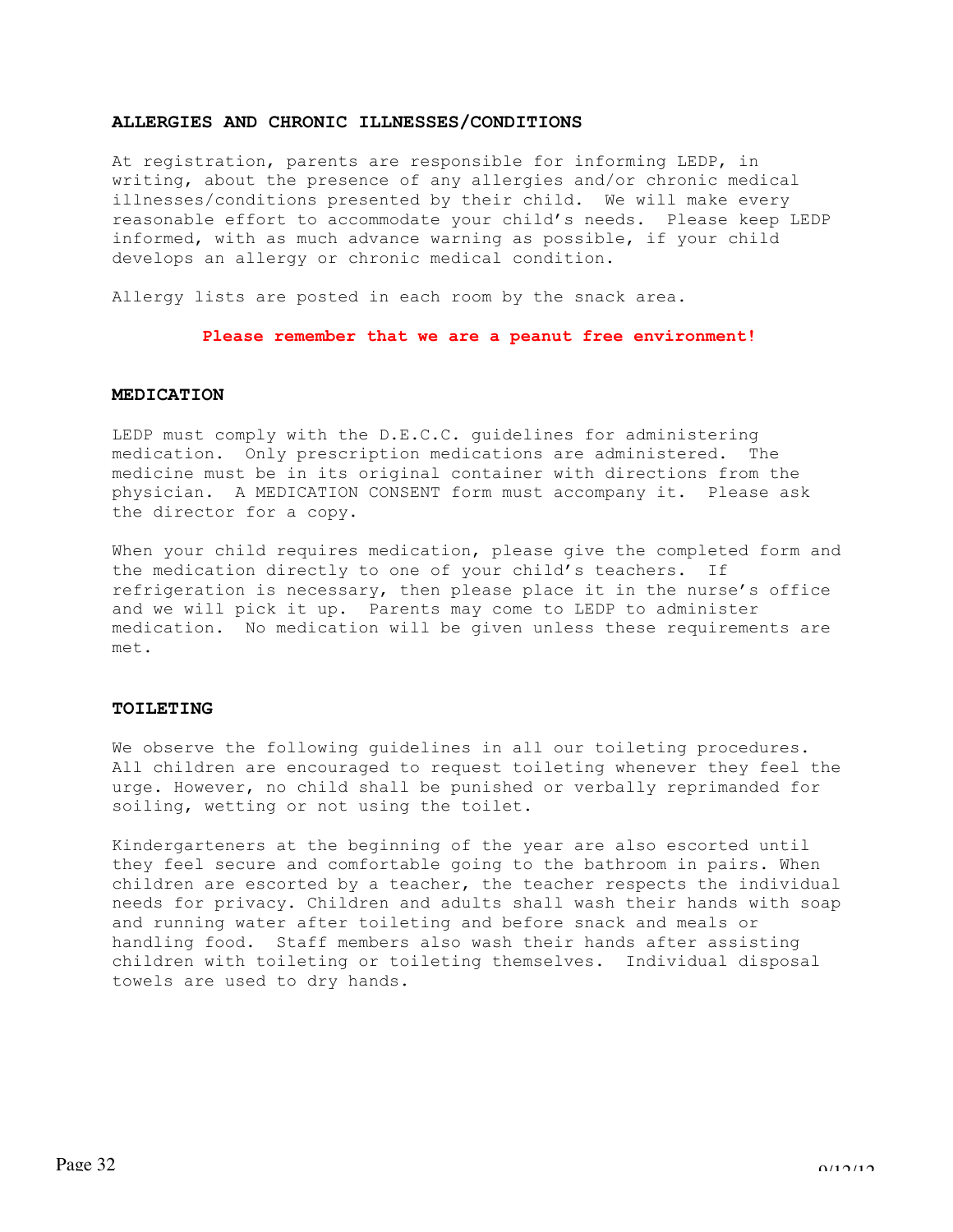# **ILLNESS**

**If your child is going to be out sick, please call LEDP AS SOON AS POSSIBLE** to report all pertinent information. It is particularly important that you notify LEDP in cases of contagious illness to prevent further spread of the illness. Please notify LEDP if you child has been exposed to a contagious or infectious disease. If we receive notice that a child in LEDP has been exposed to a contagious illness, you will be notified and alerted to watch for the symptoms.

If your child exhibits any of the following signs of illness, it is important that you keep your child at home. LEDP's staff is trained to continually observe the children in their care for signs of illness. If, upon arrival, we note any of the following signs of illness, you will be contacted to take your child home immediately:

- Fever of 100 degrees or higher
- Wheezing
- Inflammation of the eyes (Conjunctivitis)
- Rash (other than simple dermatitis) that might indicate illness such as measles, roseola, etc.
- Head Lice
- Diarrhea
- Vomiting

If you are called, we expect you to arrive at LEDP **within one hour**. If you cannot make it within that time period, please make arrangements for someone else to pick up your child. Until you arrive, they will be placed on a resting mat isolated from the other children.

Your child may return to LEDP under the following conditions without a physician's release:

- Fever: 24 hours without a fever-reducing medication.
- Diarrhea or vomiting: Your child may return to LEDP if all symptoms of illness have disappeared for 24 hours.
- Antibiotics: 24 hours after first administration of medication.
- Free of Head Lice and nits.

It is very important that parents inform staff members of any medicine that has been administered to their child so that staff can be alert to any unusual signs or symptoms the child may exhibit and keep you informed. If you would like up to date information about flu symptoms, please visit www.brookline.ma.gov.

# A child may return to LEDP under the following conditions with a physician's release:

- After symptoms of impetigo, contagious rashes or parasitic diseases have completely cleared.
- After the period of contagion is over for the following diseases: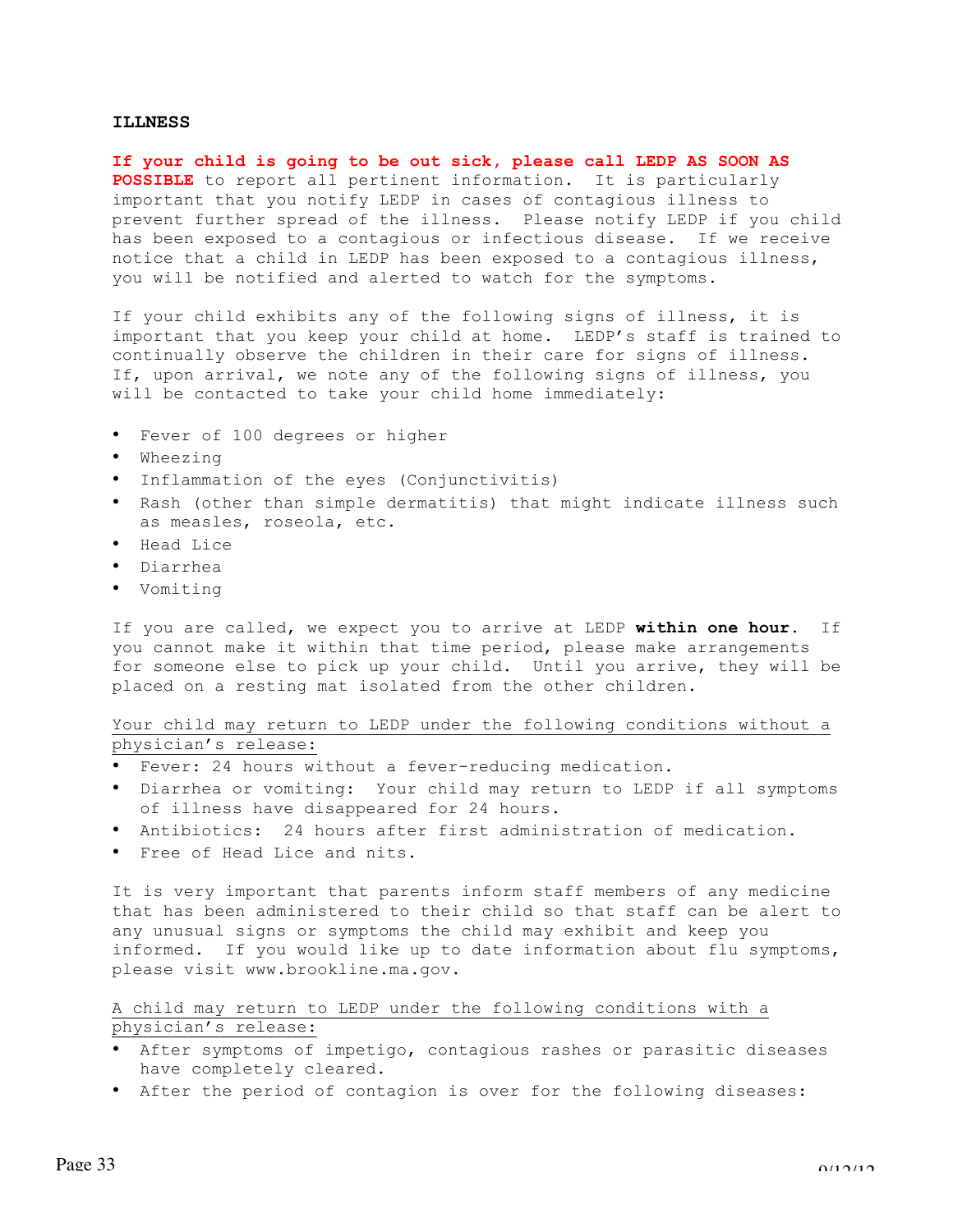- Chicken Pox after all spots have crusted
- Measles 5 days after rash begins
- German measles after rash disappears
- Hepatitis 3 weeks after onset of jaundice
- Mumps 9 days after onset of swelling

**If your child is not in school due to illness, they may not come to LEDP. If they were at a dentist / allergist, etc. in the morning, please send a note as the school's attendance list will indicate an absence.**

# **ACCIDENTS & MEDICAL EMERGENCY CARE**

The Program needs to know how to reach each parent / guardian in case of emergency. You will be given a form asking for this information. Please keep the office up to date with this information. In an emergency, we try to contact you first, and then try to contact the other people you have listed. However, if the child is involved in an accident that results in serious traumatic injuries, the Director will call 911 so an ambulance can transport the child to Children's Hospital. We will call the parent once the ambulance is called and we have attended to the immediate needs of the child. We also notify your child's doctor, and an LEDP staff member stays with your child until you arrive. Any injury that results in loss of consciousness (or potential loss of consciousness as with head injuries), loss of mobility, or loss of large amounts of blood is included in this category. Parents are responsible for costs incurred in obtaining emergency care.

# **EMERGENCY/DISASTER EVACUATION PLAN**

Separate evacuation plans are posted in each major activity area. Teachers are trained in the evacuation procedures prior to employment. Practice evacuation drills are conducted quarterly and reviewed with the children at these times. The evacuation site for Lawrence School, and LEDP, is St. Paul's Church on the corner of St. Paul and Aspinwall Streets.

# **PREVENTION OF CHILD ABUSE AND NEGLECT**

All staff are required to report suspected child abuse or neglect to the Director. The Director immediately reports the suspected abuse or neglect to the Department of Social Services. The Director notifies the D.E.E.C. immediately after filing a report of suspected abuse or neglect with the Department of Social Services, or learning that such a report has been filed. In cases when a member of the staff is suspected of child abuse or neglect, the staff member is directly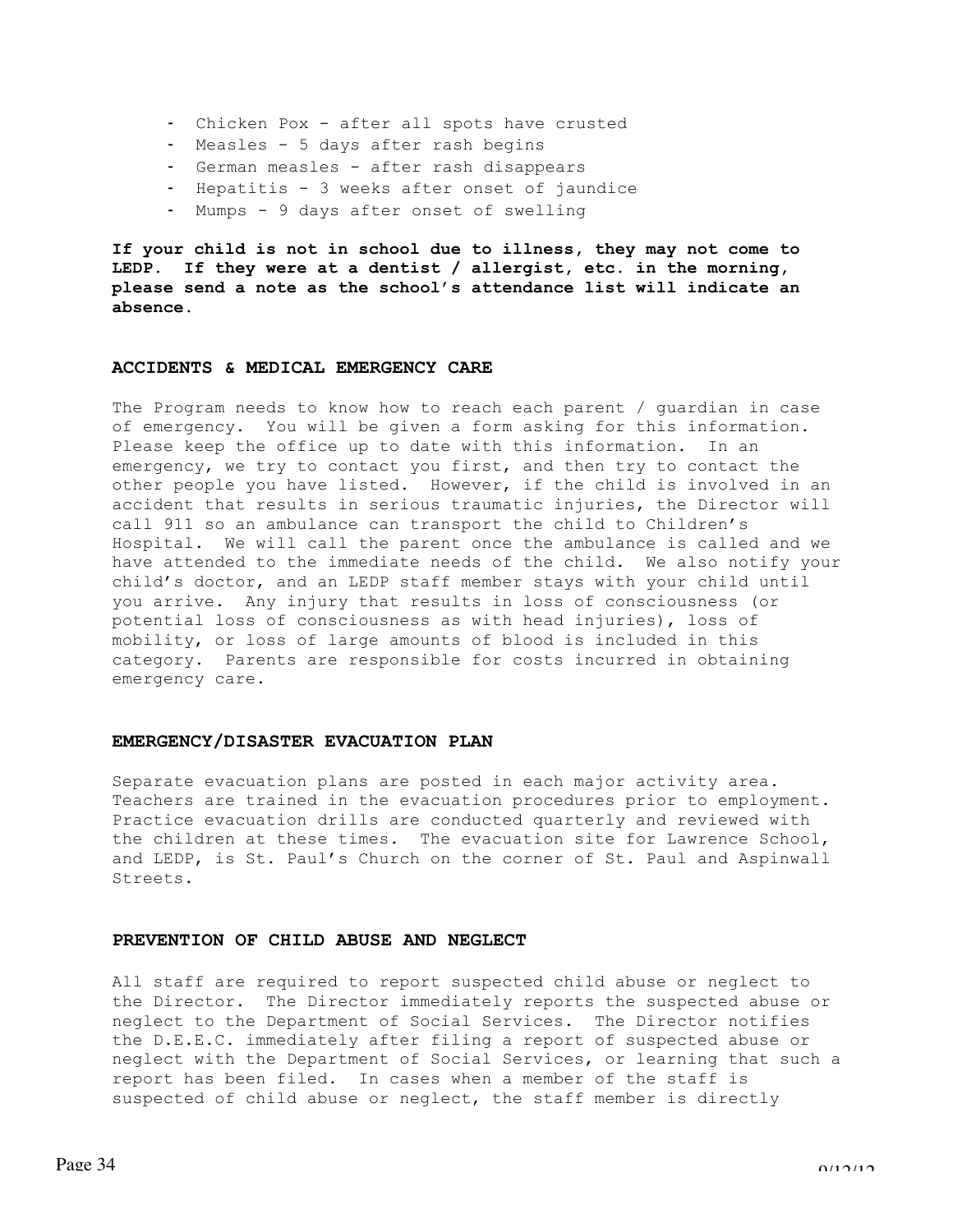removed from contact with children until the Department of Social Services completes its investigation, and for such further time as the Department may require. The staff member may be subject to disciplinary action.

#### **ATTENDANCE**

# **SIGN IN & OUT - Arrivals and Departures**

Children in grades 1–5 generally walk to LEDP from their classrooms. Kindergarten children are picked up from their classroom by the LEDP staff in their classrooms and walked to their LEDP room. Teachers in each class have a sign in clipboard to check off which students have arrived and signed in.

Children are released to their parent(s) or guardian(s) or an authorized pick-up person any time between 2:20 pm and 6:00 pm. Children must pack up and take home all of their belongings, and sign out with a teacher. The pick-up person must meet the child on the LEDP premises and announce themselves to the child's primary teacher contact. Children may not wait on the street or in other places unsupervised by a staff person. Children in grades 4/5/6 may walk home alone only with written permission stating a specified time, day, and destination.

In the event that a parent or guardian cannot pick up their child, they may authorize another person to do the pick-up. Parent(s) or guardian(s) may grant authorization to another person by having his/her name on file as a designated alternate. If the pick-up person's name is not on file, we require a note signed by the parent/guardian designating who and at what time the child is to be picked up. A phone call with this information is accepted in lieu of a written notice. Phone calls are documented at LEDP. It is important to inform the director immediately of any changes of the list of persons permitted to take your child from the program. These changes must be in writing. Those children in grades 1-5 who attend special activities on the school premises during the Extended Day Program (i.e. music lessons, chess, sports, etc.) and have parent / guardian consent forms on file may walk to and back to LEDP.

# **COORDINATION WITH LAWRENCE AFTER SCHOOL ACTIVITIES & EXTRA CURRICULAR SPORTS**

Lawrence School runs after school activities and sports programs that are independent of LEDP and require an application, fee and consent form before the child joins the activity. When a child in grades 1-5 has also signed up for participating in a Lawrence School Special Activity, he/she should report to the LEDP room first and return there after the class is over. The Kindergarten children are escorted from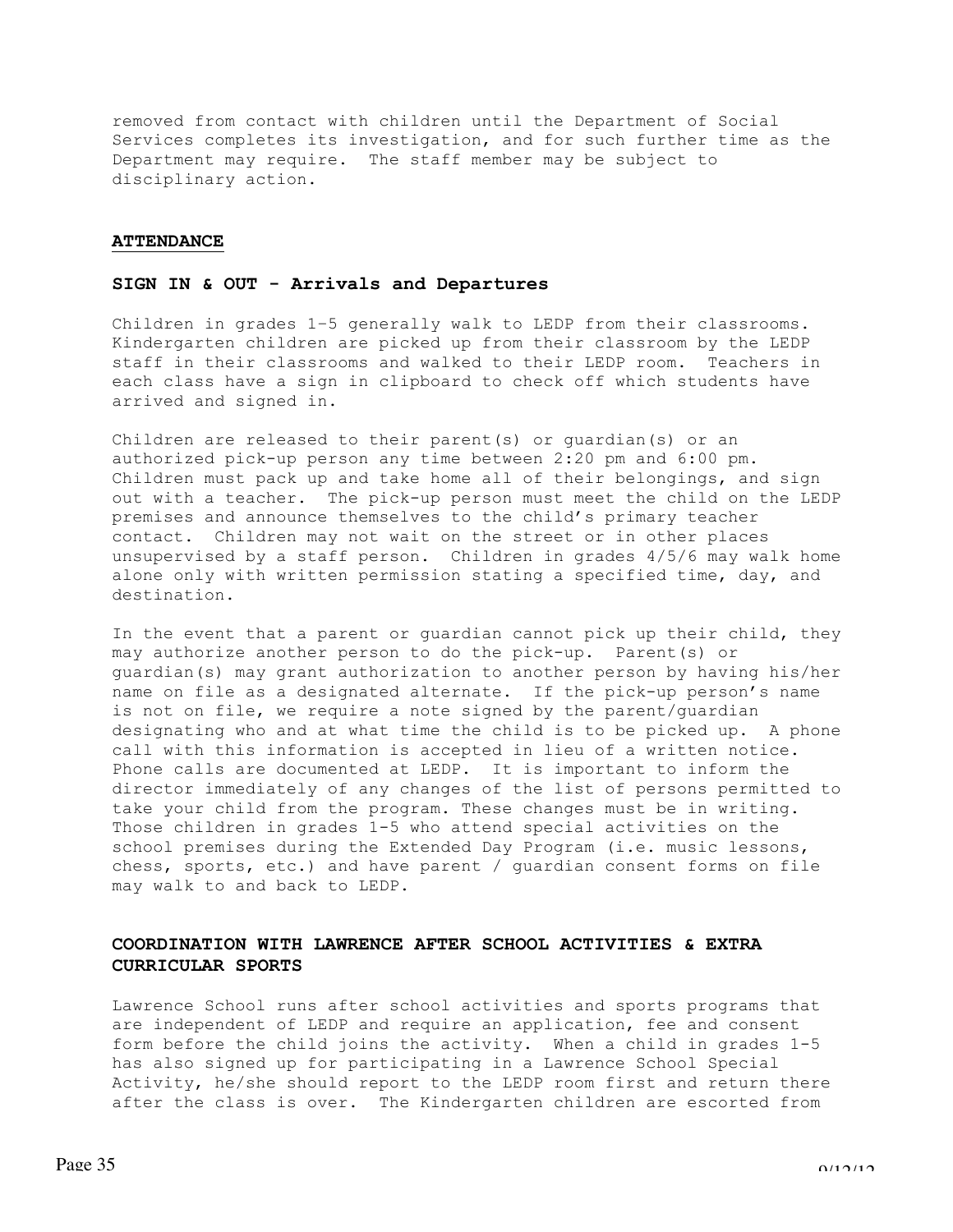the LEDP room to their designated activity and later picked up from their classes and escorted back to LEDP by extended day staff.

The LEDP staff ensures that children are reminded to go to their special activities. However, to ensure your child's participation in these special activities, the staff asks that parents please make every effort to have your child's instructor or coach for their special activity pick up your child from LEDP as it is extremely difficult to remember each child's scheduled lessons or practices while still maintaining the LEDP schedule and working with the rest of the students.

# **PICK UP TIME**

Children are released to their parent(s) or guardian(s) or an authorized pick-up person any time between 2:20 pm and 6:00 pm.

**Final pick up is by 6PM – NO EXCEPTIONS. If you are late, a fee is charged at time of pick up.** (See the How to Pay section for fee details.)

# **ABSENCES**

If your child is going to be absent from school, or not attending LEDP on one or more days, you are responsible for notifying the LEDP AS SOON AS POSSIBLE by either calling (617) 879-4379, writing a note, or sending an email. We discourage last minute email notification as we cannot ensure timely email retrieval given our computer system. Without such notification the staff assumes that your child is coming to Extended Day. If your child does not arrive, LEDP staff will search for your child in the school then, if necessary, contact you at work.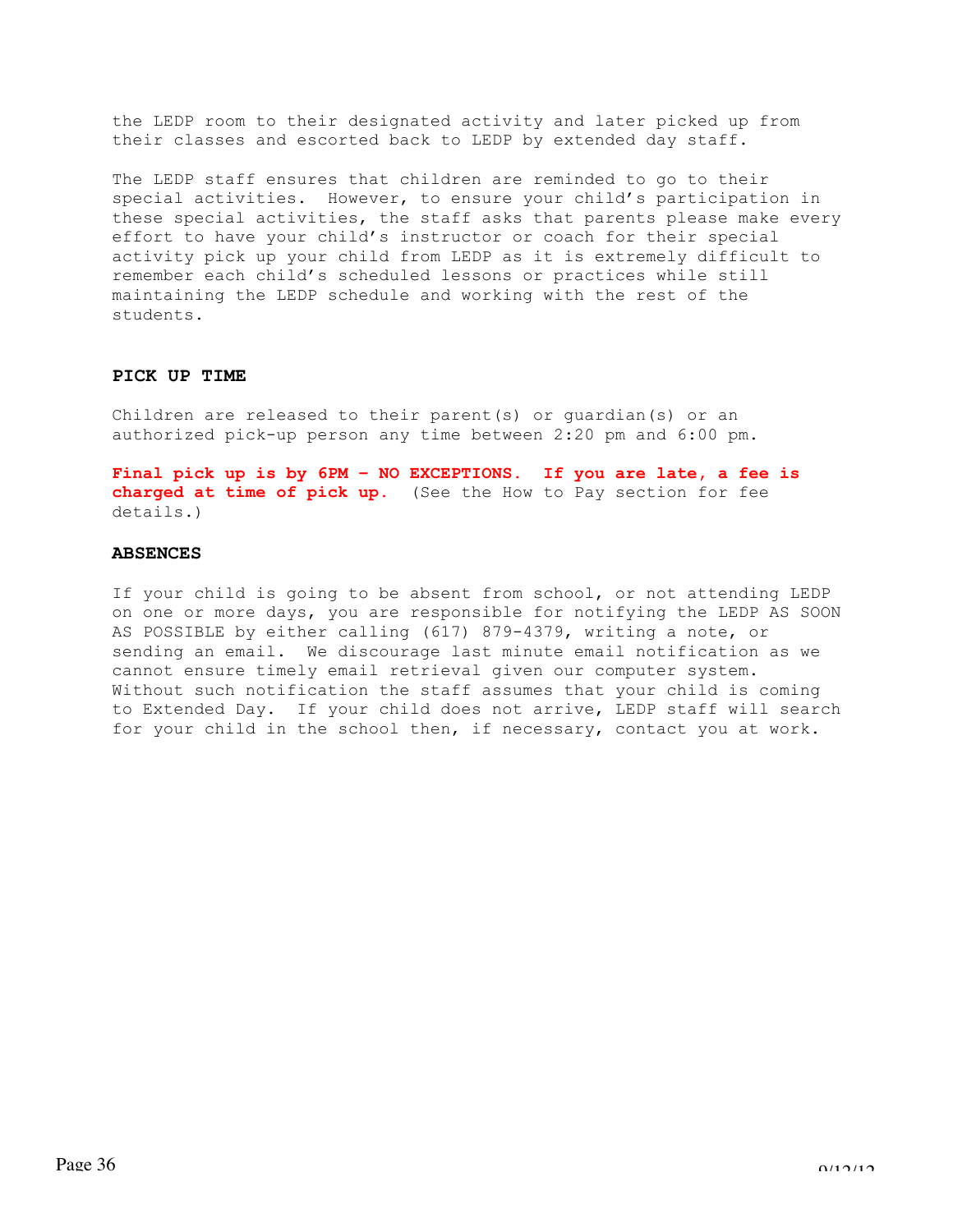# **PROGRAM EXPECTATIONS**

# **PARENT RESPONSIBILITIES**

# **WHAT TO PROVIDE FOR YOUR CHILD FOR FULL PARTICIPATION- WEATHER RELATED**

#### **Clothing/Gear**

LEDP children in our care go outside every day, except in cases of very unfavorable weather. Please make certain that your child has clothing appropriate to the season (e.g., raincoat, boots, mittens, hat, snow pants, etc.) in his/her cubby. Additional mittens, hats and socks are a good idea.

Younger children (five and six years old) should always have a complete change of labeled clothes in their cubby. Please pack these in shoeboxes for easy storage.

# **Personal Items**

All classroom doors at locked when teachers leave, so we encourage children to remember to bring their items down from their classrooms.

# **WHAT NOT TO ALLOW CHILD TO BRING TO LEDP - PERSONAL ITEMS & TOYS**

Please deter your child from bringing toys from home. The staff cannot be responsible for lost or broken items and sharing of personal items is sometimes challenging for children.

# **FAMILY TRANSITIONS – Custody & Visitation Agreements**

LEDP strives to be supportive to families and to promote positive development for children. We recognize that many families are in transition and have experienced divorce and separation. In order to provide the best possible care for your child(ren), our main priority, it is vitally important that we maintain good relations with all significant adults in his/her life.

LEDP teachers are sensitive to the issues faced by these changing family structures. To best serve your child's development through these often-difficult transitions, we ask that you make an appointment to meet privately with the Director and/or the Assistant Director in order to discuss any matters of importance in relation to the divorce/separation and any other issues that may help us in the care of your child(ren).

We need you to be very clear in regard to the following information: • Details on physical and legal custody and visitation arrangements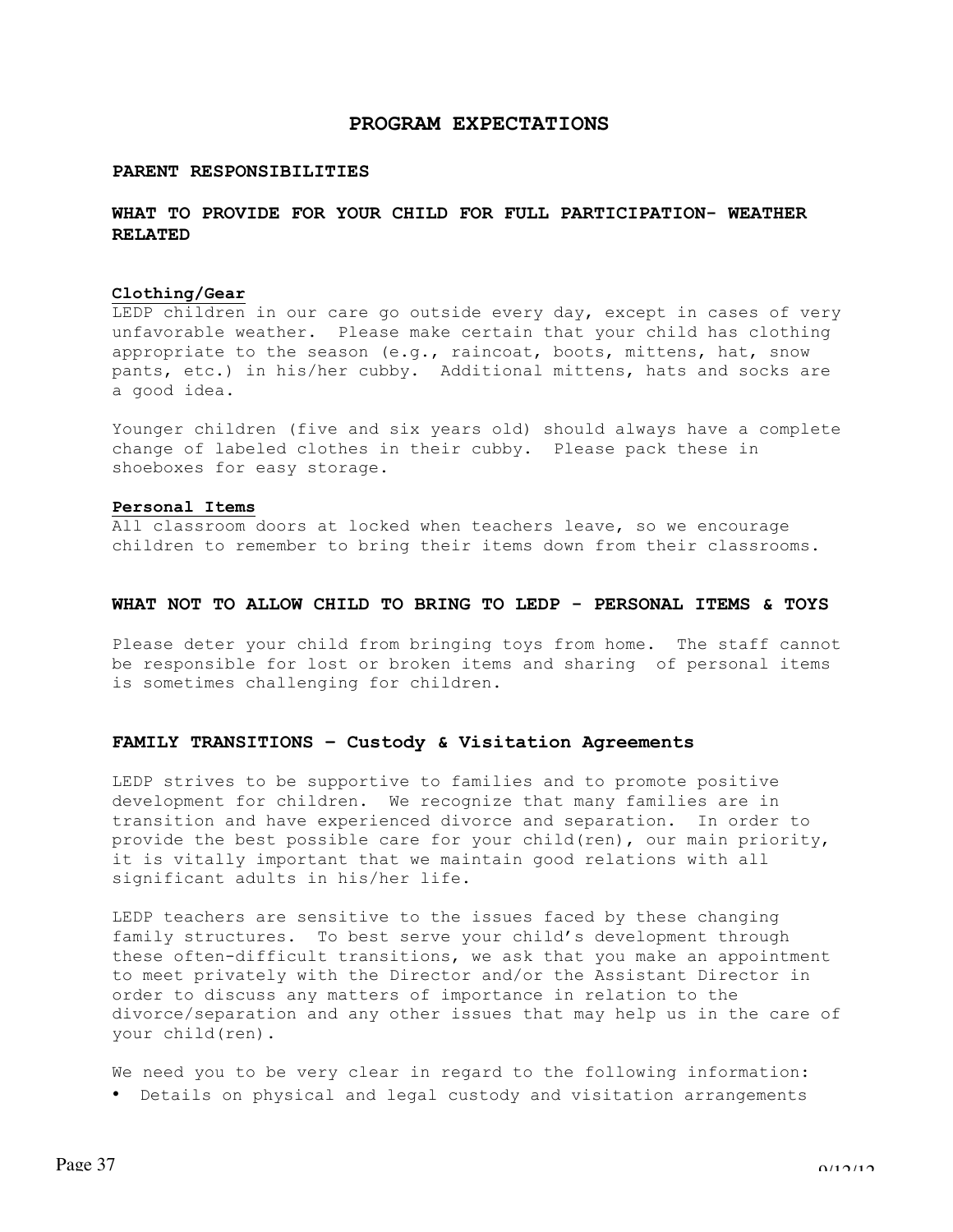- Which parent to contact first for general questions and in an emergency
- Whether duplicate program information should be sent to both parents
- Who is responsible for LEDP tuition payments
	- o Who is or is not authorized to pick up after LEDP
	- o Which parent picks up on which days
- If your child(ren) is sick, but LEDP can not reach you, may we contact the non-scheduled parent to pick-up
	- o Who the other significant adults are in the child's life and their relationship to the child, especially if we are to have contact with them as well.
- It's also helpful to discuss the child(ren)'s general feelings regarding the transition so we many be appropriately responsive to your child(ren) when he/she is with us.

In an effort to minimize situations which may be uncomfortable for you, your child and our teachers, we ask that parents refrain from talking about custody issues, visitation disputes and problems, or talking negatively about the child's other parent in front of the child. **Please note, we cannot deny a parent access to their child upon the word of the other parent unless we have a copy of a court order stating that this is the case. Further, consistent with Massachusetts's law G.L. c. 71 §34H (access to student records by non-custodial parents), all legal custodial parents have the right of direct access to LEDP records.** If there are concerns of which we need to be aware, please arrange to meet privately with the Director and/or Assistant Director. Once again, it is the child(ren)'s well being that is our main priority and we need to be able to maintain good relations with both parents.

# **SUMMARY OF RESPONSIBILITIES**

- Provide accurate information to LEDP at enrollment and reenrollment.
- Pay tuition and late fees in a timely manner.
- Attend fall open houses.
- Notify the program of allergies, contagious diseases, chronic illnesses or conditions or other health problems that are preexisting or develop during the school year.
- Read and respond to all LEDP emails and requests.
- Check LEDP bulletin board and read and respond to emails in a timely manner.
- Review your child's annual progress report.
- Attend conference(s) to discuss your child's progress in the program.
- If your child is not attending LEDP for any reason, please call or send a note.
- Keep sick children at home.
- Pick up your child at the appointed time.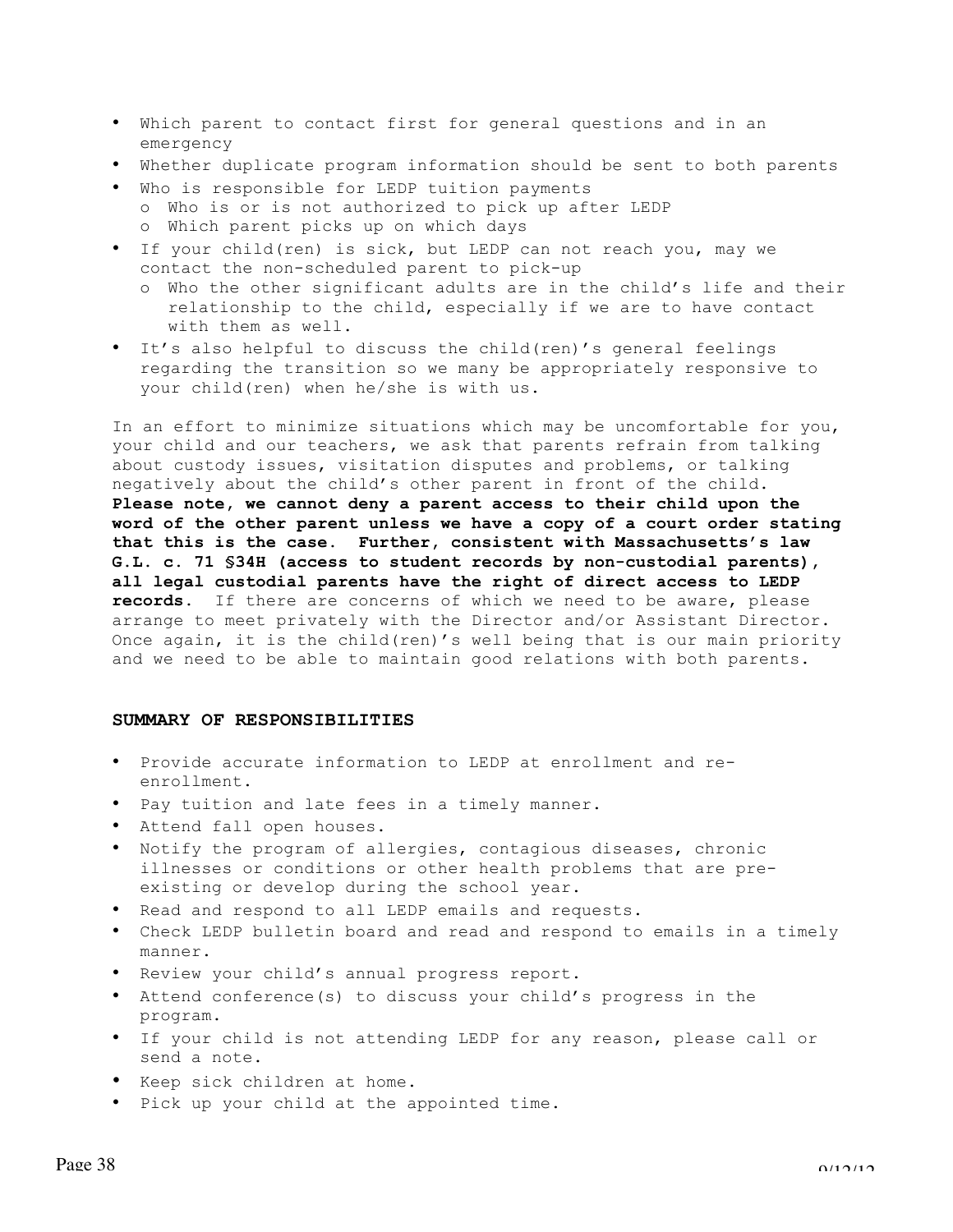- Ask special activity instructors and coaches to help LEDP escort your child to and from non-LEDP activities.
- When picking up your child, ask him/her to clean up or put away what he /she is using.
- Clean out your child's cubby or locker weekly.
- Provide extra set of clothing and hats/mittens during winter months.
- Properly mark all clothing, jackets, coats, hats, etc. with child's name.
- Communicate with your child's teachers about any issues you may have regarding the program and/or any issues that may arise about separation issues, academic problems or changes at home.
- Work closely with LEDP staff to ensure your child follows the program's behavior expectations and respect rules.
- Acknowledge your review and acceptance of LEDP's policies by signing and delivering Acknowledgement statement at back of handbook to LEDP office.

# **CHILD RESPONSIBILITIES**

# **BEHAVIOR EXPECTATIONS - Behavior Management Policies**

Behavior Management at LEDP is carried out in accordance with the D.E.E.C. regulations. In following these regulations, LEDP staff:

- Will not subject a child to cruel or severe punishment
- Will not hit, verbally abuse, or humiliate a child
- Will not deny a child food, rest, or bathroom facilities as a means of punishment
- Will not punish a child for soiling or matters relating to eating or not eating food.

It is of utmost importance that all children both enjoy their time at LEDP and feel that they are safe.

Only in rare cases where a life-threatening or dangerous threat to a child or other children exists, a staff member may need to supportively hold a child. In such circumstances, the staff may only hold the child long enough to remove him/her from the dangerous situation and, when appropriate, return him/her to safety.

The staff will focus on teaching children to respect themselves, other people and our shared environment.

LEDP's respect rules are in place to ensure that everyone feels comfortable in their environment and knows that the teachers are there to keep them safe. We will all work together to create a respectful environment free of bullying, which frees the children to have fun, learn and grow!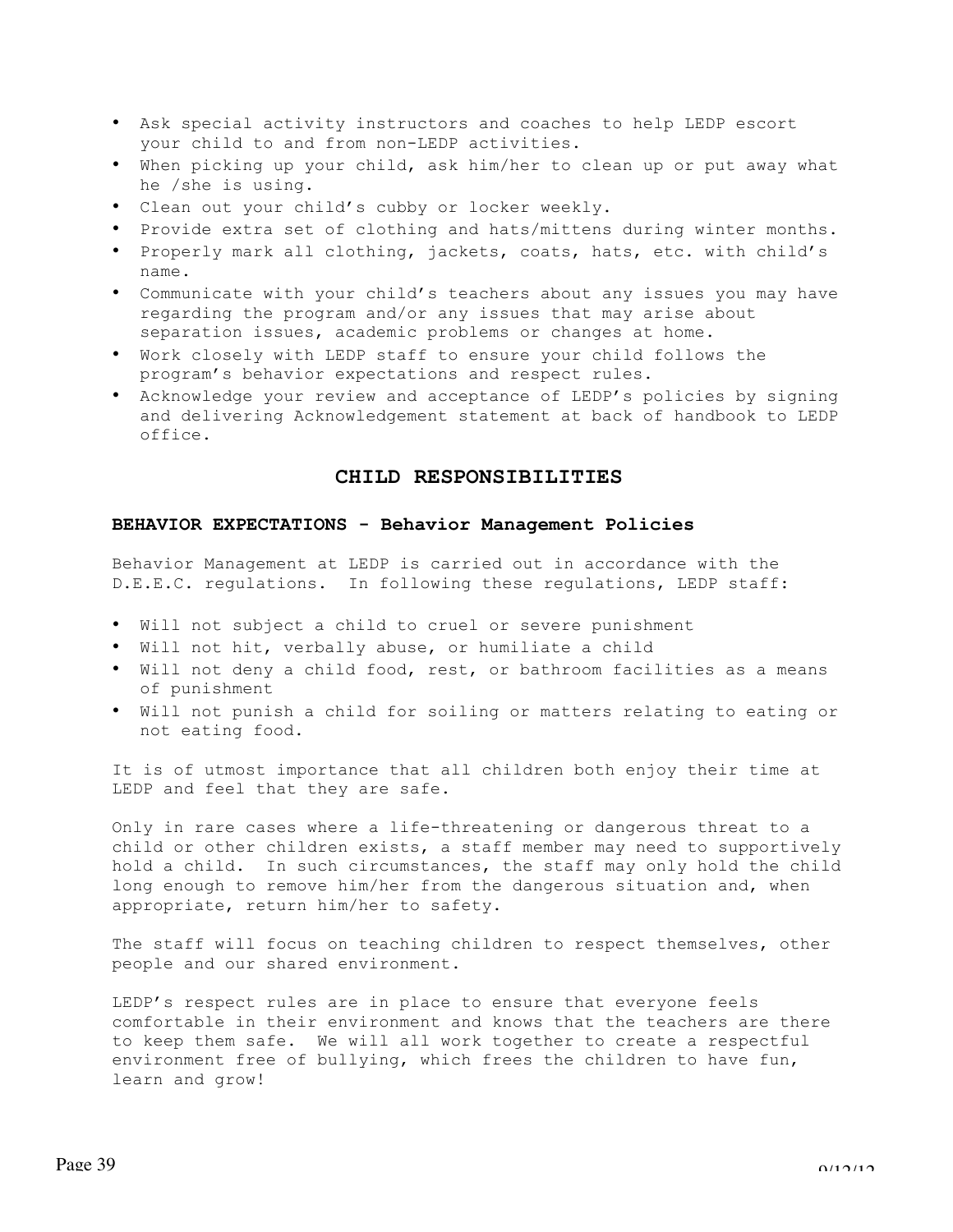# **RESPECT RULES**

Respect is doing the right or appropriate thing so that our bodies and feelings are safe.

Children will learn to:

- 
- 
- Respect themselves Respect their bodies
- Respect their feelings Respect other people
- Respect other people's bodies Respect other people's
	- feelings

• Respect the environment

Three Types of Respect:

| SELF:   | Be kind to yourself and give yourself a chance to learn. |
|---------|----------------------------------------------------------|
|         | Do activities you enjoy with people who treat you well.  |
|         | Keep your body safe.                                     |
| PEOPLE: | Be kind to other people and give them a chance to learn. |

Express yourself using language and your body in positive ways.

ENVIRONMENT: Keep the indoor and outdoor environments clean and organized. Treat materials well.

# Consequences of Disrespect

- Child will be given a verbal warning.
- Child may lose certain privileges
- The child is redirected or loses a privilege.
- The child may be asked to leave the situation and find a place to calm down and think about their actions. They may then be redirected to other choices.
- If disrespect continues or includes being physically unsafe, the child may be sent to the office.
- If a child has been sent to the office, the parent is made aware of the situation. An incident report may be filled out, with a copy being placed in the child's file and a copy given to the parent.

In order to help prevent these actions from recurring, staff will:

-Praise appropriate behaviors -Consistently apply consequences for rules -Meet with director and classroom staff to discuss how to promote positive behaviors

SUSPENSION/EXPULSION POLICY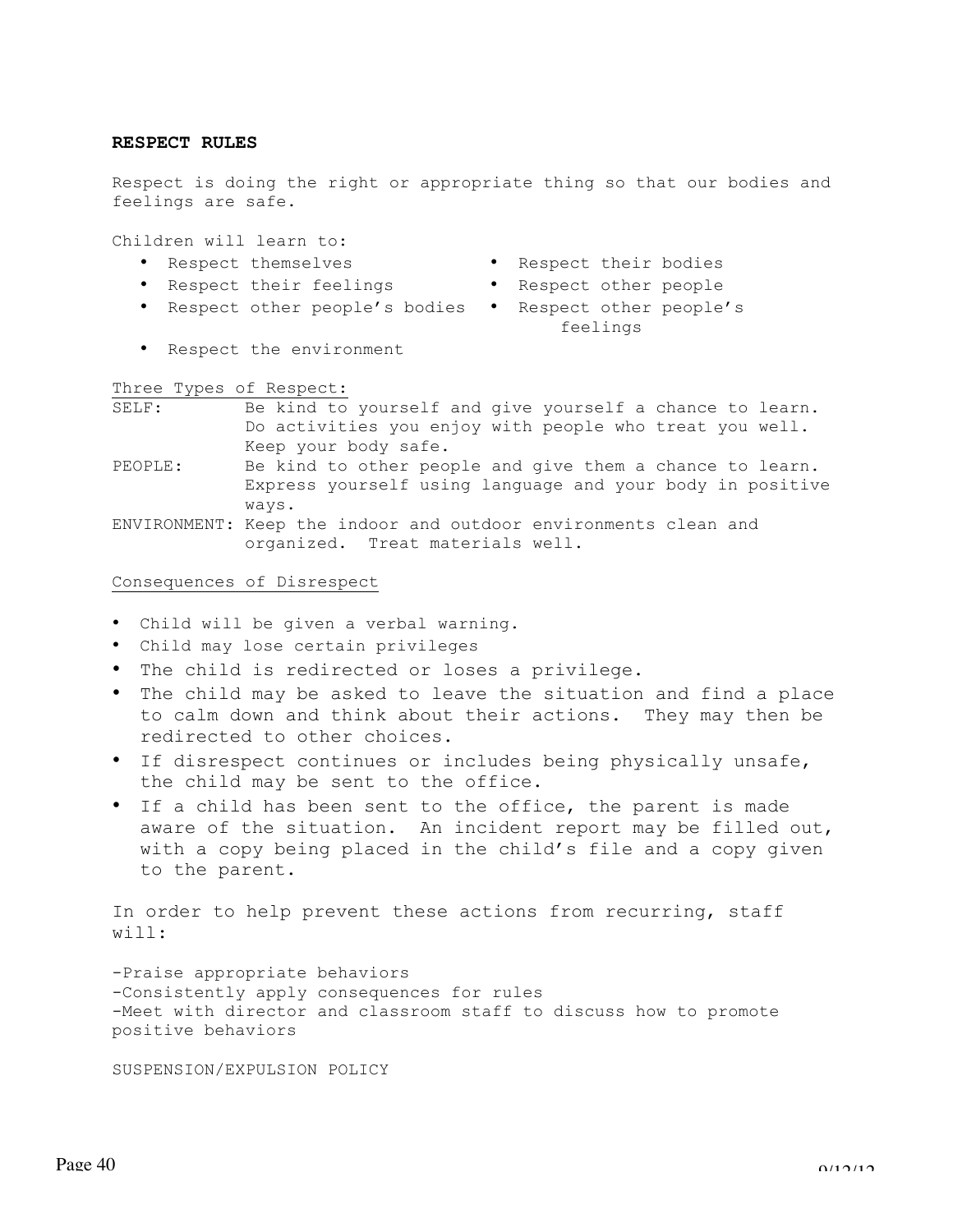LEDP is designed to provide a safe, cooperative and stimulating environment for each and every child in the program. It is important that children display safe behaviors while at LEDP. Examples of unsafe behaviors include:

-Biting -Fighting -Causing property damage -Physically causing harm to others/self -Uncontrollable outbursts/running from the group

If a child exhibits unsafe behaviors, LEDP will: -First Incident: The Director will be informed about the situation from a staff member and the child will be asked to sit out of the classroom until back in control.

-Second Incident: Meeting will be scheduled with child's parents. Depending on the severity of the incident, suspension may occur at this time.

-Third Incident: Suspension will occur and can last from 1-3 days. Child may return to LEDP only after a re-entry conference between the parents, child, teacher and director has occurred.

-If the behavior occurs again, expulsion will occur and will be final.

For each incident, a report will be completed, placed in the child's file and provided to the parents. Because each child and therefore each incident are unique, the Director will view each case individually. A parent may be called to pick up the child immediately and suspension may be immediate at the discretion of the Director.

Immediate suspension will occur if a student makes any verbal or physical threat against another person. Lawrence School has a zero tolerance policy against threats and LEDP follows the same policy.

There are some cases in which actions on the part of a parent could have an impact on the child's enrollment at LEDP. The following actions could result in suspension of LEDP services: -Failure to pay/habitual lateness in payments -Habitual tardiness when picking up your child -Physical or verbal abuse to staff -Lack of cooperation on the part of the parent to help solve any behavioral problems their child may have -Lack of parental adherence to program policies and procedures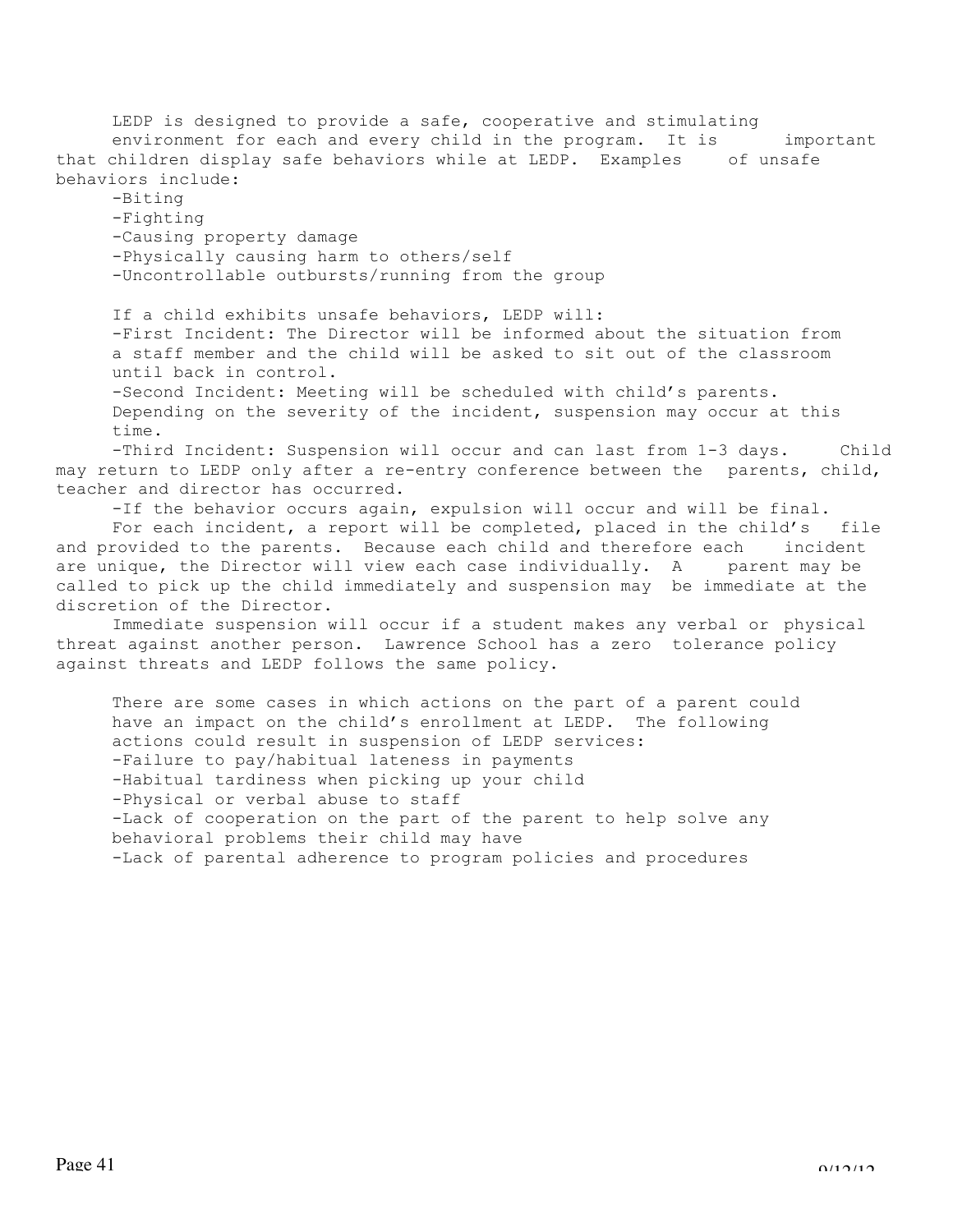# **ACKNOWLEDGEMENT OF HAVING READ THE LAWRENCE EXTENDED DAY PROGRAM'S PARENT HANDBOOK**

This signed statement affirms that you have read the Parent Handbook and agree to comply with the rules and regulations outlined within it.

This statement will be added to your confidential folder for our records. Please **DETACH THIS PAGE,** and return it to the Director within three weeks after your child(ren) starts attending the program.

I / We \_\_\_\_\_\_\_\_\_\_\_\_\_\_\_\_\_\_\_\_\_\_\_\_\_\_\_\_\_\_\_ have read the LEDP Handbook and parent(s) / guardian(s)

 $\_$  , and the contribution of the contribution of  $\mathcal{L}_\mathcal{A}$  , and the contribution of  $\mathcal{L}_\mathcal{A}$ 

understand my / our obligations as parent(s) / guardian(s) for the duration that our / my child(ren) maintains enrollment in the Program.

Parent / Guardian Signature / Date

\_\_\_\_\_\_\_\_\_\_\_\_\_\_\_\_\_\_\_\_\_\_\_\_\_\_\_\_\_\_\_\_\_\_\_\_\_\_\_\_\_\_\_\_\_

\_\_\_\_\_\_\_\_\_\_\_\_\_\_\_\_\_\_\_\_\_\_\_\_\_\_\_\_\_\_\_\_\_\_\_\_\_\_\_\_\_\_\_\_\_

Parent / Guardian Signature / Date

LEDP Representative Date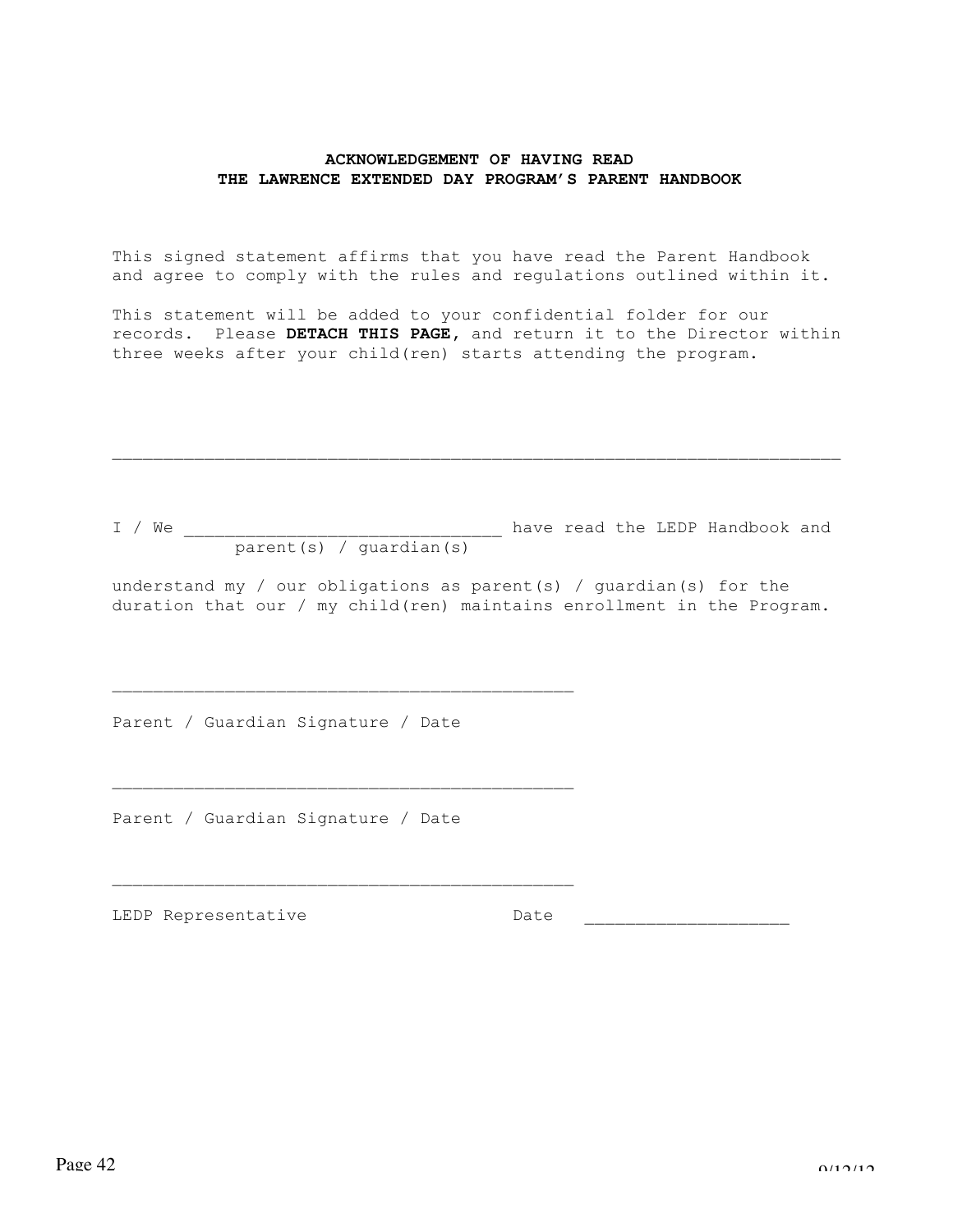# **INDEX**

| $\circ$ | absences                                           | Page 36 |  |
|---------|----------------------------------------------------|---------|--|
| $\circ$ | accidents & medical emergency care                 | Page 34 |  |
| $\circ$ | acknowledgement                                    | Page 42 |  |
| $\circ$ | admissions                                         | Page 11 |  |
| $\circ$ | affirmative action statement                       | Page 5  |  |
| $\circ$ | allergies                                          | Page 32 |  |
| $\circ$ | annual meeting                                     | Page 25 |  |
| $\circ$ | annual parent surveys                              | Page 29 |  |
| O       | attendance                                         | Page 35 |  |
| O       | bad weather delays/closings                        | Page 18 |  |
| $\circ$ | balance of structured & unstructured time          | Page 22 |  |
| $\circ$ | behavior expectations                              | Page 39 |  |
| $\circ$ | billing concerns                                   | Page 15 |  |
| O       | billing/payments                                   | Page 13 |  |
| $\circ$ | board of directors                                 | Page 9  |  |
| $\circ$ | calendar                                           | Page 17 |  |
| $\circ$ | celebrations                                       | Page 24 |  |
| O       | child responsibilities                             | Page 39 |  |
| $\circ$ | clothing/gear                                      | Page 37 |  |
| $\circ$ | communication                                      | Page 25 |  |
| O       | community bulletin board                           | Page 26 |  |
| O       | coordination with After School activities & sports | Page 35 |  |
| O       | curriculum philosophy                              | Page 7  |  |
| O       | deposit                                            | Page 12 |  |
| O       | donation of time & resources                       | Page 29 |  |
| O       | early dismissal/release days                       | Page 17 |  |
| $\circ$ | emails/calls to LEDP                               | Page 26 |  |
|         | emergency care                                     | Page 18 |  |
| O<br>O  | emergency/disaster evacuation plan                 | Page 34 |  |
| $\circ$ | employer identification for tax purposes           | Page 13 |  |
| $\circ$ | enrollment                                         | Page 11 |  |
|         | enrollment concerns                                | Page 12 |  |
| $\circ$ | family transitions communication                   | Page 37 |  |
| O       | field trips                                        | Page 23 |  |
| O       | first aid                                          | Page 31 |  |
| $\circ$ |                                                    |         |  |
| $\circ$ | handbook purpose                                   | Page 5  |  |
| $\circ$ | health & illness policy                            | Page 31 |  |
| $\circ$ | holiday/vacation care                              | Page 18 |  |
| $\circ$ | homework                                           | Page 22 |  |
| $\circ$ | hours of operation                                 | Page 17 |  |
| $\circ$ | how to register                                    | Page 11 |  |
| $\circ$ | how to pay                                         | Page 13 |  |
| $\circ$ | how to request a contract change                   | Page 16 |  |
| $\circ$ | illnesses                                          | Page 33 |  |
| $\circ$ | late pick up fees                                  | Page 14 |  |
| $\circ$ | late tuition payments                              | Page 14 |  |
| $\circ$ | LEDP core space                                    | Page 20 |  |
| $\circ$ | medication                                         | Page 32 |  |